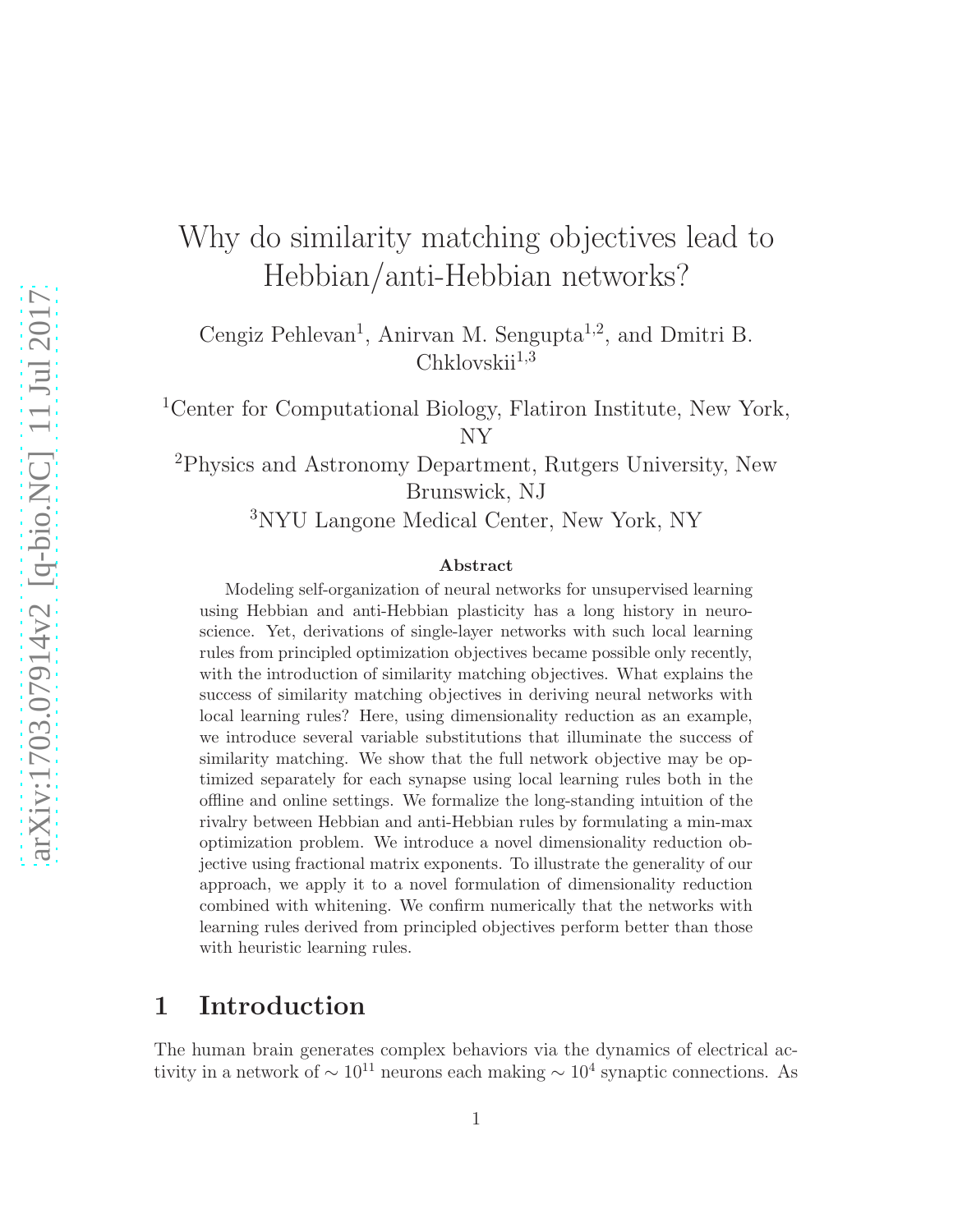there is no known centralized authority determining which specific connections a neuron makes or specifying the weights of individual synapses, synaptic connections must be established based on local rules. Therefore, a major challenge in neuroscience is to determine local synaptic learning rules that would ensure that the network acts coherently, i.e. guarantee robust network self-organization.

Much work has been devoted to the self-organization of neural networks for solving unsupervised computational tasks using Hebbian and anti-Hebbian learn-ing rules (Földiak, [1990](#page-44-0); Földiak, 1989; [Rubner and Tavan](#page-46-0), [1989;](#page-46-0) [Rubner and Schulten](#page-46-1), [1990;](#page-46-1) [Carlson, 1990;](#page-44-2) [Plumbley](#page-46-2), [1993b;](#page-46-2) [Leen](#page-45-0), [1991;](#page-45-0) [Plumbley](#page-46-3), [1993a](#page-46-3); [Linsker,](#page-45-1) [1997\)](#page-45-1). Unsupervised setting is natural in biology because large-scale labeled datasets are typically unavailable. Hebbian and anti-Hebbian learning rules are biologically plausible because they are local: The weight of an (anti-)Hebbian synapse is proportional to the (minus) correlation in activity between the two neurons the synapse connects.

In networks for dimensionality reduction, for example, feedforward connections use Hebbian rules and lateral - anti-Hebbian, Figure 1. Hebbian rules attempt to align each neuronal feature vector, whose components are the weights of synapses impinging onto the neuron, with the input space direction of greatest variance. Anti-Hebbian rules mediate competition among neurons which prevents their feature vectors from aligning in the same direction. A rivalry between the two kinds of rules results in the equilibrium where synaptic weight vectors span the principal subspace of the input covariance matrix, i. e. the subspace spanned by the eigenvectors corresponding to the largest eigenvalues.

However, in most existing single-layer networks, Figure 1, Hebbian and anti-Hebbian learning rules were postulated rather than derived from a principled objective. Having such derivation should yield better performing rules and deeper understanding than has been achived using heuristic rules. But, until recently, all derivations of single-layer networks from principled objectives led to biologically implausible non-local learning rules, where the weight of a synapse depends on the activities of neurons other than the two the synapse connects.

Recently, single-layer networks with local learning rules have been derived from similarity matching objective functions [\(Pehlevan et al.](#page-45-2), [2015;](#page-45-2) [Pehlevan and Chklovskii](#page-45-3), [2014;](#page-45-3) [Hu et al., 2014\)](#page-44-3). But why do similarity matching objectives lead to neural networks with local, Hebbian and anti-Hebbian learning rules? A clear answer to this question has been lacking.

Here, we answer this question by performing several illuminating variable transformations. Specifically, we reduce the full network optimization problem to a set of trivial optimization problems for each synapse which can be solved locally. Eliminating neural activity variables leads to a min-max objective in terms of feedforward and lateral synaptic weight matrices. This finally formalizes the long-held intuition about the adversarial relationship of Hebbian and anti-Hebbian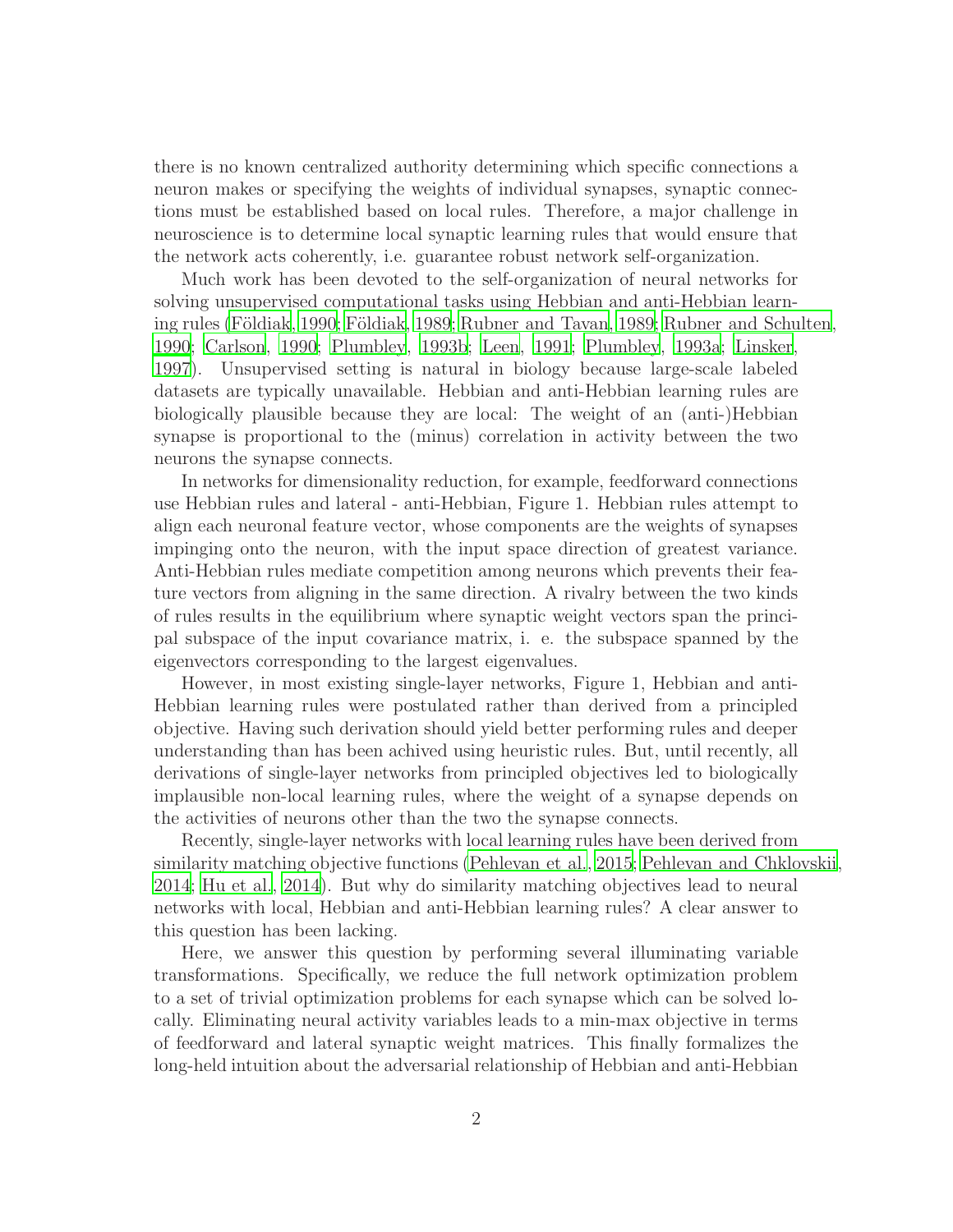learning rules.

In this paper, we make the following contributions. In Section [2,](#page-2-0) we present a more transparent derivation of the previously proposed online similarity matching algorithm for Principal Subspace Projection (PSP). In Section [3,](#page-10-0) we propose a novel objective for PSP combined with spherizing, or whitening, the data, which we name Principal Subspace Whitening (PSW), and derive from it a biologically plausible online algorithm. Also, in Sections [2](#page-2-0) and [3,](#page-10-0) we demonstrate that stability in the offline setting guarantees projection onto the principal subspace and give principled learning rate recommendations. In Section [4,](#page-14-0) by eliminating activity variables from the objectives, we derive min-max formulations of PSP and PSW which yield themselves to game-theoretical interpretations. In Section [5,](#page-15-0) by expressing the optimization objectives in terms of feedforward synaptic weights only, we arrive at novel formulations of dimensionality reduction in terms of fractional powers of matrices. In Section [6,](#page-16-0) we demonstrate numerically that the performance of our online algorithms is superior to the heuristic ones.

# <span id="page-2-0"></span>2 From similarity matching to Hebbian/anti-Hebbian networks for PSP

### 2.1 Derivation of a mixed PSP from similarity matching

The PSP problem is formulated as follows. Given  $T$  centered input data samples,  $\mathbf{x}_t \in \mathbb{R}^n$ , find T projections,  $\mathbf{y}_t \in \mathbb{R}^k$ , onto the principal subspace  $(k \leq n)$ , i.e. the subspace spanned by eigenvectors corresponding to the  $k$  top eigenvalues of the input covariance matrix:

<span id="page-2-1"></span>
$$
\mathbf{C} \equiv \frac{1}{T} \sum_{t=1}^{T} \mathbf{x}_t \mathbf{x}_t^{\top} = \frac{1}{T} \mathbf{X} \mathbf{X}^{\top},
$$
\n(1)

where we resort to a matrix notation by concatenating input column vectors into  $\mathbf{X} = [\mathbf{x}_1, \dots, \mathbf{x}_T]$ . Similarly, outputs are  $\mathbf{Y} = [\mathbf{y}_1, \dots, \mathbf{y}_T]$ .

Our goal is to derive a biologically plausible single-layer neural network implementing PSP by optimizing a principled objective. Biological plausibility requires that the learning rules are local, i.e. synaptic weight update depends on the activity of only the two neurons the synapse connects. The only PSP objective known to yield a single-layer neural network with local learning rules is based on similarity matching [\(Pehlevan et al.](#page-45-2), [2015\)](#page-45-2). This objective, borrowed from Multi-Dimensional Scaling (MDS), minimizes the mismatch between the similarity of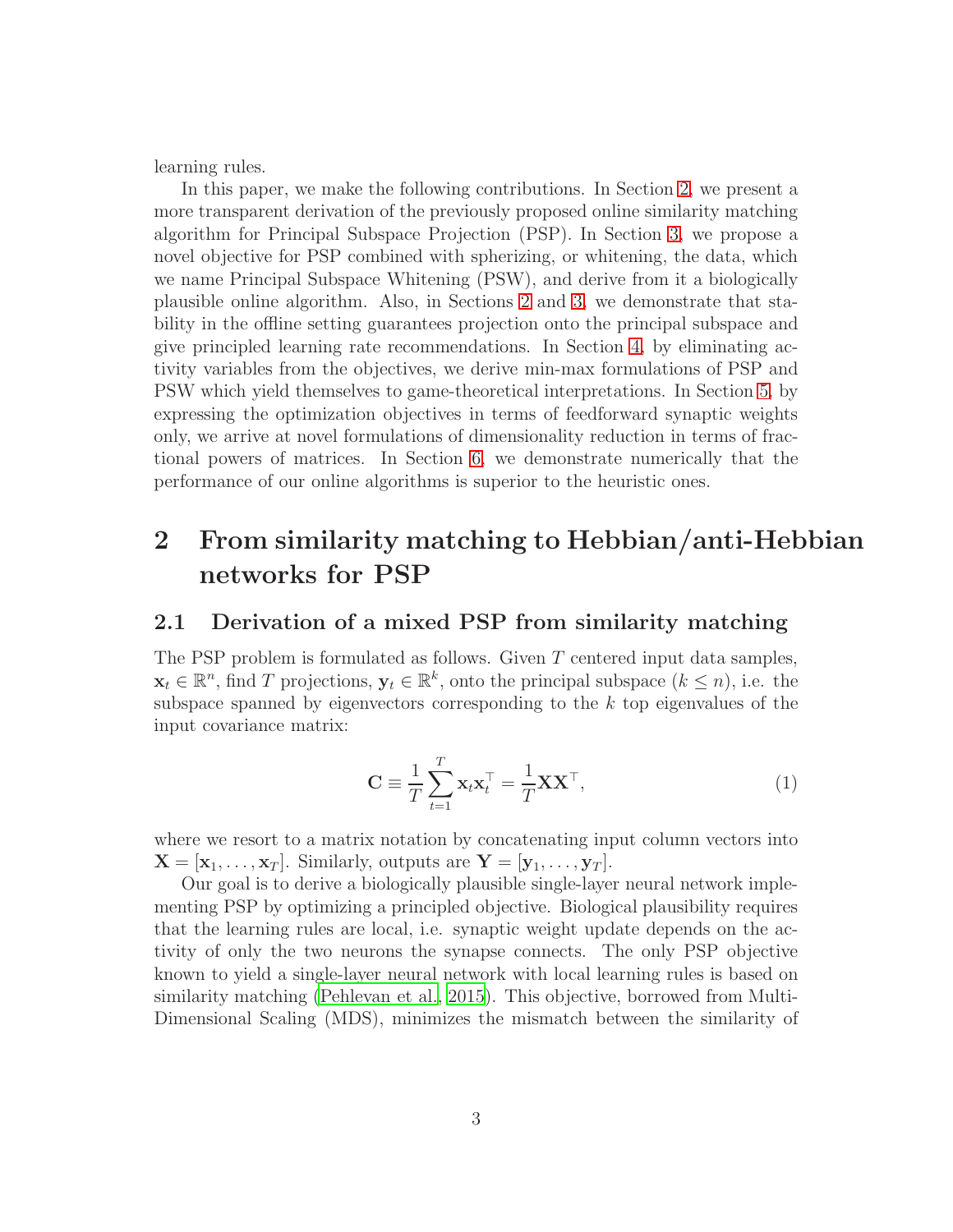inputs and outputs [\(Mardia et al., 1980;](#page-45-4) [Williams, 2001](#page-46-4); [Cox and Cox](#page-44-4), [2000](#page-44-4)):

<span id="page-3-0"></span>
$$
\text{PSP}: \qquad \qquad \min_{\mathbf{Y} \in \mathbb{R}^{k \times T}} \frac{1}{T^2} \left\| \mathbf{X}^\top \mathbf{X} - \mathbf{Y}^\top \mathbf{Y} \right\|_F^2. \tag{2}
$$

Here, similarity is quantified by the inner products between all pairs of inputs (outputs) comprising the Grammians  $X^{\top}X$  ( $Y^{\top}Y$ ).

One can understand intuitively that the objective [\(2\)](#page-3-0) is optimized by the projection onto the principal subspace by considering the following (for a rigorous proof see [\(Pehlevan and Chklovskii](#page-45-5), [2015;](#page-45-5) [Mardia et al., 1980;](#page-45-4) [Cox and Cox,](#page-44-4) [2000\)](#page-44-4)). First, substitute a Singular Value Decomposition (SVD) for matrices  $X$ and  $\bf{Y}$  and note that the mismatch is minimized by matching right singular vectors of  $Y$  to that of  $X$ . Then, rotating the Grammians to the diagonal basis reduces the minimization problem to minimizing the mismatch between the corresponding singular values squared. Therefore,  $\bf{Y}$  is given by the top k right singular vectors of  $X$  scaled by corresponding singular values. As the objective  $(2)$  is invariant to the left-multiplication of  $\bf{Y}$  by an orthogonal matrix, it has infinitely many degenerate solutions. One such solution corresponds to the Principal Component Analysis (PCA).

Unlike non-neural-network formulations of PSP or PCA, similarity matching outputs principal components (scores) rather than principal eigenvectors of the input covariance (loadings). Such difference in formulation is motivated by our interest in PSP or PCA neural networks [\(Diamantaras and Kung, 1996](#page-44-5)) that output principal components,  $y_t$ , rather than principal eigenvectors. Principal eigenvectors are not transmitted downstream of the network but can be recovered computationally from the synaptic weight matrices. Although synaptic weights do not enter the objective [\(2\)](#page-3-0), in previous work [\(Pehlevan et al.](#page-45-2), [2015](#page-45-2)), they arose naturally in the derivation of the online algorithm (see below) and stored correlations between input and output neural activities.

Next, we derive the min-max PSP objective from Eq. [\(2\)](#page-3-0), starting with expanding the square of the Frobenius norm:

$$
\underset{\mathbf{Y} \in \mathbb{R}^{k \times T}}{\arg \min} \frac{1}{T^2} \left\| \mathbf{X}^\top \mathbf{X} - \mathbf{Y}^\top \mathbf{Y} \right\|_F^2 = \underset{\mathbf{Y} \in \mathbb{R}^{k \times T}}{\arg \min} \frac{1}{T^2} \text{Tr} \left( -2 \mathbf{X}^\top \mathbf{X} \mathbf{Y}^\top \mathbf{Y} + \mathbf{Y}^\top \mathbf{Y} \mathbf{Y}^\top \mathbf{Y} \right). \tag{3}
$$

We can rewrite Eq. [\(3\)](#page-3-1) by introducing two new dynamical variable matrices in place of covariance matrices  $\frac{1}{T} \mathbf{X} \mathbf{Y}^{\top}$  and  $\frac{1}{T} \mathbf{Y} \mathbf{Y}^{\top}$ :

$$
\min_{\mathbf{Y} \in \mathbb{R}^{k \times T}} \min_{\mathbf{W} \in \mathbb{R}^{k \times n}} \max_{\mathbf{M} \in \mathbb{R}^{k \times k}} L_{PSP}(\mathbf{W}, \mathbf{M}, \mathbf{Y}), \text{ where } (4)
$$

<span id="page-3-2"></span><span id="page-3-1"></span>.

$$
L_{PSP}(\mathbf{W}, \mathbf{M}, \mathbf{Y}) \equiv \text{Tr}\left(-\frac{4}{T}\mathbf{X}^{\top}\mathbf{W}^{\top}\mathbf{Y} + \frac{2}{T}\mathbf{Y}^{\top}\mathbf{M}\mathbf{Y}\right) + 2\text{Tr}\left(\mathbf{W}^{\top}\mathbf{W}\right) - \text{Tr}\left(\mathbf{M}^{\top}\mathbf{M}\right)
$$
\n(5)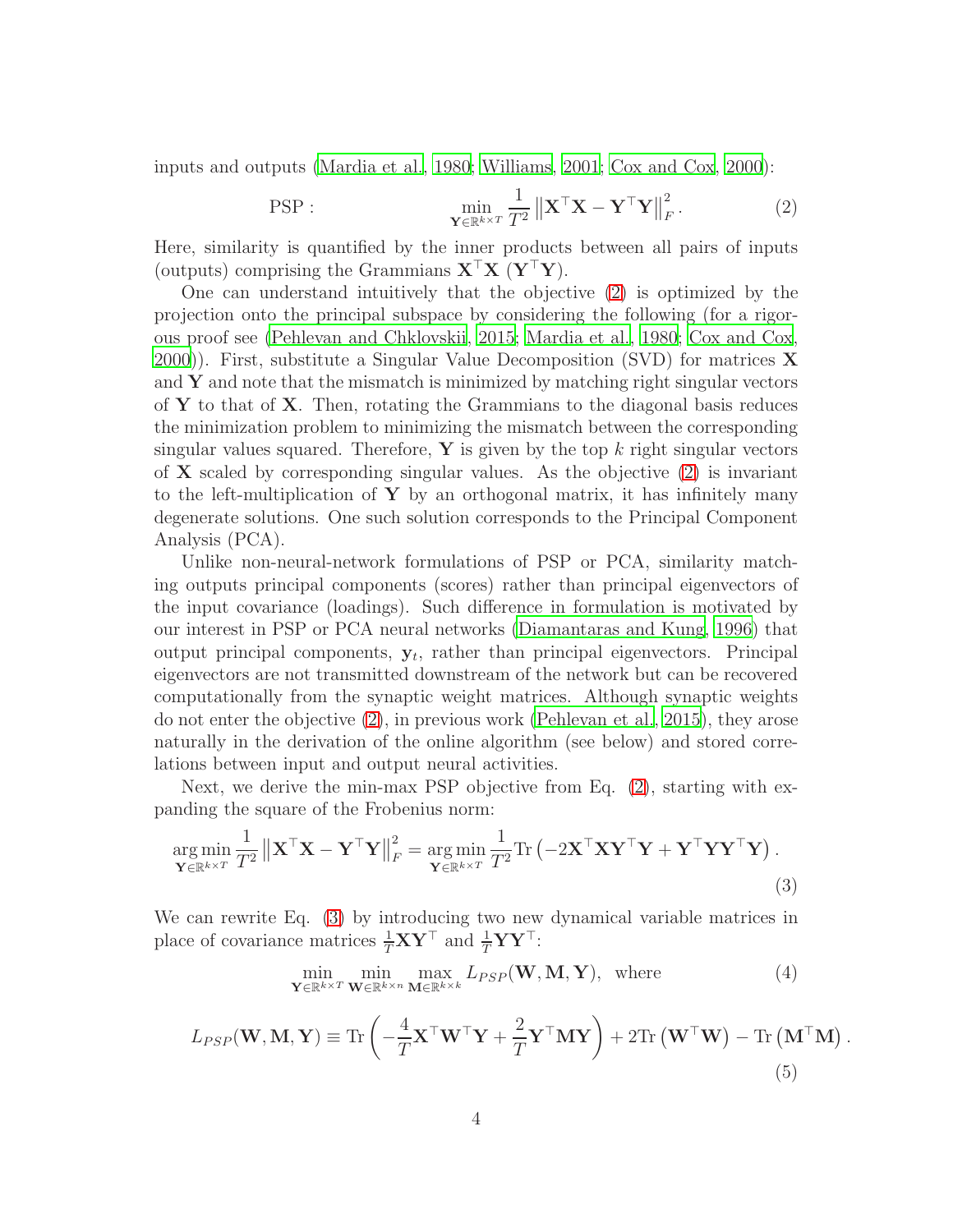To see that Eq. [\(5\)](#page-3-2) is equivalent to Eq. [\(3\)](#page-3-1) find optimal  $\mathbf{W}^* = \frac{1}{T} \mathbf{Y} \mathbf{X}^\top$  and  $\mathbf{M}^* = \frac{1}{T} \mathbf{Y} \mathbf{Y}^\top$  by setting the corresponding derivatives of objective [\(5\)](#page-3-2) to zero. Then, substitute  $W^*$  and  $M^*$  into Eq. [\(5\)](#page-3-2) to obtain [\(3\)](#page-3-1).

Finally, we exchange the order of minimization with respect to  $\mathbf Y$  and  $\mathbf W$ as well as the order of minimization with respect to  $\mathbf Y$  and maximization with respect to  $M$  in Eq. [\(5\)](#page-3-2). The last exchange is justified by the saddle point property (see Proposition [1](#page-23-0) in Appendix [A\)](#page-23-1). Then, we arrive at the following min-max optimization problem:

<span id="page-4-0"></span>
$$
\min_{\mathbf{W} \in \mathbb{R}^{k \times n}} \max_{\mathbf{M} \in \mathbb{R}^{k \times k}} \min_{\mathbf{Y} \in \mathbb{R}^{k \times T}} L_{PSP}(\mathbf{W}, \mathbf{M}, \mathbf{Y}),
$$
\n(6)

where  $L_{PSP}(\mathbf{W}, \mathbf{M}, \mathbf{Y})$  is defined in Eq. [\(5\)](#page-3-2). We call this a mixed objective because it includes both output variables,  $\bf{Y}$ , and covariances,  $\bf{W}$  and  $\bf{M}$ .

### 2.2 Offline PSP algorithm

In this section, we present an offline optimization algorithm to solve the PSP problem and analyze fixed points of the corresponding dynamics. These results will be used in the next Section for the biologically plausible online algorithm implemented by neural networks.

In the offline setting, we can solve Eq. [\(6\)](#page-4-0) by the alternating optimization approach used commonly in neural networks literature [\(Olshausen](#page-45-6) et al., [1996;](#page-45-6) [Olshausen and Field, 1997;](#page-45-7) [Arora et al., 2015\)](#page-44-6). We, first, minimize with respect to Y while keeping  $W$  and M fixed,

$$
\mathbf{Y}^* = \underset{\mathbf{Y} \in \mathbb{R}^{k \times T}}{\arg \min} L_{PSP}(\mathbf{W}, \mathbf{M}, \mathbf{Y}),\tag{7}
$$

and, second, make a gradient descent-ascent step with respect to  $W$  and  $M$  while keeping Y fixed:

$$
\begin{bmatrix} \mathbf{W} & \mathbf{M} \end{bmatrix} \longleftarrow \begin{bmatrix} \mathbf{W} & \mathbf{M} \end{bmatrix} + \begin{bmatrix} -\eta \frac{\partial L_{PSP}(\mathbf{W}, \mathbf{M}, \mathbf{Y}^*)}{\partial \mathbf{W}} & \frac{\eta}{\tau} \frac{\partial L_{PSP}(\mathbf{W}, \mathbf{M}, \mathbf{Y}^*)}{\partial \mathbf{M}} \end{bmatrix},
$$
\n(8)

where  $\eta$  is the W learning rate and  $\tau > 0$  is a ratio of learning rates for W and **M.** In Appendix [C,](#page-26-0) we analyze how  $\tau$  affects linear stability of the fixed point dynamics. These two phases are iterated until convergence  $(\text{Algorithm } 1)^1$  $(\text{Algorithm } 1)^1$  $(\text{Algorithm } 1)^1$ .

$$
l_{PSP}(\mathbf{W}, \mathbf{M}) \equiv \min_{\mathbf{Y} \in \mathbb{R}^{k \times T}} L_{PSP}(\mathbf{W}, \mathbf{M}, \mathbf{Y}).
$$

<span id="page-4-1"></span><sup>1</sup>This alternating optimization is identical to a gradient descent-ascent (see Proposition [2](#page-25-0) in Appendix [B\)](#page-25-1) in  $W$  and  $M$  on the objective: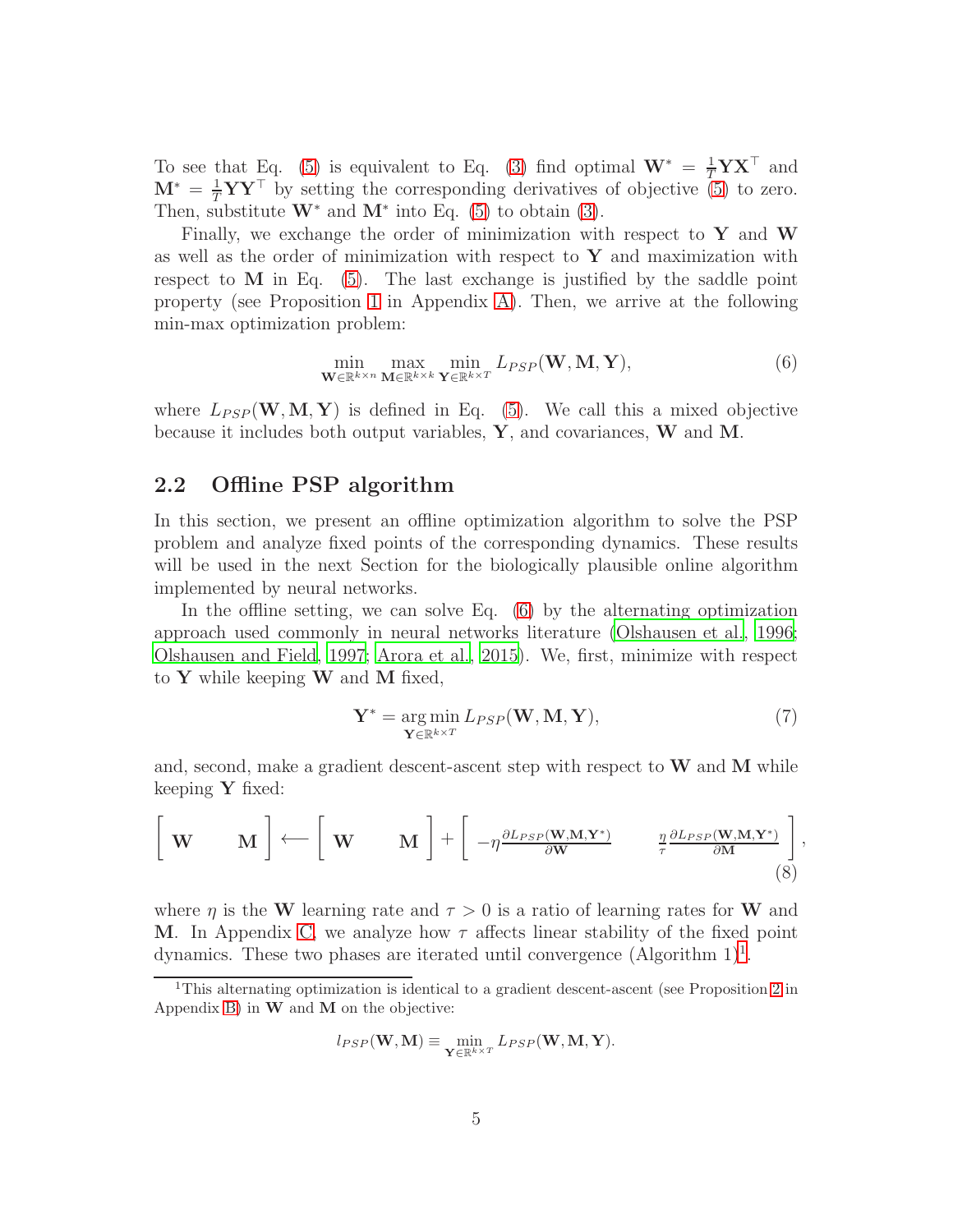#### <span id="page-5-1"></span>Algorithm 1 Offline min-max PSP

1: Initialize  $W$ . Initalize  $M$  as a positive definite matrix.

- 2: Iterate until convergence:
- 3: Minimize Eq.  $(5)$  with respect to Y, keeping W and M fixed:

<span id="page-5-0"></span>
$$
\mathbf{Y} = \mathbf{M}^{-1} \mathbf{W} \mathbf{X}.
$$
 (9)

4: Perform a gradient descent-ascent step with respect to  $W$  and  $M$  for a fixed Y:

$$
\mathbf{W} \leftarrow \mathbf{W} + 2\eta \left( \frac{1}{T} \mathbf{Y} \mathbf{X}^{\top} - \mathbf{W} \right),
$$

$$
\mathbf{M} \leftarrow \mathbf{M} + \frac{\eta}{\tau} \left( \frac{1}{T} \mathbf{Y} \mathbf{Y}^{\top} - \mathbf{M} \right).
$$
(10)

where the step size,  $0 < \eta < 1$ , may depend on the iteration.

Optimal Y in Eq.  $(9)$  exists because M stays positive definite if initialized as such.

## 2.3 Linearly stable fixed points of Algorithm 1 correspond to the PSP

Here we demonstrate that convergence of Algorithm [1](#page-5-1) to fixed  $W$  and  $M$  implies that Y is a PSP of X. To this end, we approximate the gradient descent-ascent dynamics in the limit of small learning rate with the system of differential equations:

$$
\mathbf{Y}(t) = \mathbf{M}^{-1}(t)\mathbf{W}(t)\mathbf{X},
$$
  
\n
$$
\frac{d\mathbf{W}(t)}{dt} = \frac{2}{T}\mathbf{Y}(t)\mathbf{X}^{\top} - 2\mathbf{W}(t),
$$
  
\n
$$
\tau \frac{d\mathbf{M}(t)}{dt} = \frac{1}{T}\mathbf{Y}(t)\mathbf{Y}(t)^{\top} - \mathbf{M}(t),
$$
\n(11)

where  $t$  is now the time index for gradient descent-ascent dynamics.

To state our main result in Theorem [1,](#page-6-0) we define the "filter matrix"  $F(t)$  whose rows are "neural filters"

<span id="page-5-2"></span>
$$
\mathbf{F}(t) := \mathbf{M}^{-1}(t)\mathbf{W}(t),\tag{12}
$$

so that, according to Eq. [\(9\)](#page-5-0),

<span id="page-5-3"></span>
$$
\mathbf{Y}(t) = \mathbf{F}(t)\mathbf{X}.\tag{13}
$$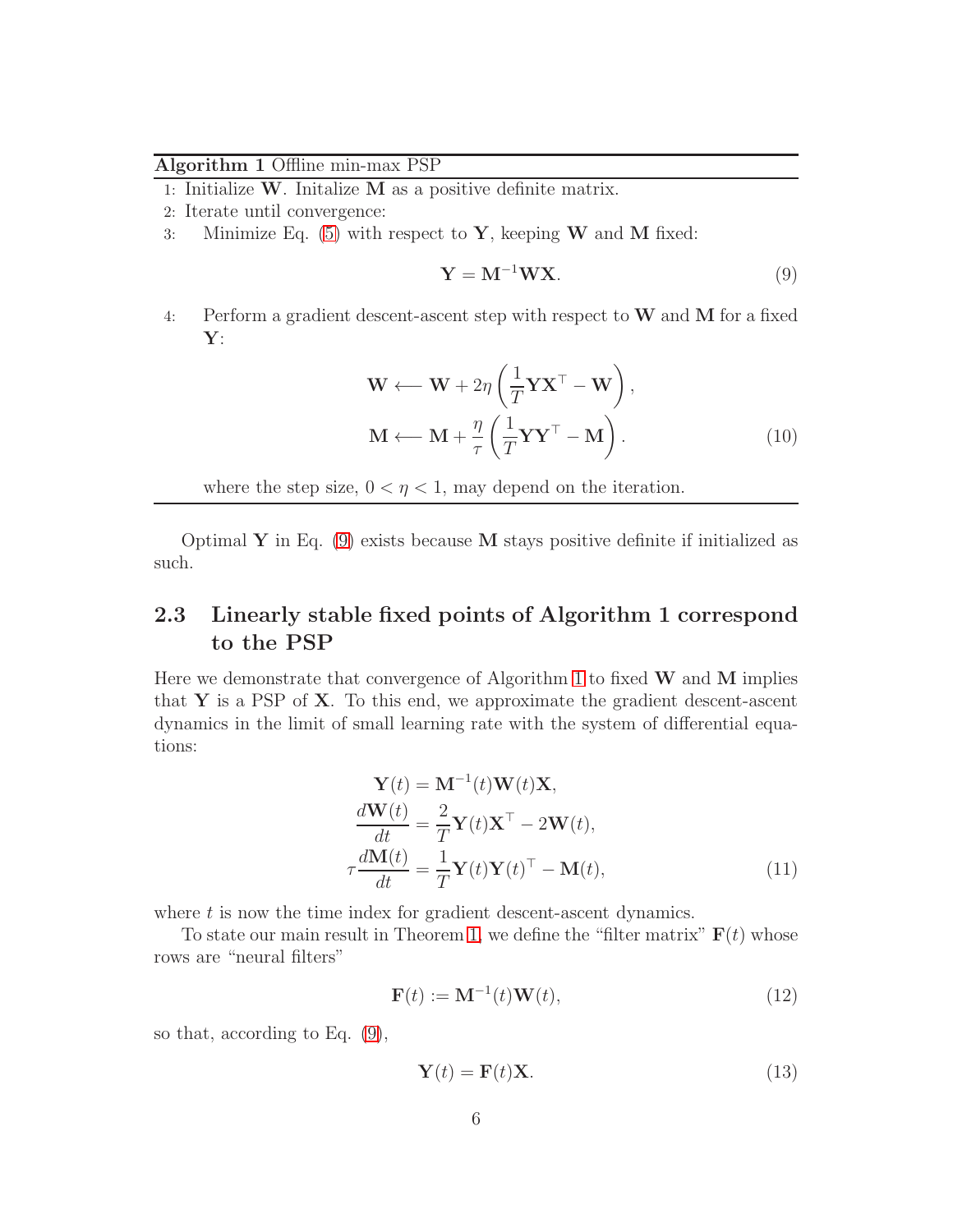<span id="page-6-0"></span>Theorem 1. Fixed points of the dynamical system [\(11\)](#page-5-2) have the following properties:

- 1. The neural filters, **F**, are orthonormal, i.e.  $\mathbf{F}\mathbf{F}^{\top} = \mathbf{I}$ .
- 2. The neural filters span a k-dimensional subspace in  $\mathbb{R}^n$  spanned by some k eigenvectors of the input covariance matrix.
- 3. Stability of a fixed point requires that the neural filters span the principal subspace of **X**.
- 4. Suppose the neural filters span the principal subspace. Define

$$
\gamma_{ij} := 2 + \frac{(\sigma_i - \sigma_j)^2}{\sigma_i \sigma_j},\tag{14}
$$

where  $i = 1, \ldots, k, j = 1, \ldots, k$  and  $\{\sigma_1, \ldots, \sigma_k\}$  are the top k principal eigenvalues of C. We assume  $\sigma_k \neq \sigma_{k+1}$ . This fixed point is linearly stable if and only if:

$$
\tau < \frac{1}{2 - 4/\gamma_{ij}}\tag{15}
$$

for all  $(i, j)$  pairs. By linearly stable we mean that linear perturbations of W and M converge to a configuration in which the new neural filters are merely rotations within the principal subspace of the original neural filters.

Proof. See Appendix [C.](#page-26-0)

<span id="page-6-1"></span> $\Box$ 

Based on Theorem [1](#page-6-0) we claim that, provided the dynamics converges to a fixed point, Algorithm [1](#page-5-1) has found a PSP of input data. Note that the orthonormality of the neural filters is desired and consistent with PSP since, in this approach, outputs, Y, are interpreted as coordinates with respect to a basis spanning the principal subspace.

Theorem [1](#page-6-0) yields a practical recommendation for choosing learning rate parameters in simulations. In a typical situation, one will not know the eigenvalues of the covariance matrix a priori but can rely on the fact,  $\gamma_{ij} \geq 2$ . Then, Eq. [\(15\)](#page-6-1) implies that for  $\tau \leq 1/2$  the principal subspace is linearly stable leading to numerical convergence and stability.

### 2.4 Online neural min-max optimization algorithms

Unlike the offline setting considered so far, where all the input data are available from the outset, in the online setting, input data are streamed to the algorithm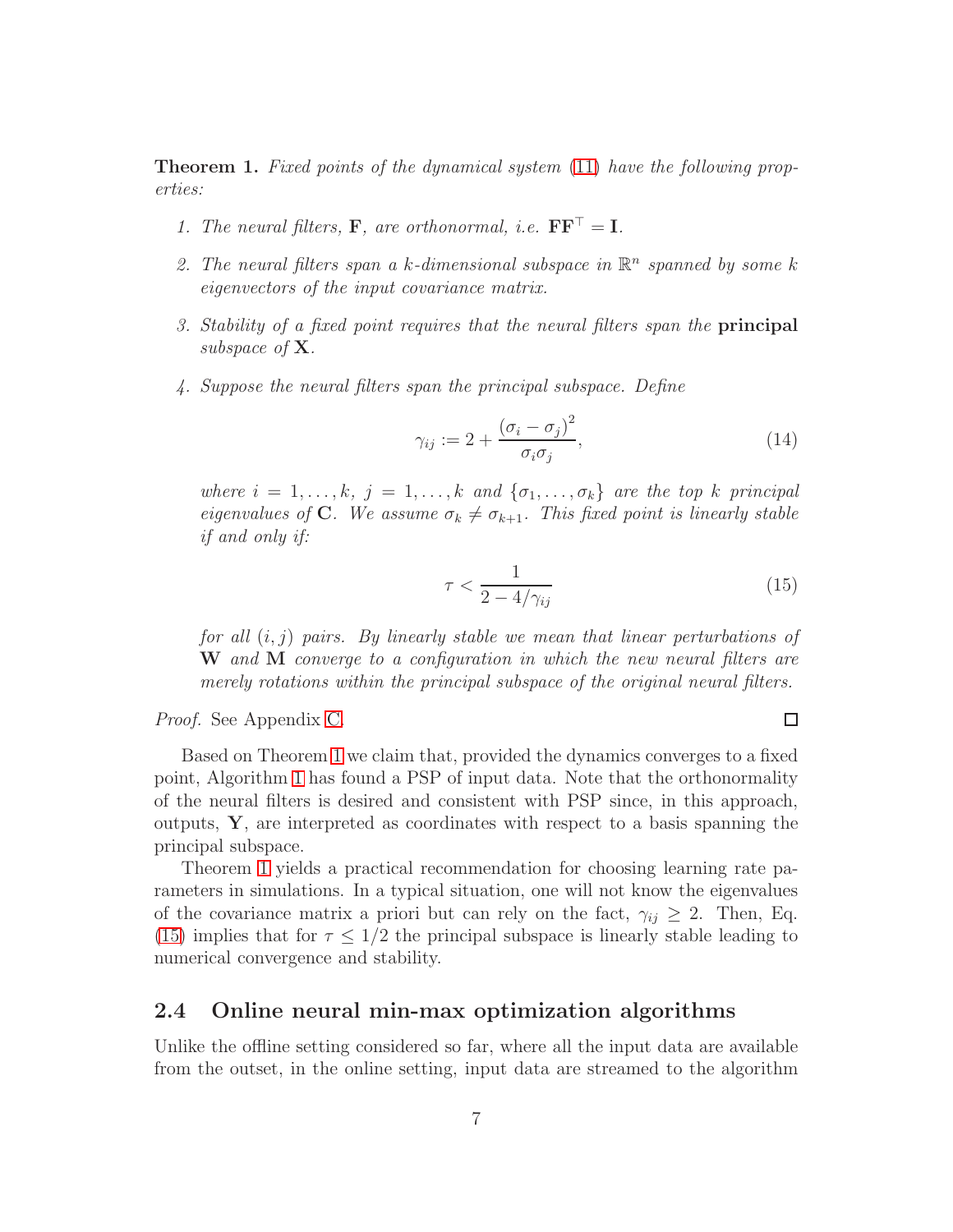

<span id="page-7-1"></span>Figure 1: Dimensionality reduction neural networks derived by min-max optimization in the online setting. A. Network with autapses. B. Network without autapses.

sequentially, one at a time. The algorithm must compute the corresponding output before the next input arrives and transmit it downstream. Once transmitted, the output cannot be altered. Moreover, the algorithm cannot store in memory any sizable fraction of past inputs or outputs but only a few,  $\mathcal{O}(nk)$ , state variables.

Whereas developing algorithms for the online setting is more challenging than that for the offline, it is necessary both for data analysis and for modeling biological neural networks. The size of modern datasets may exceed that of available RAM and/or the output must be computed before the dataset is fully streamed. Biological neural networks operating on the data streamed by the sensory organs are incapable of storing any significant fraction of it and compute the output on the fly.

[Pehlevan et al. \(2015](#page-45-2)) gave a derivation of a neural online algorithm for PSP, starting from the original similarity matching cost function [\(2\)](#page-3-0). Here, instead, we start from the min-max form of similarity matching [\(6\)](#page-4-0) and end up with a class of algorithms that reduce to the algorithm of [Pehlevan et al. \(2015\)](#page-45-2) for special choices of learning rates. Our main contribution, however, is that the current derivation is much more intuitive and simpler, with insights to why similarity matching leads to local learning rules.

We start by rewriting the min-max PSP objective [\(6\)](#page-4-0) as a sum of timeseparable terms that can be optimized independently:

<span id="page-7-0"></span>
$$
\min_{\mathbf{W}\in\mathbb{R}^{k\times n}}\max_{\mathbf{M}\in\mathbb{R}^{k\times k}}\frac{1}{T}\sum_{t=1}^{T}l_{PSP,t}(\mathbf{W},\mathbf{M}),
$$
\n(16)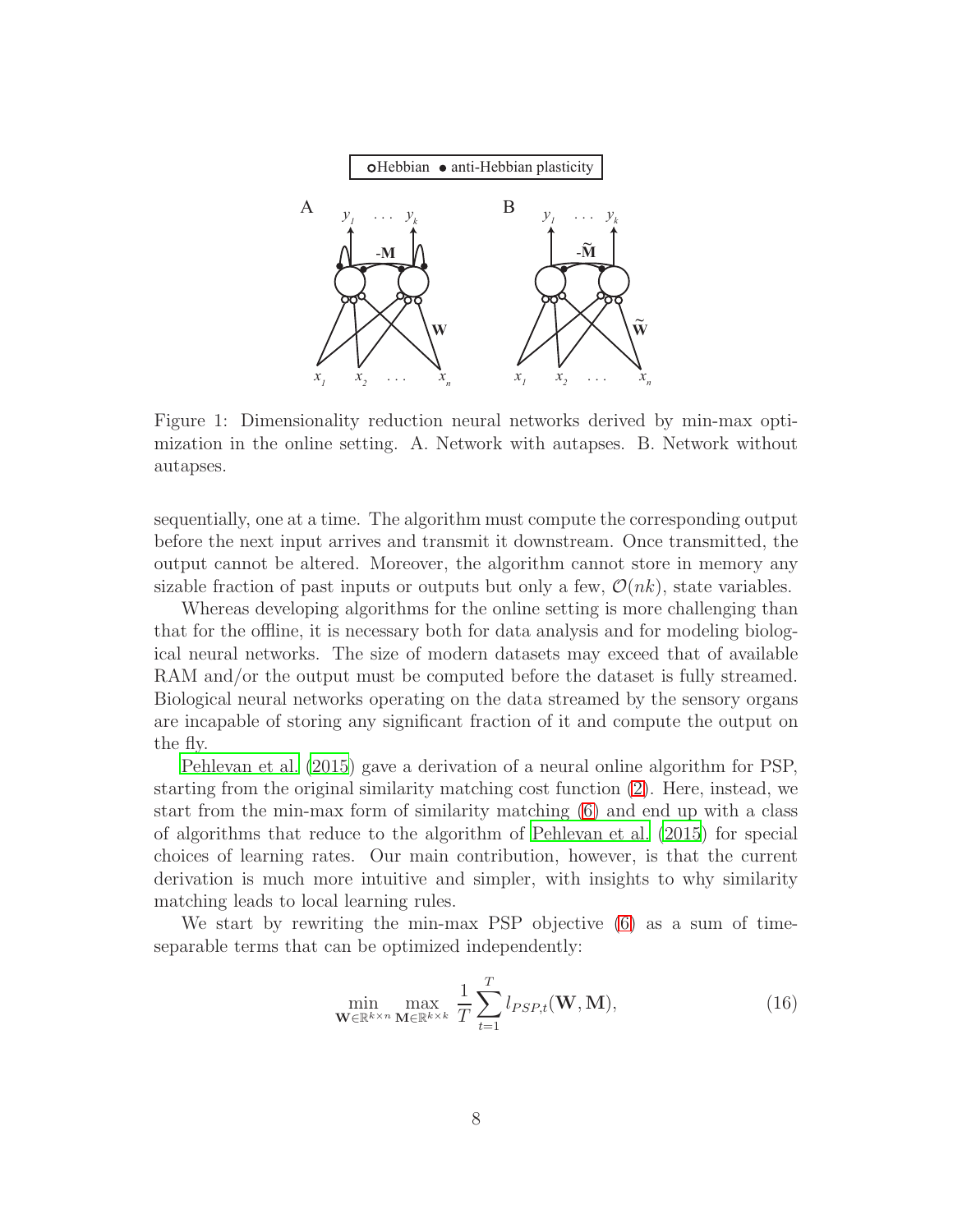where

$$
l_{PSP,t}(\mathbf{W}, \mathbf{M}) \equiv 2 \text{Tr} \left( \mathbf{W}^{\top} \mathbf{W} \right) - \text{Tr} \left( \mathbf{M}^{\top} \mathbf{M} \right) + \min_{\mathbf{y}_t \in \mathbb{R}^{k \times 1}} l_t(\mathbf{W}, \mathbf{M}, \mathbf{y}_t), \tag{17}
$$

and

<span id="page-8-0"></span>
$$
l_t(\mathbf{W}, \mathbf{M}, \mathbf{y}_t) = -4\mathbf{x}_t^{\top} \mathbf{W}^{\top} \mathbf{y}_t + 2\mathbf{y}_t^{\top} \mathbf{M} \mathbf{y}_t.
$$
 (18)

This separation in time is a benefit of the min-max PSP objective [\(6\)](#page-4-0), and leads to a natural way to derive an online algorithm that was not available for the original similarity matching cost function [\(2\)](#page-3-0).

To solve the optimization problem, Eq. [\(16\)](#page-7-0), in the online setting, we optimize sequentially each  $l_{PSP,t}$ . For each t, first, minimize Eq.[\(18\)](#page-8-0) with respect to  $y_t$ while keeping  $W_t$  and  $M_t$  fixed. Second, make a gradient descent-ascent step with respect to  $\mathbf{W}_t$  and  $\mathbf{M}_t$  for fixed Y:

<span id="page-8-1"></span>
$$
\mathbf{W}_{t+1} = \mathbf{W}_t - \eta_t \frac{\partial l_{PSP,t}(\mathbf{W}_t, \mathbf{M}_t)}{\partial \mathbf{W}_t},
$$
  

$$
\mathbf{M}_{t+1} = \mathbf{M}_t + \frac{\eta_t}{\tau} \frac{\partial l_{PSP,t}(\mathbf{W}_t, \mathbf{M}_t)}{\partial \mathbf{M}_t},
$$
 (19)

where  $0 < \eta_t < 1$  is the W learning rate and  $\tau > 0$  is the ratio of W and M learning rates. As before, Proposition [2](#page-25-0) (Appendix [B\)](#page-25-1) ensures that the online gradient descent-ascent updates, Eq. [\(19\)](#page-8-1), follow from alternating optimization [\(Olshausen et al., 1996](#page-45-6); [Olshausen and Field, 1997;](#page-45-7) [Arora et al.](#page-44-6), [2015\)](#page-44-6) of  $l_{PSP,t}$ .

#### <span id="page-8-2"></span>Algorithm 2 Online min-max PSP

- 1: At  $t = 0$ , initialize the synaptic weight matrices,  $W_1$  and  $M_1$ .  $M_1$  must be symmetric and positive definite.
- 2: Repeat for each  $t = 1, \ldots T$
- 3: Receive input  $\mathbf{x}_t$
- 4: Neural activity: Run until convergence

<span id="page-8-4"></span><span id="page-8-3"></span>
$$
\frac{d\mathbf{y}_t(\gamma)}{d\gamma} = \mathbf{W}_t \mathbf{x}_t - \mathbf{M}_t \mathbf{y}_t.
$$
\n(20)

5: Plasticity: Update synaptic weight matrices,

$$
\mathbf{W}_{t+1} = \mathbf{W}_t + 2\eta_t \left( \mathbf{y}_t \mathbf{x}_t^\top - \mathbf{W}_t \right),
$$
  

$$
\mathbf{M}_{t+1} = \mathbf{M}_t + \frac{\eta_t}{\tau} \left( \mathbf{y}_t \mathbf{y}_t^\top - \mathbf{M}_t \right).
$$
 (21)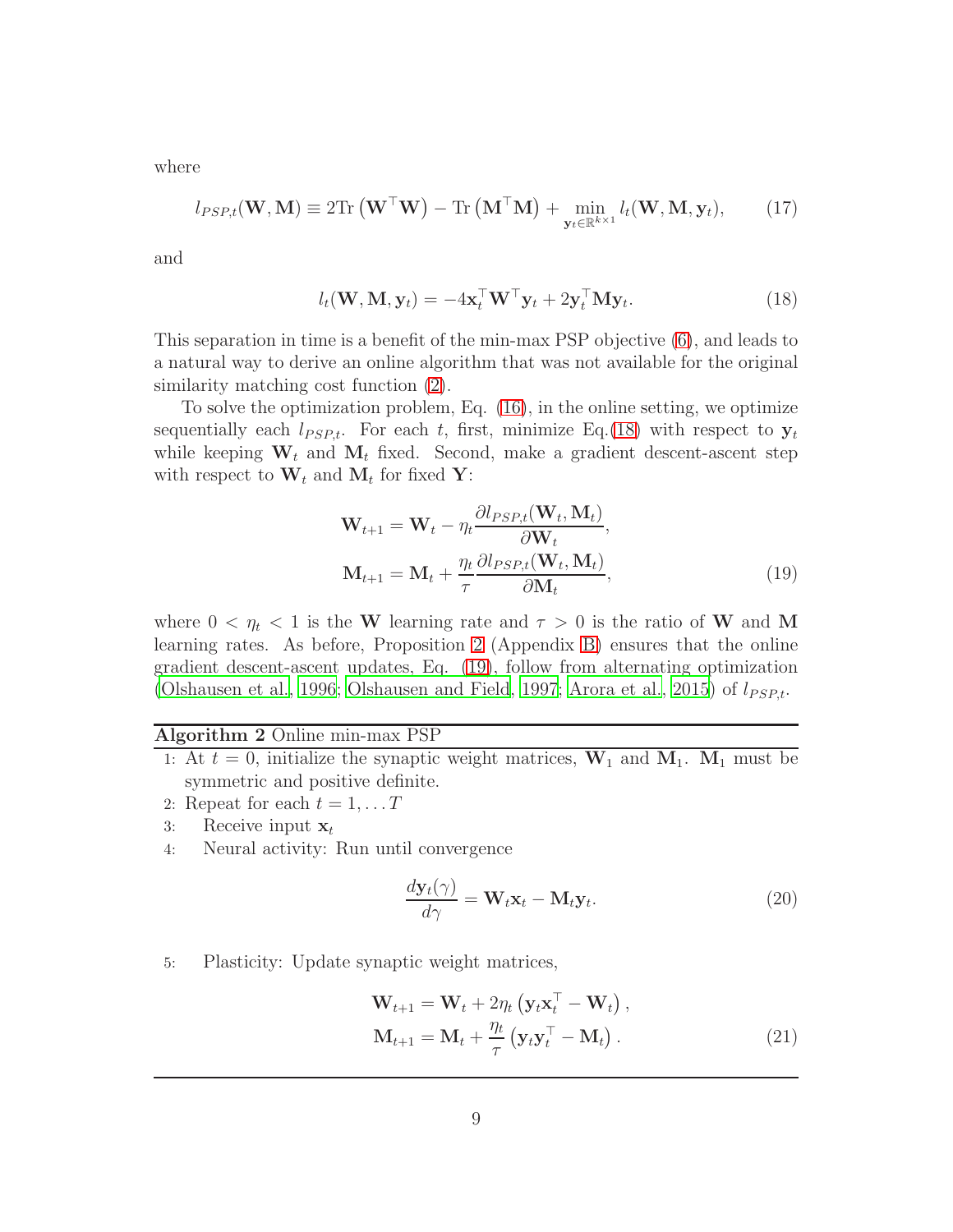Algorithm [2](#page-8-2) can be implemented by a biologically plausible neural network. The dynamics [\(20\)](#page-8-3) corresponds to neural activity in a recurrent circuit, where  $W_t$ is the feedforward synaptic weight matrix and  $-\mathbf{M}_t$  is the lateral synaptic weight matrix, Fig. [1A](#page-7-1). Since  $M_t$  is always positive definite, Eq. [\(18\)](#page-8-0) is a Lyapunov function for neural activity. Hence the dynamics is guaranteed to converge to a unique fixed point,  $y_t = M_t^{-1} W_t x_t$ , where matrix inversion is computed iteratively in a distributed manner.

Updates of covariance matrices, Eq. [\(21\)](#page-8-4), can be interpreted as synaptic learning rules: Hebbian for feedforward and anti-Hebbian (due to the "−" sign in [\(20\)](#page-8-3)) for lateral synaptic weights. Importantly, these rules are local - the weight of each synapse depends only on the activity of the pair of neurons that synapse connects - and therefore biologically plausible.

Even requiring full optimization with respect to  $y_t$  vs. a gradient step with respect to  $\mathbf{W}_t$  and  $\mathbf{M}_t$  may have a biological justification. As neural activity dynamics is typically faster than synaptic plasticity, it may settle before the arrival of the next input.

To see why similarity matching leads to local learning rules let us consider Eqs. [\(6\)](#page-4-0) and [\(16\)](#page-7-0). Aside from separating in time, useful for derivation of online learning rules,  $L_{PSP}(\mathbf{W}, \mathbf{M}, \mathbf{Y})$  also separates in synaptic weights and their preand postsynaptic neural activities,

$$
L_{PSP}(\mathbf{W}, \mathbf{M}, \mathbf{Y}) = \sum_{t} \left[ \sum_{ij} \left( 2W_{ij}^2 - 4W_{ij}x_{t,j}y_{t,i} \right) - \sum_{ij} \left( M_{ij}^2 + 2M_{ij}y_{t,j}y_{t,i} \right) \right].
$$
\n(22)

Therefore, a derivative with respect to a synaptic weight depends only on the quantities accessible to the synapse.

Finally, we address two potential criticisms of the neural PSP algorithm. First is the existence of autapses, i.e. self-coupling of neurons, in our network manifested in nonzero diagonals of the lateral connectivity matrix, M, Fig [1A](#page-7-1). Whereas autapses are encountered in the brain, they are rarely seen in principal neurons [\(Ikeda and Bekkers](#page-44-7), [2006](#page-44-7)). Second is the symmetry of lateral synaptic weights in our network which is not observed experimentally. We derive an autapse-free network architecture (zeros on the diagonal of the lateral synaptic weight matrix  $M_t$ ) with asymmetric lateral connectivity, Fig [1B](#page-7-1), by using coordinate descent [\(Pehlevan et al.](#page-45-2), [2015](#page-45-2)) in place of gradient descent in the neural dynamics stage [\(20\)](#page-8-3) (see Appendix [F\)](#page-40-0). The resulting algorithm produces the same outputs as the current algorithm and for the special case  $\tau = 1/2$  and  $\eta_t = \eta/2$ , reduces to the algorithm with "forgetting" of [Pehlevan et al. \(2015](#page-45-2)).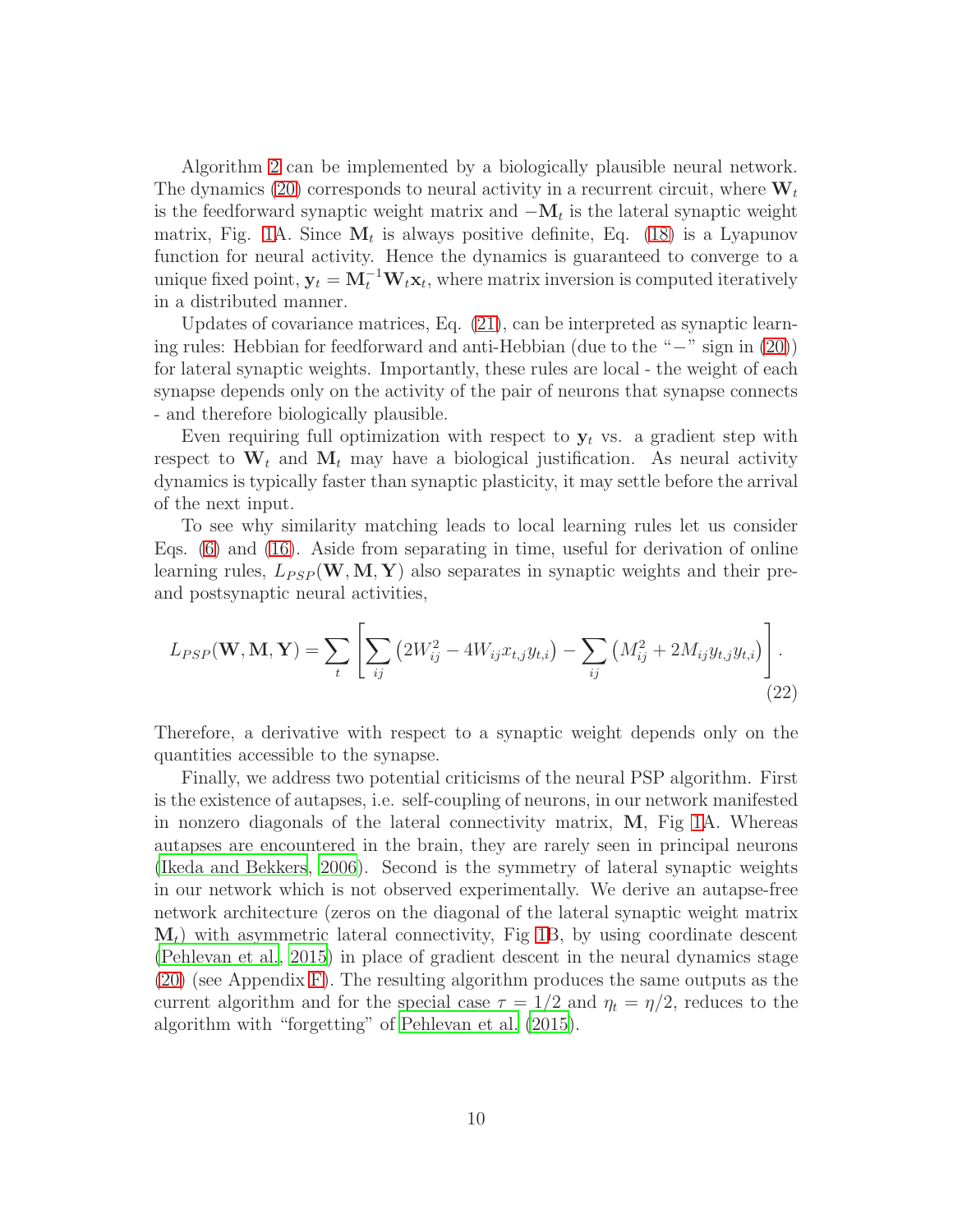# <span id="page-10-0"></span>3 From constrained similarity matching to Hebbian/anti-Hebbian networks for PSW

The variable substitution method we introduced in the previous section can be applied to other computational objectives in order to derive neural networks with local learning rules. To give an example, we derive a neural network for PSW, which can be formulated as a constrained similarity matching problem. This example also illustrates how an optimization constraint can be implemented by biological mechanisms.

## 3.1 Derivation of PSW from constrained similarity matching

The PSW problem is closely related to PSP: project centered input data samples onto the principal subspace  $(k \leq n)$ , and "spherize" the data in the subspace so that the variances in all directions are 1. To derive a neural PSW algorithm, we use the similarity matching objective with an additional constraint:

PSW: 
$$
\min_{\mathbf{Y} \in \mathbb{R}^{k \times T}} \frac{1}{T^2} ||\mathbf{X}^\top \mathbf{X} - \mathbf{Y}^\top \mathbf{Y}||_F^2, \quad \text{s.t.} \quad \frac{1}{T} \mathbf{Y} \mathbf{Y}^\top = \mathbf{I}
$$
(23)

We rewrite Eq. [\(23\)](#page-10-1) by expanding the Frobenius norm squared and dropping the  $\text{Tr} (\mathbf{Y}^\top \mathbf{Y} \mathbf{Y}^\top \mathbf{Y})$  term, which is constant under the constraint, thus reducing [\(23\)](#page-10-1) to a constrained similarity alignment problem:

<span id="page-10-2"></span><span id="page-10-1"></span>
$$
\min_{\mathbf{Y} \in \mathbb{R}^{k \times T}} \left( -\frac{1}{T^2} \mathbf{X}^\top \mathbf{X} \mathbf{Y}^\top \mathbf{Y} \right), \qquad \text{s.t.} \quad \frac{1}{T} \mathbf{Y} \mathbf{Y}^\top = \mathbf{I}. \tag{24}
$$

To see that objective [\(24\)](#page-10-2) is optimized by the PSW, first, substitute a Singular Value Decomposition (SVD) for matrices  $X$  and  $Y$  and note that the alignment is maximized by matching right singular vectors of  $Y$  to  $X$  and rotating to the diagonal basis (for a rigorous proof see [\(Pehlevan and Chklovskii](#page-45-5), [2015\)](#page-45-5)). Since the squared singular values of Y equal unity, the objective  $(24)$  is reduced to a summation of  $k$  squared singular values of  $X$  and is optimized by choosing the top k. Then, Y is given by the top k right singular vectors of X scaled by  $\sqrt{T}$ . As before, objective  $(24)$  is invariant to the left-multiplication of Y by an orthogonal matrix and, therefore, has infinitely many degenerate solutions.

Next, we derive a mixed PSW objective from Eq. [\(24\)](#page-10-2) by introducing two new dynamical variable matrices: the input-output correlation matrix,  $\mathbf{W} = \frac{1}{T} \mathbf{X} \mathbf{Y}^{\top}$ , and the Lagrange multiplier matrix, M, for the whitening constraint:

$$
\min_{\mathbf{Y} \in \mathbb{R}^{k \times T}} \min_{\mathbf{W} \in \mathbb{R}^{k \times n}} \max_{\mathbf{M} \in \mathbb{R}^{k \times k}} L_{PSW}(\mathbf{W}, \mathbf{M}, \mathbf{Y}),
$$
\n(25)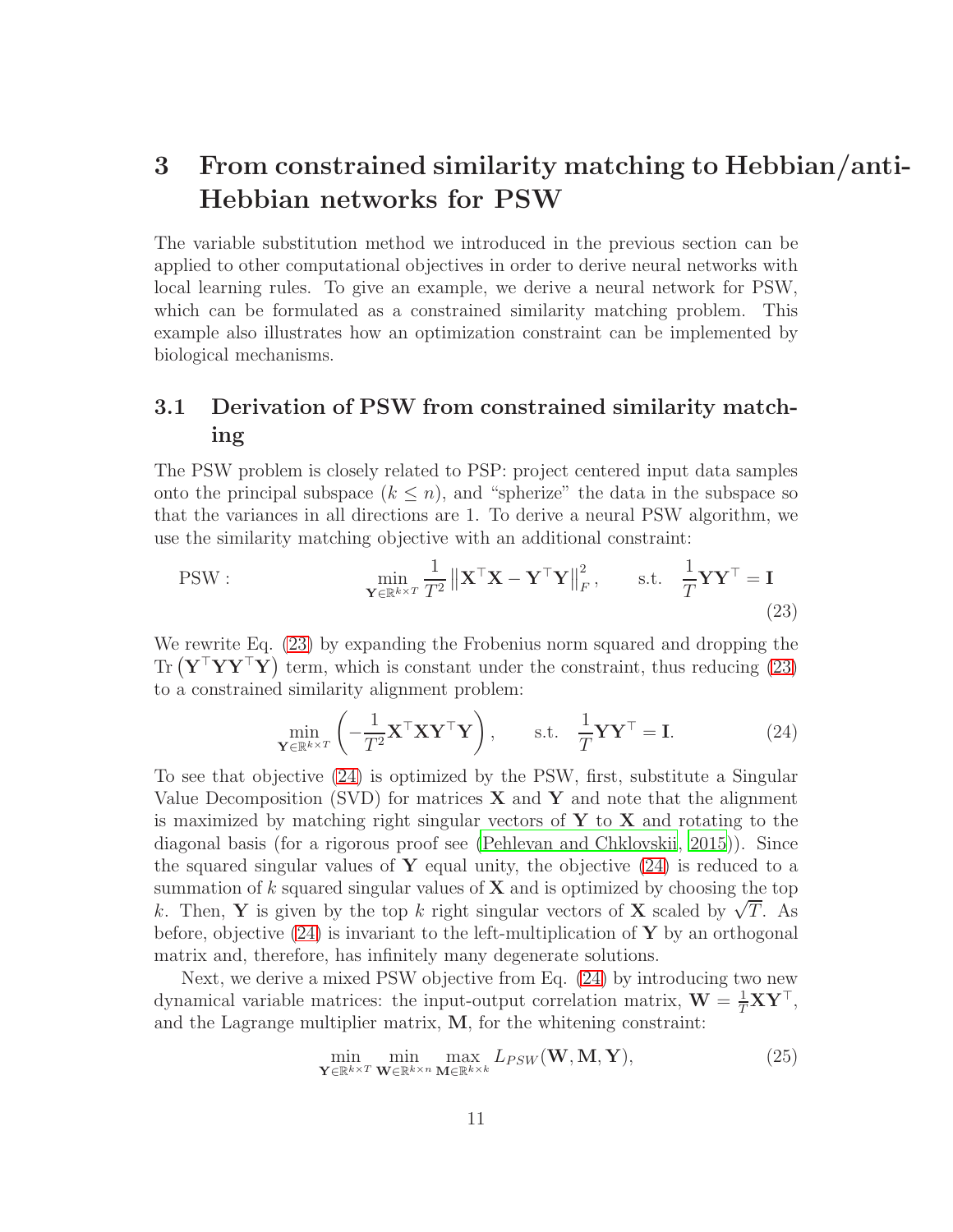where

$$
L_{PSW}(\mathbf{W}, \mathbf{M}, \mathbf{Y}) \equiv -\frac{2}{T} \text{Tr} \left( \mathbf{X}^\top \mathbf{W}^\top \mathbf{Y} \right) + \text{Tr} \left( \mathbf{W}^\top \mathbf{W} \right) + \text{Tr} \left( \mathbf{M} \left( \frac{1}{T} \mathbf{Y} \mathbf{Y}^\top - \mathbf{I} \right) \right).
$$
\n(26)

To see that Eq. [\(26\)](#page-11-0) is equivalent to Eq. [\(24\)](#page-10-2), find optimal  $W^* = \frac{1}{T} Y X^{\top}$ by setting the corresponding derivatives of the objective [\(26\)](#page-11-0) to zero. Then, substitute  $W^*$  into Eq. [\(26\)](#page-11-0) to obtain the Lagrangian of Eq. [\(24\)](#page-10-2).

Finally, we exchange the order of minimization with respect to  $Y$  and  $W$  as well as the order of minimization with respect to  $\mathbf Y$  and maximization with respect to M in Eq. [\(26\)](#page-11-0) (see Proposition [5](#page-35-0) in Appendix [D](#page-32-0) for a proof). Then, we arrive at the following min-max optimization problem with a mixed objective:

<span id="page-11-1"></span><span id="page-11-0"></span>
$$
\min_{\mathbf{W} \in \mathbb{R}^{k \times n}} \max_{\mathbf{M} \in \mathbb{R}^{k \times k}} \min_{\mathbf{Y} \in \mathbb{R}^{k \times T}} L_{PSW}(\mathbf{W}, \mathbf{M}, \mathbf{Y}),
$$
\n(27)

where  $L_{PSW}(\mathbf{W}, \mathbf{M}, \mathbf{Y})$  is defined in Eq. [\(26\)](#page-11-0).

### 3.2 Offline PSW algorithm

Next, we give an offline algorithm for the PSW problem, using the alternating optimization procedure as before. We solve Eq. [\(27\)](#page-11-1) by, first, optimizing with respect to  $Y$  for fixed  $W$  and  $M$  and, second, making a gradient descent-ascent step with respect to W and M while keeping Y fixed<sup>[2](#page-11-2)</sup>. We arrive at the following algorithm:

$$
l_{PSW}(\mathbf{W}, \mathbf{M}) \equiv \min_{\mathbf{Y} \in \mathbb{R}^{k \times T}} L_{PSW}(\mathbf{W}, \mathbf{M}, \mathbf{Y}).
$$

<span id="page-11-2"></span><sup>2</sup>This alternating optimization is identical to a gradient descent-ascent (see Proposition [2](#page-25-0) in Appendix [B\)](#page-25-1) in  $W$  and  $M$  on the objective: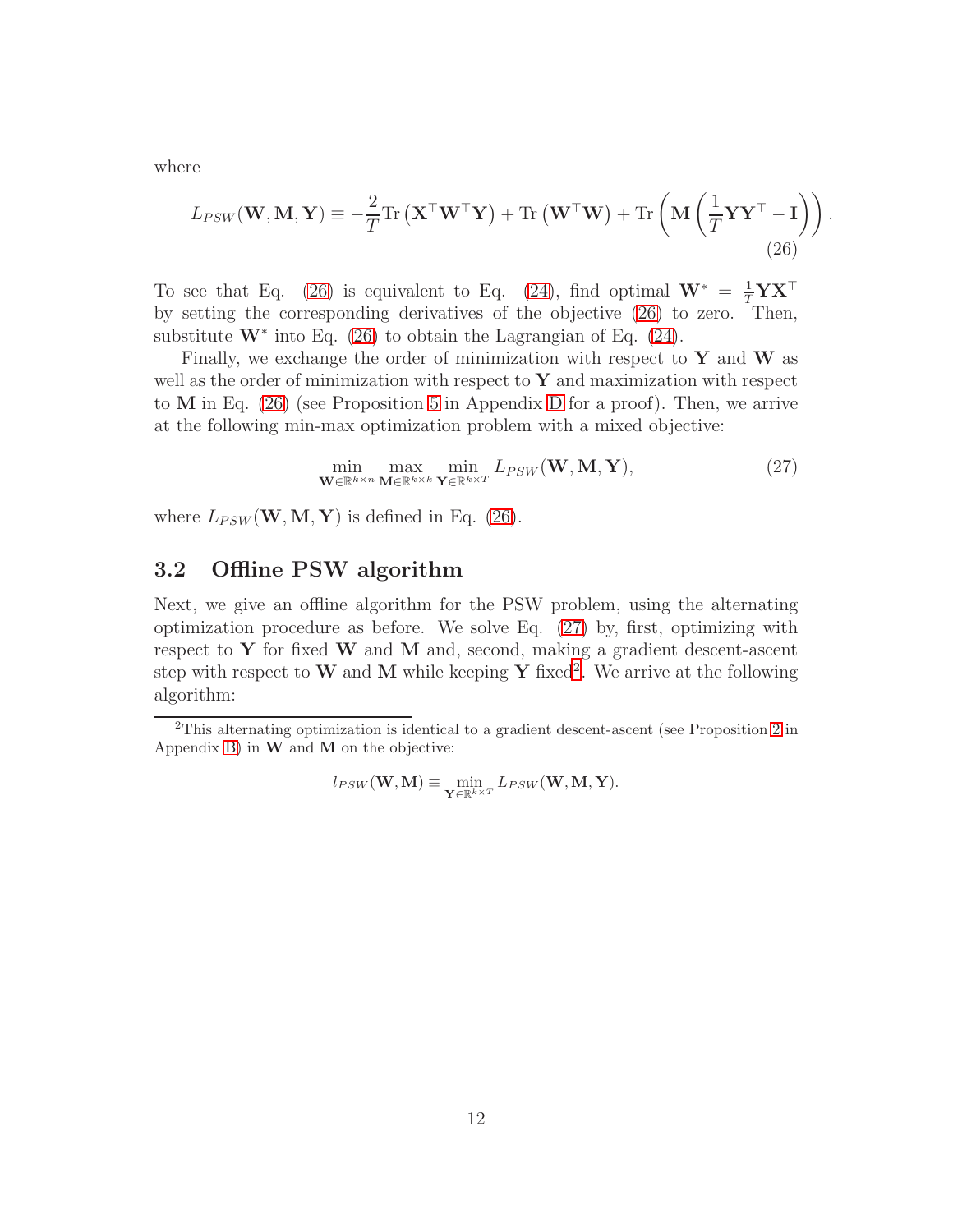#### <span id="page-12-0"></span>Algorithm 3 Offline min-max PSW

1: Initialize  $W$ . Initialize  $M$  as a positive definite matrix.

- 2: Iterate until convergence:
- 3: Minimize Eq. [\(26\)](#page-11-0) with respect to **Y**, keeping **W** and **M** fixed:

<span id="page-12-2"></span><span id="page-12-1"></span>
$$
\mathbf{Y} = \mathbf{M}^{-1} \mathbf{W} \mathbf{X}.
$$
 (28)

4: Perform a gradient descent-ascent step with respect to  $W$  and  $M$  for a fixed  $Y:$ 

$$
\mathbf{W} \leftarrow \mathbf{W} + 2\eta \left( \frac{1}{T} \mathbf{Y} \mathbf{X}^{\top} - \mathbf{W} \right),
$$

$$
\mathbf{M} \leftarrow \mathbf{M} + \frac{\eta}{\tau} \left( \frac{1}{T} \mathbf{Y} \mathbf{Y}^{\top} - \mathbf{I} \right).
$$
(29)

where the step size,  $0 < \eta < 1$ , may depend on the iteration.

Convergence of Algorithm [3](#page-12-0) requires the input covariance matrix, C, to have at least k non-zero eigenvalues. Otherwise, a consistent solution cannot be found because update [\(29\)](#page-12-1) forces **Y** to be full-rank while Eq. [\(28\)](#page-12-2) lowers its rank.

## 3.3 Linearly stable fixed points of Algorithm [3](#page-12-0) correspond to PSW

Here we claim that convergence of Algorithm [3](#page-12-0) to fixed  $W$  and  $M$  implies PSW of X. In the limit of small learning rate, the gradient descent-ascent dynamics can be approximated with the system of differential equations:

<span id="page-12-3"></span>
$$
\mathbf{Y}(t) = \mathbf{M}^{-1}(t)\mathbf{W}(t)\mathbf{X},
$$
  
\n
$$
\frac{d\mathbf{W}(t)}{dt} = \frac{2}{T}\mathbf{Y}(t)\mathbf{X}^{\top} - 2\mathbf{W}(t),
$$
  
\n
$$
\tau \frac{d\mathbf{M}(t)}{dt} = \frac{1}{T}\mathbf{Y}(t)\mathbf{Y}(t)^{\top} - \mathbf{I}(t),
$$
\n(30)

where  $t$  is now the time index for gradient descent-ascent dynamics. We again define the neural filter matrix  $\mathbf{F} = \mathbf{M}^{-1}\mathbf{W}$ .

<span id="page-12-4"></span>Theorem 2. Fixed points of the dynamical system [\(30\)](#page-12-3) have the following properties:

- 1. The outputs are whitened, i.e.  $\frac{1}{T} \mathbf{Y} \mathbf{Y}^{\top} = \mathbf{I}$ .
- 2. The neural filters span a k-dimensional subspace in  $\mathbb{R}^n$  which is spanned by some k eigenvectors of the input covariance matrix.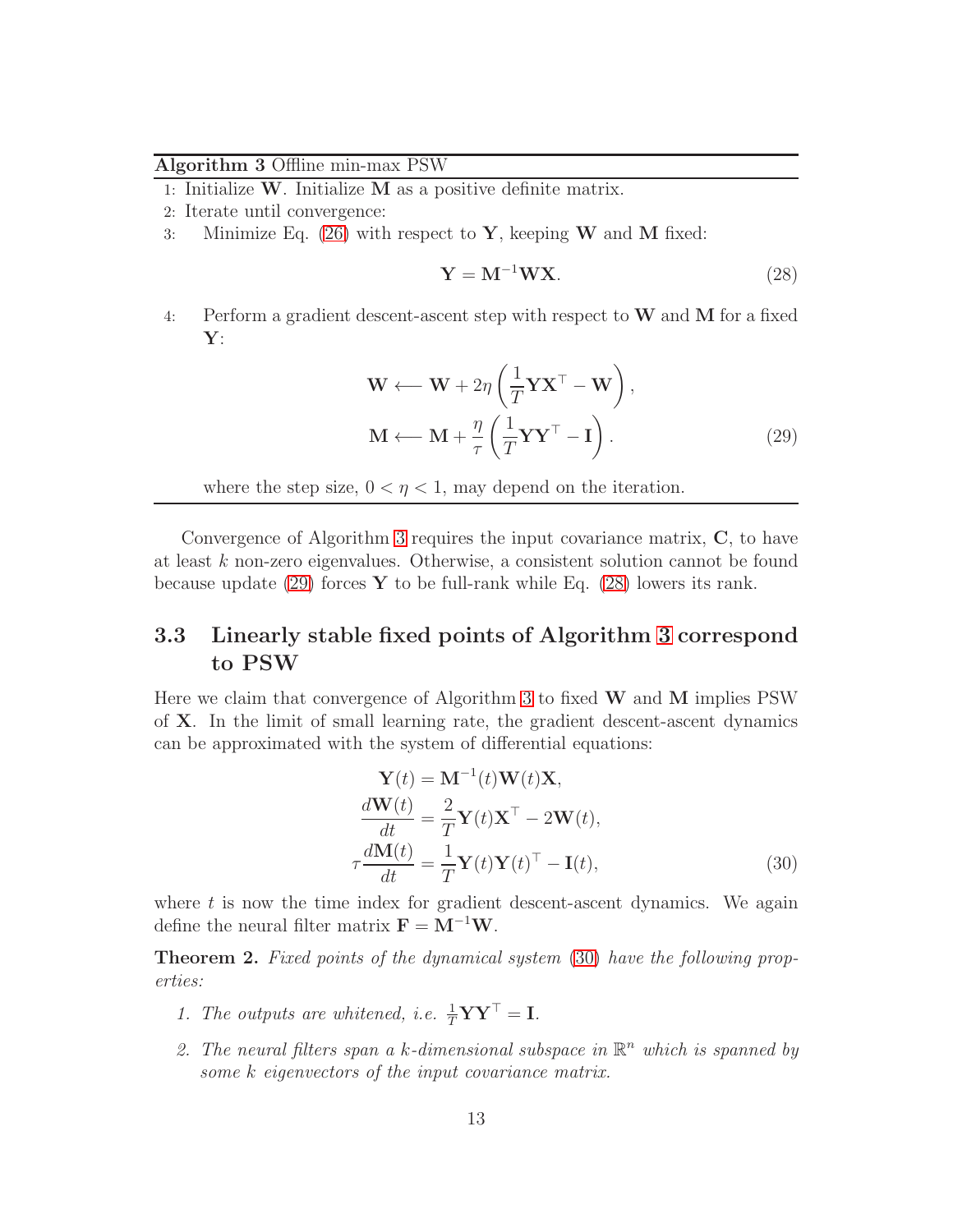- 3. Stability of the fixed point requires that the neural filters span the principal subspace of **X**.
- 4. Suppose the neural filters span the principal subspace. This fixed point is linearly stable if and only if

$$
\tau < \frac{\sigma_i + \sigma_j}{2\left(\sigma_i - \sigma_j\right)^2} \tag{31}
$$

for all  $(i, j)$  pairs,  $i \neq j$ . By linear stability we mean that linear perturbations of W and M converge to a rotation of the original neural filters within the principal subspace.

Proof. See Appendix [E.](#page-36-0)

Based on Theorem [2](#page-12-4) we claim that, provided Algorithm [3](#page-12-0) converges, this fixed point corresponds to a PSW of input data. Unlike the PSP case, the neural filters are not orthonormal.

### 3.4 Online algorithm for PSW

As before, we start by rewriting the min-max PSW objective [\(27\)](#page-11-1) as a sum of time-separable terms that can be optimized independently:

$$
\min_{\mathbf{W} \in \mathbb{R}^{k \times n}} \max_{\mathbf{M} \in \mathbb{R}^{k \times k}} \frac{1}{T} \sum_{t=1}^{T} l_{PSW,t}(\mathbf{W}, \mathbf{M}).
$$
\n(32)

where

$$
l_{PSW,t}(\mathbf{W}, \mathbf{M}) \equiv \text{Tr}\left(\mathbf{W}^{\top}\mathbf{W}\right) - \text{Tr}\left(\mathbf{M}\right) + \frac{1}{2} \min_{\mathbf{y}_t \in \mathbb{R}^{k \times 1}} l_t(\mathbf{W}, \mathbf{M}, \mathbf{y}_t). \tag{33}
$$

and  $l_t(\mathbf{W}, \mathbf{M}, \mathbf{y}_t)$  is defined in Eq. [\(18\)](#page-8-0). In the online setting, Eq. [\(32\)](#page-13-0) can be optimized by sequentially minimizing each  $l_{PSW,t}$ . For each t, first, minimize [\(18\)](#page-8-0) with respect to  $y_t$  for fixed  $W_t$  and  $M_t$ , second, update  $W_t$  and  $M_t$  according to a gradient descent-ascent step for fixed  $y_t$ :

<span id="page-13-1"></span>
$$
\mathbf{W}_{t+1} = \mathbf{W}_t - \eta_t \frac{\partial l_{PSW,t}(\mathbf{W}_t, \mathbf{M}_t)}{\mathbf{W}_t},
$$
  

$$
\mathbf{M}_{t+1} = \mathbf{M}_t + \frac{\eta_t}{\tau} \frac{\partial l_{PSW,t}(\mathbf{W}_t, \mathbf{M}_t)}{\mathbf{M}_t},
$$
 (34)

where  $0 < \eta_t < 1$  is the W learning rate and  $\tau > 0$  is the ratio of W and M learning rates.

<span id="page-13-0"></span> $\Box$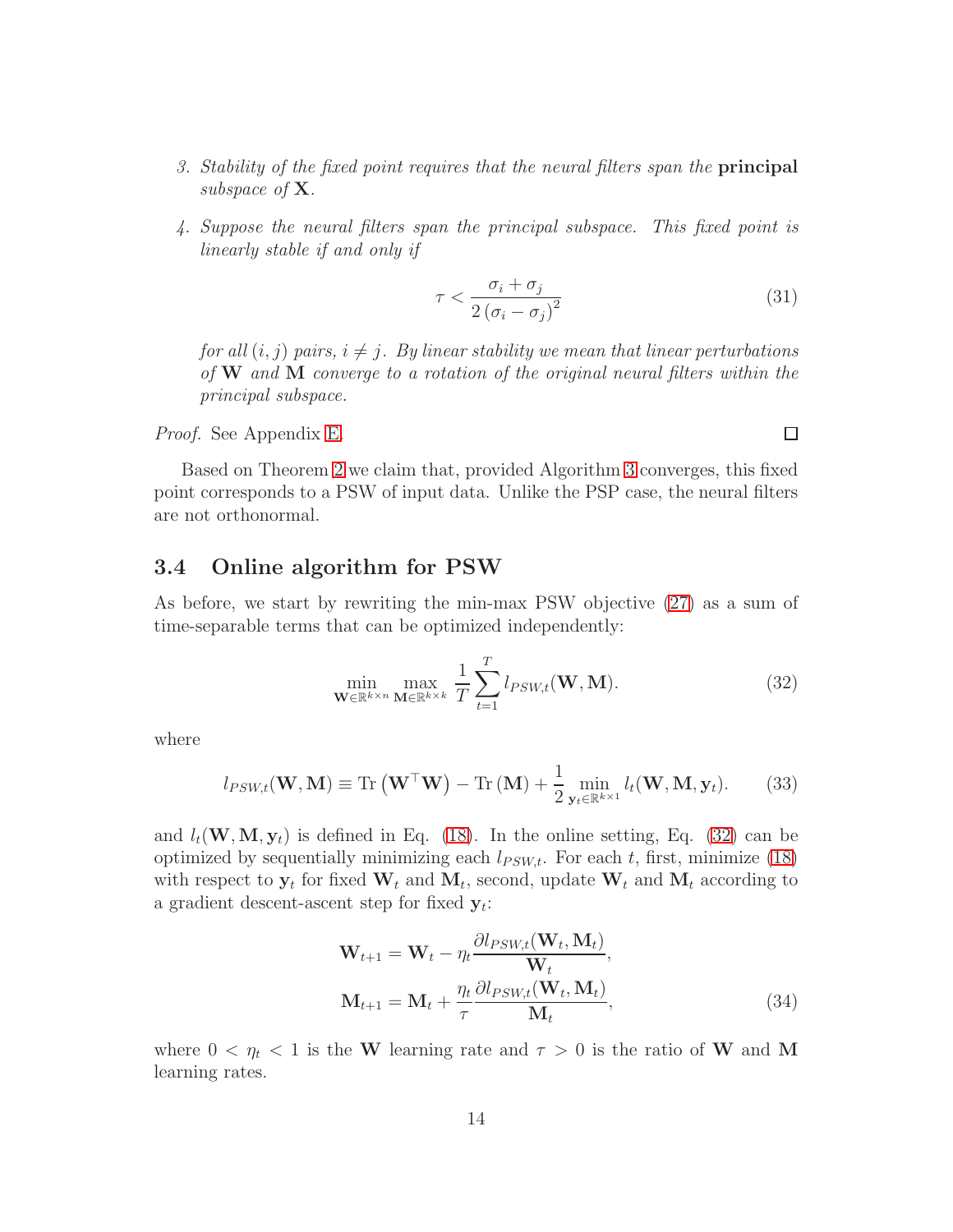As before, Proposition [2](#page-25-0) ensures that the online gradient descent-ascent updates, Eq. [\(34\)](#page-13-1), follow from alternating optimization [\(Olshausen et](#page-45-6) al., [1996;](#page-45-6) [Olshausen and Field, 1997](#page-45-7); [Arora et al., 2015\)](#page-44-6) of  $l_{PSW,t}$ .

#### <span id="page-14-1"></span>Algorithm 4 Online min-max PSW

- 1: At  $t = 0$ , initialize the synaptic weight matrices,  $W_1$  and  $M_1$ .  $M_1$  must be symmetric and positive definite.
- 2: Repeat for each  $t = 1, \ldots, T$
- 3: Receive input  $\mathbf{x}_t$
- 4: Neural activity: Run until convergence

<span id="page-14-3"></span><span id="page-14-2"></span>
$$
\frac{d\mathbf{y}_t(\gamma)}{d\gamma} = \mathbf{W}_t \mathbf{x}_t - \mathbf{M}_t \mathbf{y}_t.
$$
 (35)

5: Plasticity: Update synaptic weight matrices,

$$
\mathbf{W}_{t+1} = \mathbf{W}_t + 2\eta_{W,t} \left( \mathbf{y}_t \mathbf{x}_t^\top - \mathbf{W}_t \right),
$$
  

$$
\mathbf{M}_{t+1} = \mathbf{M}_t + \eta_{M,t} \left( \mathbf{y}_t \mathbf{y}_t^\top - \mathbf{I}_t \right).
$$
 (36)

Algorithm [4](#page-14-1) can be implemented by a biologically plausible single-layer neural network with lateral connections as in Algorithm [2,](#page-8-2) Fig. [1A](#page-7-1). Updates to synaptic weights, Eq. [\(36\)](#page-14-2), are local, Hebbian/anti-Hebbian plasticity rules. An autapse-free network architecture, Fig [1B](#page-7-1), may be obtained using coordinate descent [\(Pehlevan et al.](#page-45-2), [2015](#page-45-2)) in place of gradient descent in the neural dynamics stage [\(35\)](#page-14-3) (see Appendix [G\)](#page-42-0).

The lateral connections here are the Lagrange multipliers introduced in the offline problem, Eq. [\(26\)](#page-11-0). In the PSP network, they resulted from a variable transformation of the output covariance matrix. This difference caries over to the learning rules, where in Algorithm [4,](#page-14-1) the lateral learning rule is enforcing the whitening of the output, but in Algorithm [2,](#page-8-2) the lateral learning rule sets the lateral weight matrix to the output covariance matrix.

# <span id="page-14-0"></span>4 Game theoretical interpretation of Hebbian/anti-Hebbian learning

In the original similarity matching objective, Eq. [\(2\)](#page-3-0), the only variables are neuronal activities which, at the optimum, represent principal components. In Section [2,](#page-2-0) we rewrote these objectives by introducing matrices W and M corresponding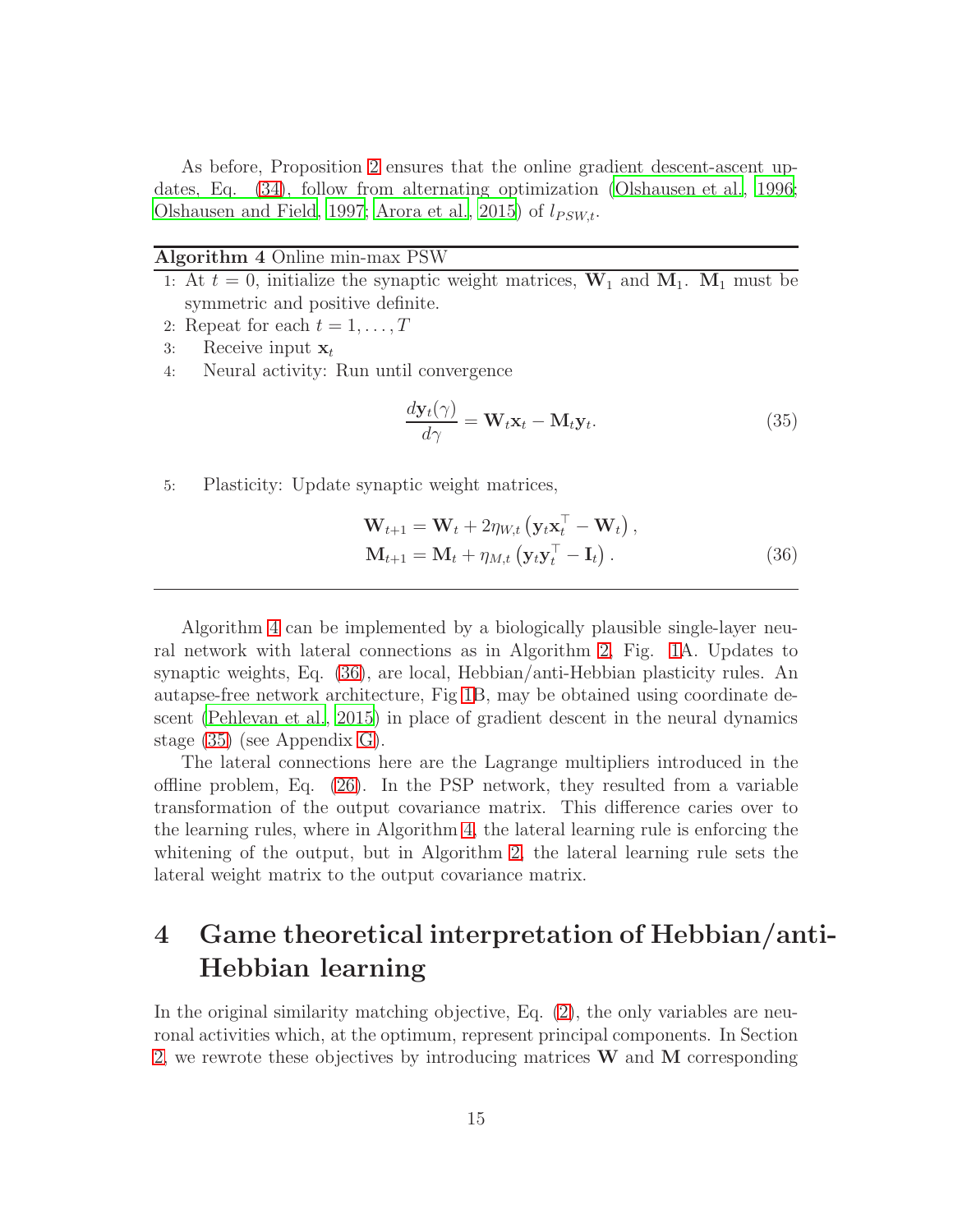to synaptic connection weights, Eq. [\(5\)](#page-3-2). Here, we eliminate neural activity variables altogether and arrive at a min-max formulation in terms of feedforward, W, and lateral, M, connection weight matrices only. This formulation lends itself to a game-theoretical interpretation.

Since in the offline PSP setting, optimal  $M^*$  in Eq. [\(6\)](#page-4-0) is an invertible matrix (because  $\mathbf{M}^* = \frac{1}{T} \mathbf{Y}^* \mathbf{Y}^{*T}$ , see also Appendix [A\)](#page-23-1), we can restrict our optimization to invertible matrices, M, only. Then, we can optimize objective [\(5\)](#page-3-2) with respect to Y and substitute its optimal value  $Y^* = M^{-1}WX$  into [\(5\)](#page-3-2) and [\(6\)](#page-4-0) to obtain:

$$
\min_{\mathbf{W} \in \mathbb{R}^{k \times n}} \max_{\mathbf{M} \in \mathbb{R}^{k \times k}} -\frac{2}{T} \text{Tr} \left( \mathbf{X}^{\top} \mathbf{W}^{\top} \mathbf{M}^{-1} \mathbf{W} \mathbf{X} \right) + 2 \text{Tr} \left( \mathbf{W}^{\top} \mathbf{W} \right) - \text{Tr} \left( \mathbf{M}^{\top} \mathbf{M} \right),
$$
  
s.t. **M** is invertible. (37)

This min-max objective admits a game-theoretical interpretation where feedforward, W, and lateral, M, synaptic weight matrices oppose each other. To reduce the objective, feedforward synaptic weight vectors of each output neuron attempt to align with the direction of maximum variance of input data. However, if this was the only driving force then all output neurons would learn the same synaptic weight vectors and represent the same top principal component. At the same time, linear dependency between different feedforward synaptic weight vectors can be exploited by the lateral synaptic weights to increase the objective by cancelling the contributions of different components. To avoid this, the feedforward synaptic weight vectors become linearly independent and span the principal subspace.

A similar interpretation can be given for PSW, where feedforward, W, and lateral, M, synaptic weight matrices oppose each other adversarially.

# <span id="page-15-0"></span>5 Novel formulations of dimensionality reduction using fractional exponents

In this section, we point to a new class of dimensionality reduction objective functions that naturally follow from the min-max objectives [\(5\)](#page-3-2) and [\(6\)](#page-4-0). Eliminating both the neural activity variables, Y, and the lateral connection weight matrix, M, we arrive at optimization problems in terms of the feedforward weight matrix, W, only. The rows of optimal W form a non-orthogonal basis of the principal subspace. Such formulations of principal subspace problems involve fractional exponents of matrices and, to the best of our knowledge, have not been proposed previously.

By replacing  $\max_{\mathbf{M}} \min_{\mathbf{Y}}$  optimization in the min-max PSP objective, Eq. [\(6\)](#page-4-0), by its saddle point value (see Proposition [1](#page-23-0) in Appendix [A\)](#page-23-1) we find the following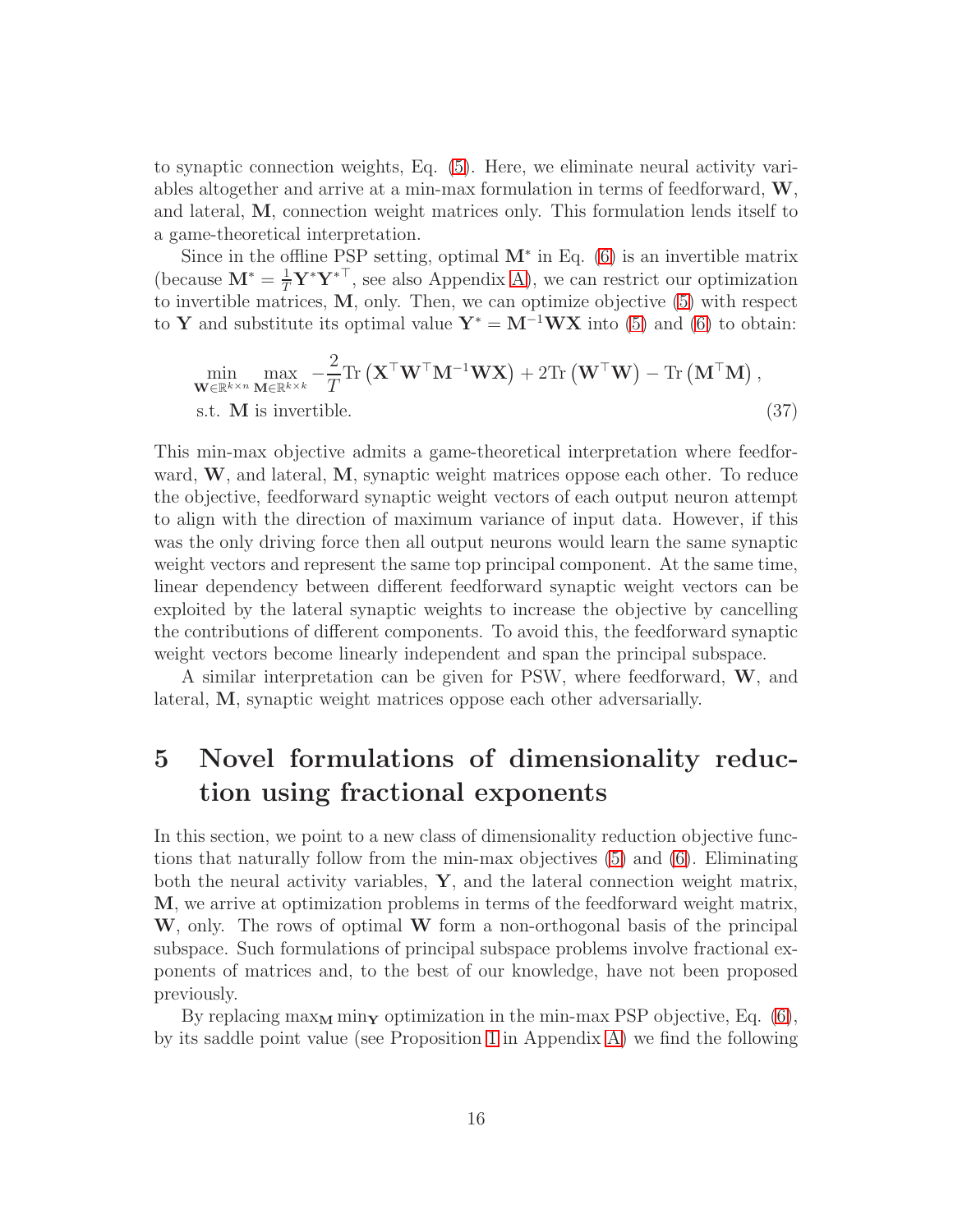objective expressed solely in terms of  $W$ :

<span id="page-16-1"></span>
$$
\min_{\mathbf{W}\in\mathbb{R}^{k\times n}} \text{Tr}\left(-\frac{3}{T^{2/3}}\left(\mathbf{W}\mathbf{X}\mathbf{X}^{\top}\mathbf{W}^{\top}\right)^{2/3} + 2\mathbf{W}\mathbf{W}^{\top}\right),\tag{38}
$$

The rows of the optimal W are not principal eigenvectors, rather the rowspace of W spans the principal subspace.

By replacing  $\max_M \min_Y$  optimization in the min-max PSW objective, Eq. [\(27\)](#page-11-1), by its optimal value (see Proposition [5](#page-35-0) in Appendix [D\)](#page-32-0):

<span id="page-16-2"></span>
$$
\min_{\mathbf{W} \in \mathbb{R}^{k \times n}} \text{Tr} \left( -\frac{2}{T^{1/2}} \left( \mathbf{W} \mathbf{X} \mathbf{X}^{\top} \mathbf{W}^{\top} \right)^{1/2} + \mathbf{W} \mathbf{W}^{\top} \right). \tag{39}
$$

As before, the rows of the optimal  $W$  are not principal eigenvectors, rather the rowspace of W spans the principal eigenspace.

We observe that the only material difference between Eqs. [\(38\)](#page-16-1) and [\(39\)](#page-16-2) is in the value of the fractional exponent. Based on this, we conjecture that any objective function of such form with a fractional exponent from a continuous range is optimized by W spanning the principal subspace. Such solutions would differ in the eigenvalues associated with the corresponding components.

A supporting argument for our conjecture comes from the work of [Miao and Hua](#page-45-8) [\(1998\)](#page-45-8), which studied the cost

<span id="page-16-3"></span>
$$
\min_{\mathbf{W} \in \mathbb{R}^{k \times n}} \text{Tr} \left( -\log \left( \mathbf{W} \mathbf{X} \mathbf{X}^{\top} \mathbf{W}^{\top} \right) + \mathbf{W} \mathbf{W}^{\top} \right). \tag{40}
$$

Eq. [40](#page-16-3) can be seen as a limiting case of our conjecture, where the fractional exponent goes to zero. Indeed, [Miao and Hua \(1998](#page-45-8)) proved that the rows of optimal W are an orthonormal basis for the principal eigenspace.

## <span id="page-16-0"></span>6 Numerical experiments

Next, we test our findings using a simple artificial dataset. We generated an  $n = 10$  dimensional dataset and we simulated our offline and online algorithms to reduce this dataset to  $k = 3$  dimensions, using different values of the parameter  $\tau$ . The results are plotted in Figs. [2,](#page-17-0) [3,](#page-18-0) [4](#page-19-0) and [5](#page-20-0) along with details of the simulations in the figures' caption.

Consistent with Theorems [1](#page-6-0) and [2,](#page-12-4) small perturbations to PSP and PSW fixed points decayed (solid lines) or grew (dashed lines) depending on the value of  $\tau$ , Fig. [2A](#page-17-0). Offline simulations that start from random initial conditions converged to the PSP (or the PSW) solution if the fixed point was linearly stable, Fig. [2B](#page-17-0). Interestingly, the online algorithms' performance were very close to that of the offline, Fig. [2C](#page-17-0).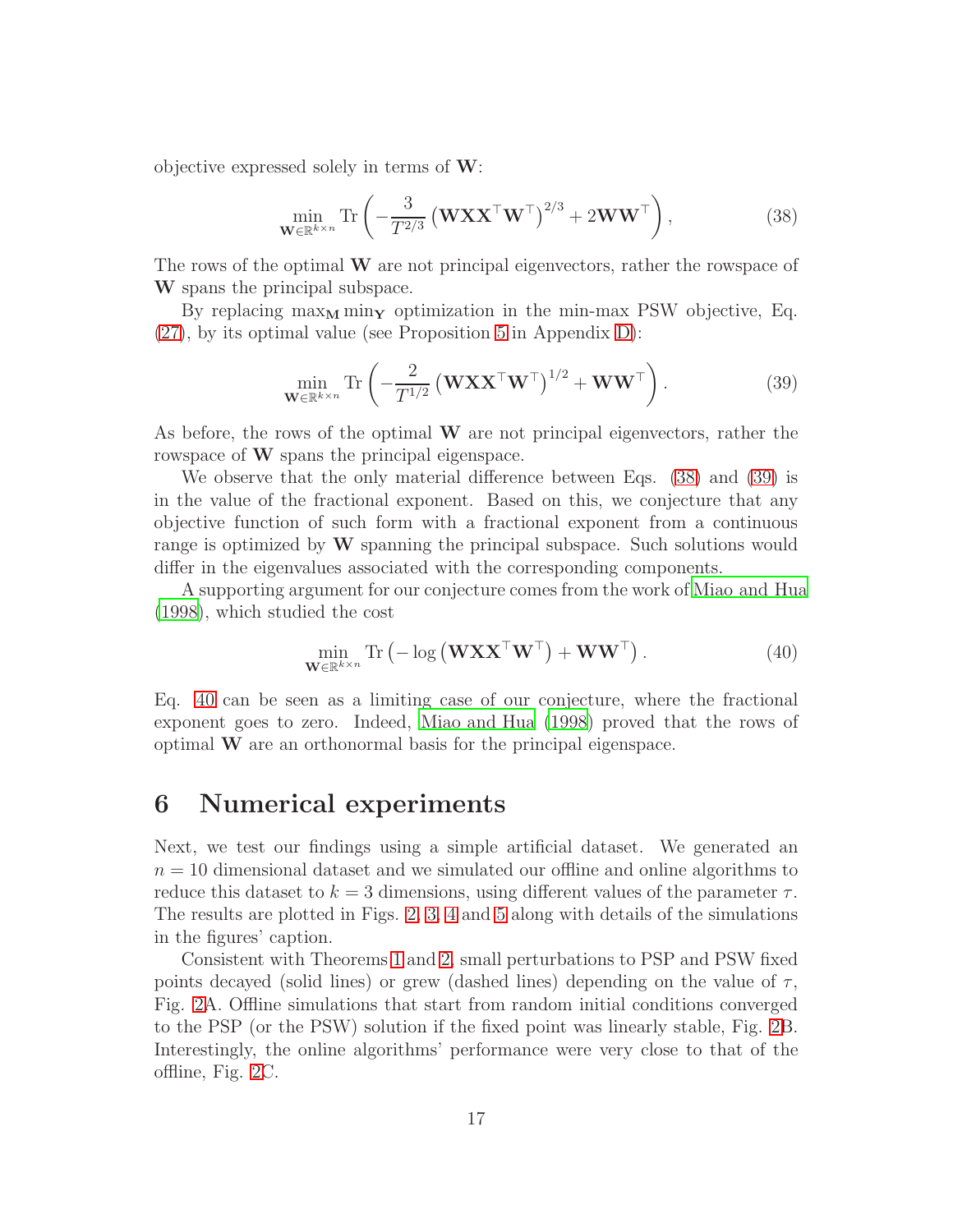

<span id="page-17-0"></span>Figure 2: Demonstration of the stability of the PSP (top row) and PSW (bottom row) algorithms. We constructed an  $n = 10$  by  $T = 2000$  data matrix **X** from its SVD, where the left and right singular vectors are chosen randomly, the top three singular values are set to  $\{\sqrt{3T}, \sqrt{2T}, \sqrt{T}\}$  and the rest of the singular values are chosen uniformly in  $[0, 0.1\sqrt{T}]$ . Learning rates were  $\eta_t = 1/(10^3 + t)$ . Errors were defined using deviation of the neural filters from their optimal val-ues [\(Pehlevan et al., 2015](#page-45-2)). Let U be the  $10 \times 3$  matrix whose columns are the top 3 left singular vectors of **X**. PSP error:  $\|\mathbf{F}(t)^\top \mathbf{F}(t) - \mathbf{U} \mathbf{U}^\top \|_F$ , PSW error:  $\|\mathbf{F}(t)^\top \mathbf{F}(t) - \mathbf{U} \mathbf{S} \mathbf{U}^\top \|_F$ , with  $\mathbf{S} = \text{diag}([1/3, 1/2, 1])$  in MATLAB notation. Solid (dashed) lines indicate linearly stable (unstable) choices of  $\tau$ . A) Small perturbations to the fixed point. W and M matrices were initialized by adding a random Gaussian variable,  $\mathcal{N}(0, 10^{-6})$ , elementwise to their fixed point values. B) Offline algorithm, initialized with random  $W$  and  $M$  matrices. C) Online algorithm, initialized with the same initial condition as in B). A random column of  $X$  is processed at each time.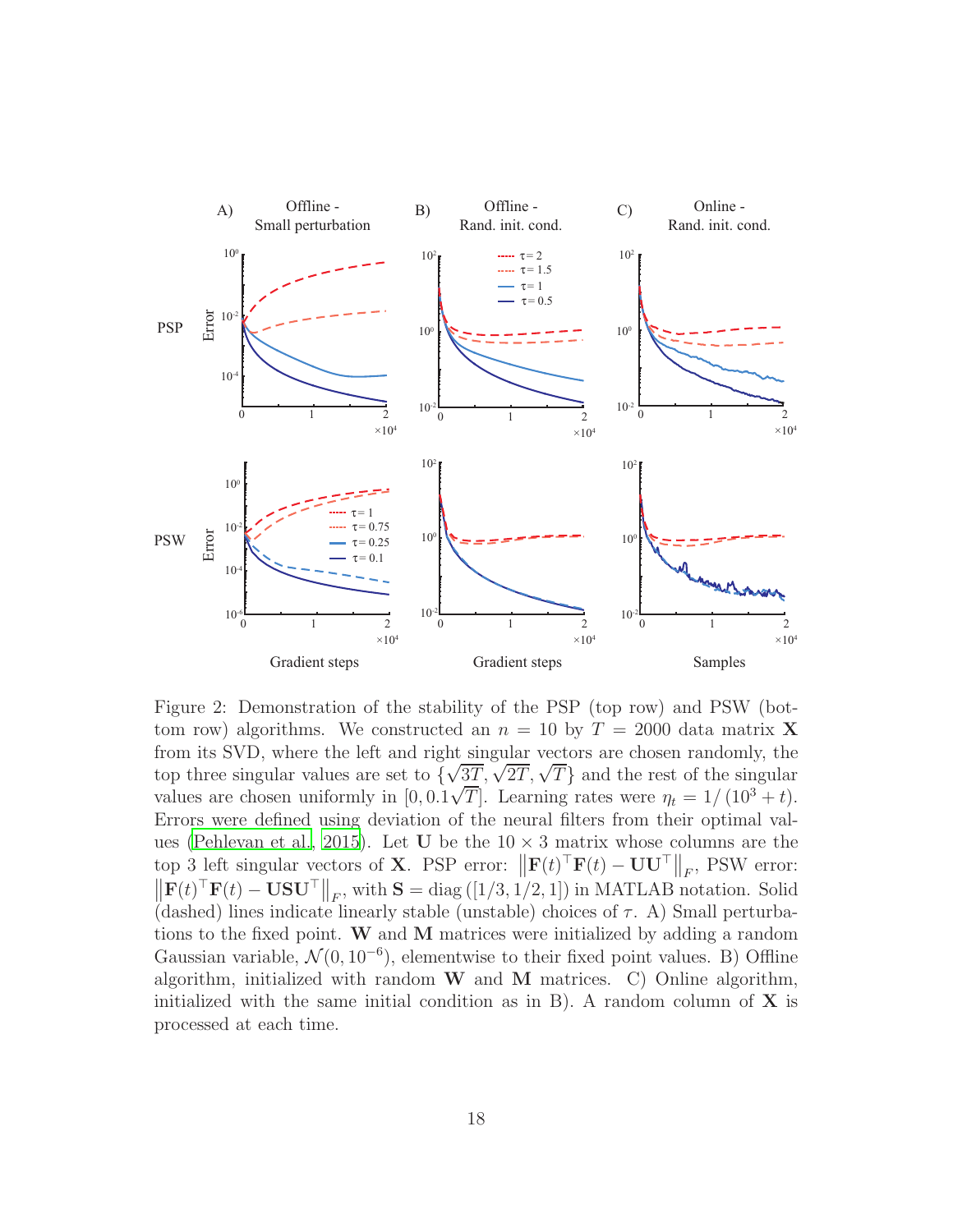

<span id="page-18-0"></span>Figure 3: Evolution of a synaptic weight. Same dataset was used as in Fig. [2.](#page-17-0)  $\eta = 10^{-3}$ .

The error for linearly unstable simulations in Fig. [2](#page-17-0) saturates rather than blowing up. This may seem at odds with Theorems [1](#page-6-0) and [2,](#page-12-4) which stated that if there is a stable fixed point of the dynamics, it should be the PSP/PSW solution. A closer look resolves this dilemma. In Fig. [3,](#page-18-0) we plot the evolution of an element of the M matrix in the offline algorithms for stable and unstable choices of  $\tau$ . When the principal subspace is linearly unstable, the synaptic weights exhibit undamped oscillations. The dynamics seems to be confined to a manifold with a fixed distance (in terms of the error metric) from the principal subspace. That the error does not grow to infinity is a result of the stabilizing effect of min-max antagonism of the synaptic weights. Online algorithms behave similarly.

Next, we studied in detail the effect of  $\tau$  parameter on the convergence. In the offline algorithm, we plot the error after a fixed number of gradient steps, as a function of  $\tau$ . For PSP, there is an optimal  $\tau$ . Decreasing  $\tau$  beyond the optimal value doesn't lead to a degradation in performance, however increasing it leads to a rapid increase in the error. For PSW, there is a plateau of low error for low values of  $\tau$  but a rapid increase as one approaches the linear instability threshold. Online algorithms behave similarly.

Finally, we compared the performance of our online PSP algorithm to neural PSP algorithms with heuristic learning rules such as the Subspace Network [\(Oja,](#page-45-9) [1989\)](#page-45-9) and the Generalized Hebbian Algorithm (GHA) [\(Sanger](#page-46-5), [1989](#page-46-5)), on the same dataset. We found that our algorithm converges much faster (Fig. [5\)](#page-20-0). Previously,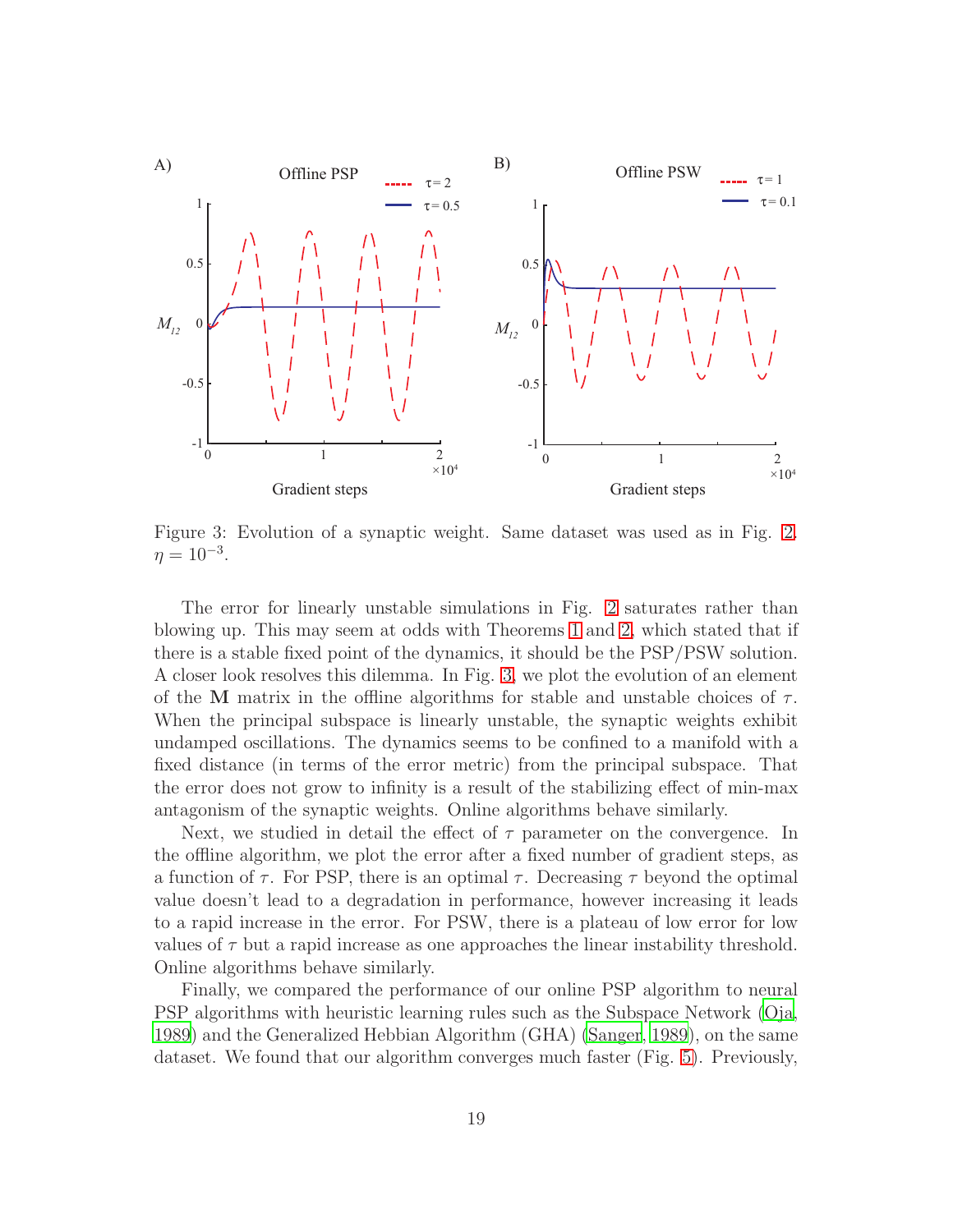

<span id="page-19-0"></span>Figure 4: Effect of  $\tau$  of performance. Error after  $2 \times 10^4$  gradient steps are plotted as a function of different choices of  $\tau$ . Same dataset was used as in Fig. [2](#page-17-0) with same network initalization and learning rates. Both curves start from  $\tau = 0.01$ and go to the maximum value allowed for linear stability.

the original similarity matching network [\(Pehlevan et al.](#page-45-2), [2015](#page-45-2)), which is a special case of the online PSP algorithm of this paper, was shown to converge faster than the APEX [\(Kung et al.](#page-44-8), [1994\)](#page-44-8) and Földiak's (Földiak, [1989\)](#page-44-1) networks.

## 7 Discussion

In this paper, through transparent variable substitutions, we demonstrated why biologically plausible neural networks can be derived from similarity matching objectives, mathematically formalized the adversarial relationship between Hebbian feedforward and anti-Hebbian lateral connections using min-max optimization lending itself to a game-theoretical interpretation, and formulated dimensionality reduction tasks as optimizations of fractional powers of matrices. The formalism we developed should generalize to unsupervised tasks other than dimensionality reduction and could provide a theoretical foundation for both natural and artificial neural networks.

In comparing our networks with biological ones, most importantly, our networks rely only on local learning rules that can be implemented by synaptic plasticity. While Hebbian learning is famously observed in neural circuits (Bliss [and Lømo](#page-44-9),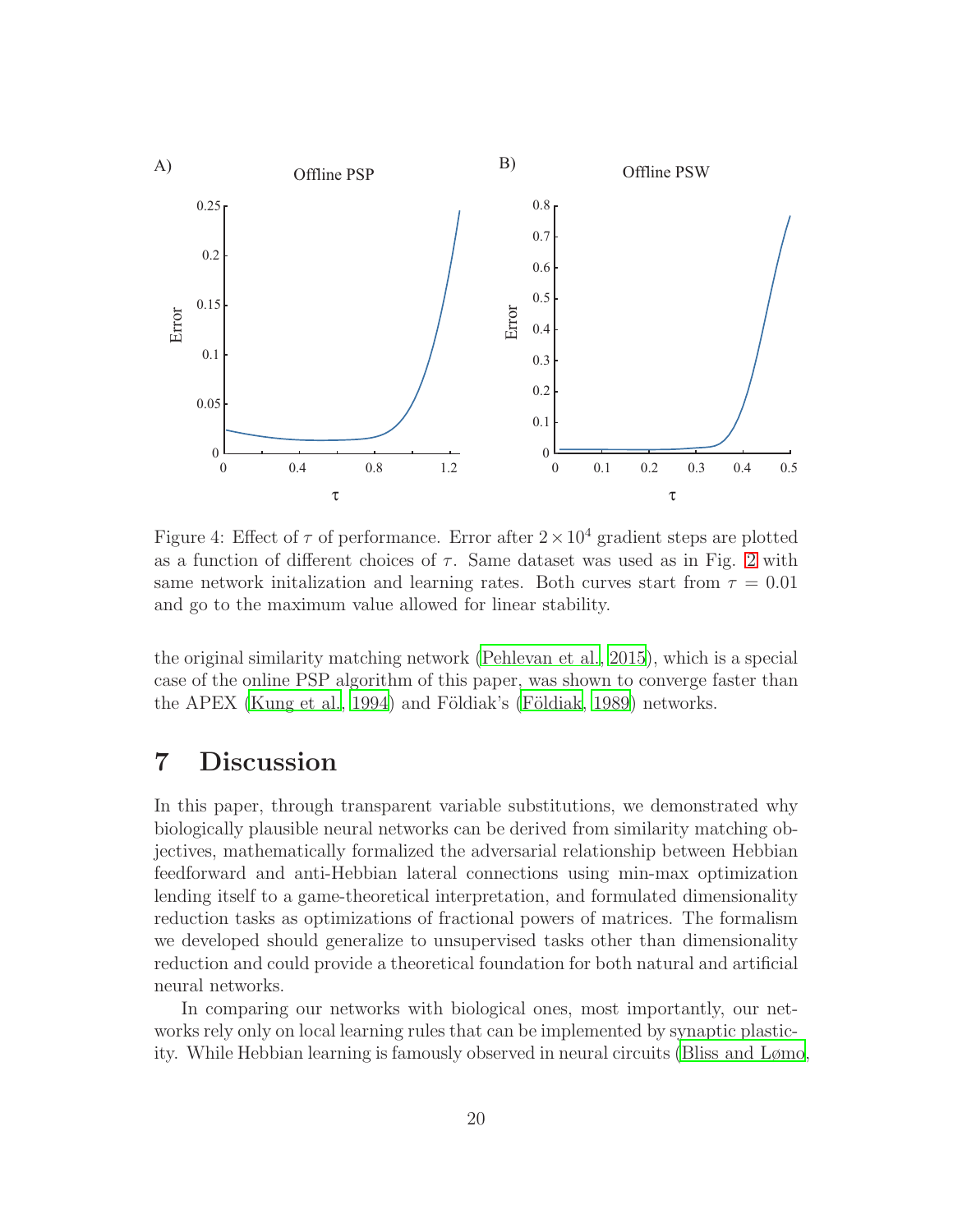

<span id="page-20-0"></span>Figure 5: Comparison of the online PSP algorithm with the Subspace Network [\(Oja](#page-45-9), [1989\)](#page-45-9) and the GHA [\(Sanger](#page-46-5), [1989\)](#page-46-5). The dataset and the error metric is as in Fig. [2.](#page-17-0) For fairness of comparison, the learning rates in all networks were set to  $\eta = 10^{-3}$ .  $\tau = 1/2$  for the online PSP algorithm. Feedforward connectivity matrices were initialized randomly. For the online PSP algorithm, lateral connectivity matrix was initialized to the identity matrix. Curves show averages over 10 trials.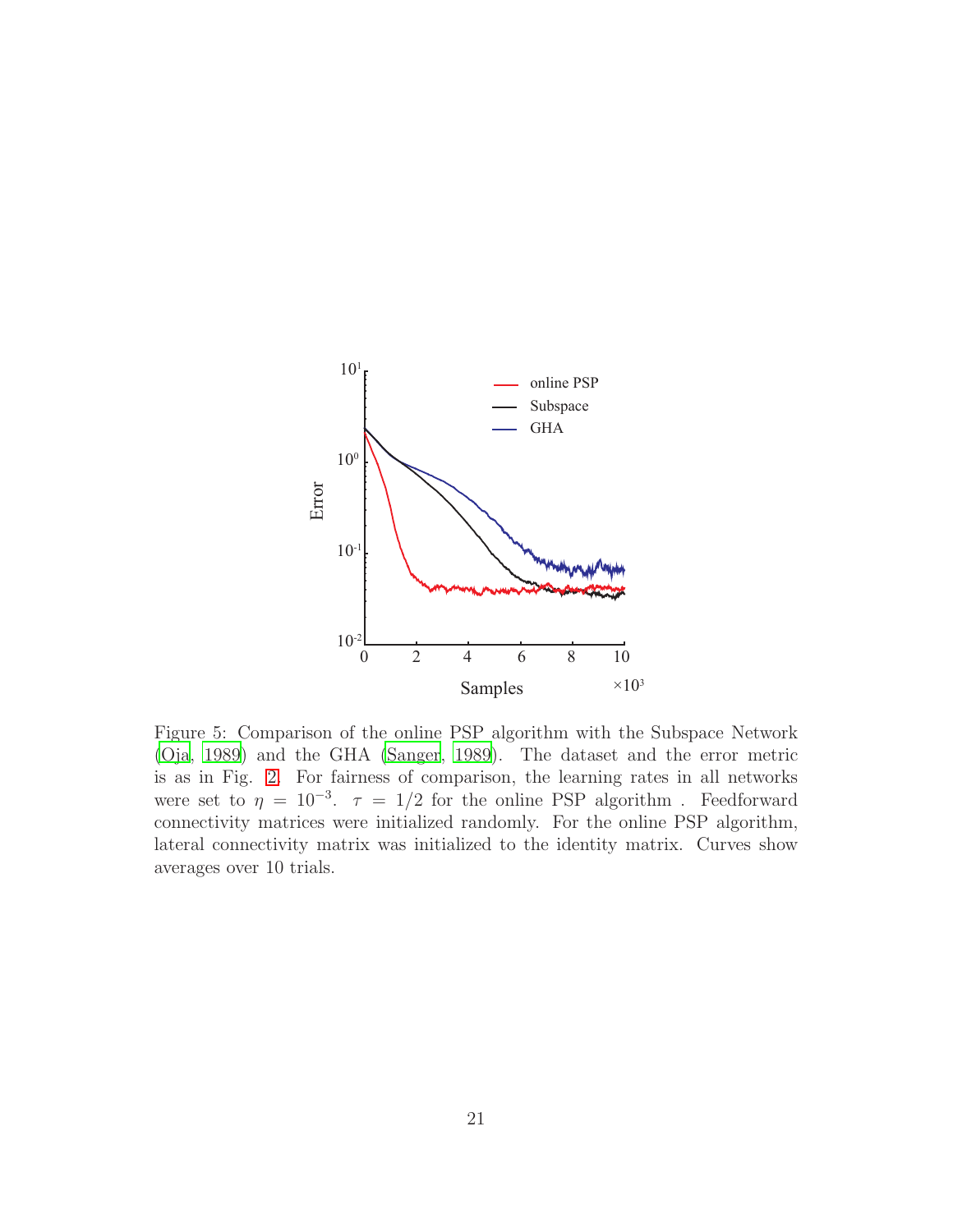[1973;](#page-44-9) [Bliss and Gardner-Medwin, 1973\)](#page-44-10), our networks also require anti-Hebbian learning, which can be interpreted as the long-term potentiation of inhibitory postsynaptic potentials. Experimentally, such long-term potentiation can arise from pairing action potentials in inhibitory neurons with subthreshold depolarization of postsynaptic pyramidal neurons [\(Komatsu](#page-44-11), [1994;](#page-44-11) [Maffei et al.](#page-45-10), [2006\)](#page-45-10). However, plasticity in inhibitory synapses does not have to be Hebbian, i.e. depend on the correlation between pre- and postsynaptic activity [\(Kullmann et al.,](#page-44-12) [2012](#page-44-12)).

To make progress, we had to make several simplifications sacrificing biological realism. In particular, we assumed that neuronal activity is a continuous variable which would correspond to membrane depolarization (in graded potential neurons) or firing rate (in spiking neurons). We ignored the nonlinearity of the neuronal input-output function. Such linear regime could be implemented via a resting state bias (in graded potential neurons) or resting firing rate (in spiking neurons).

The applicability of our networks as models of biological networks can be judged by experimentally testing the following predictions. First, we predict a relationship between the feedforward and lateral synaptic weight matrices which could be tested using modern connectomics datasets. Second, we suggest that similarity of output activity matches that of the input which could be tested by neuronal population activity measurements using calcium imaging.

Often the choice of a learning rate is crucial to the learning performance of neural networks. Here, we encountered a nuanced case where the ratio of feedforward and lateral weights,  $\tau$ , affects the learning performance significantly. First, there is a maximum value of such ratio, beyond which the principal subspace solution is linearly unstable. The maximum value depends on the principal eigenvalues, but for PSP,  $\tau \leq 1/2$  is always linearly stable. For PSW there isn't an always safe choice. Having the same learning rates for feedforward and lateral weights,  $\tau = 1$ , may actually be unstable. Second, linear stability is not the only thing that affects performance. In simulations, for PSP, we observed that there is an optimal value of  $\tau$ . For PSW, decreasing  $\tau$  seems to increase performance until a plateau is reached. This difference between PSP and PSW may be attributed to the difference of origins of lateral connectivity. In PSW algorithms, lateral weights originate from Lagrange multipliers enforcing an optimization constraint. Low  $\tau$ , meaning higher lateral learning rates, force the network to satisfy the constraint during the whole evolution of the algorithm.

Based on these observation, we can make practical suggestions for the  $\tau$  parameter. For PSP,  $\tau = 1/2$  seems to be a good choice, which is also preferred from another derivation of an online similarity matching algorithm [\(Pehlevan](#page-45-2) et al., [2015\)](#page-45-2). For PSW, the smaller the  $\tau$ , the better it is, although one should make sure that the lateral weight learning rate  $\eta/\tau$  is still sufficiently small.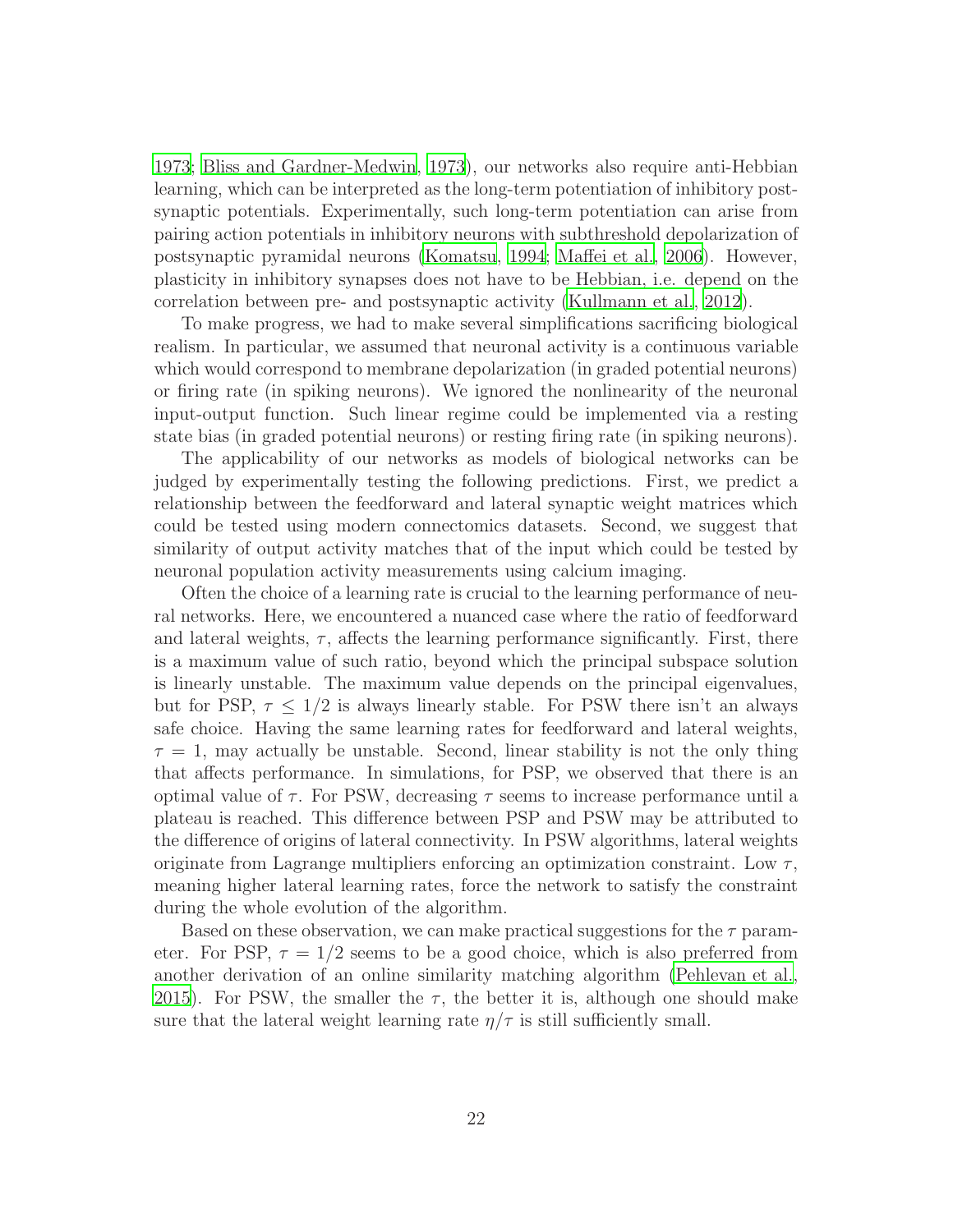## Acknowledgments

We thank Alex Genkin, Sebastian Seung, Mariano Tepper and Jonathan Zung for discussions.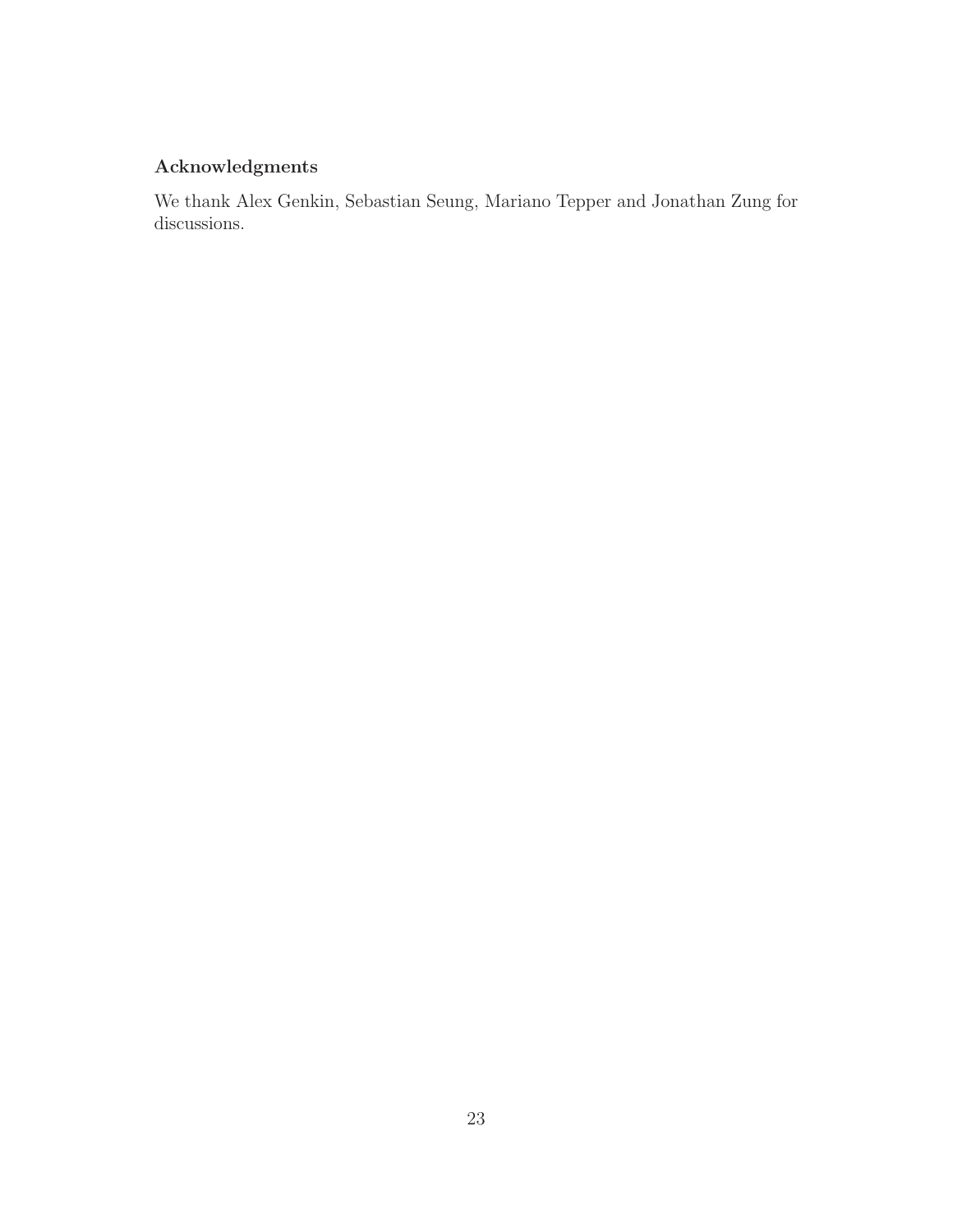# <span id="page-23-1"></span>A Proof of strong min-max property for PSP objective

Here we show that minimization with respect to  $\mathbf Y$  and maximization with respect to  $M$  can be exchanged in Eq.  $(5)$ . We will make use of the following min-max theorem [\(Boyd and Vandenberghe](#page-44-13), [2004](#page-44-13)), for which we give a proof for completeness:

**Theorem 3.** Let  $f : \mathbb{R}^n \times \mathbb{R}^m \longrightarrow \mathbb{R}$ . Suppose the saddle-point property holds, *i.e.*  $\exists \mathbf{a}^* \in \mathbb{R}^n$ ,  $\mathbf{b}^* \in \mathbb{R}^m$  such that  $\forall \mathbf{a} \in \mathbb{R}^n$ ,  $\mathbf{b} \in \mathbb{R}^m$ 

<span id="page-23-4"></span>
$$
f(\mathbf{a}^*, \mathbf{b}) \le f(\mathbf{a}^*, \mathbf{b}^*) \le f(\mathbf{a}, \mathbf{b}^*). \tag{41}
$$

Then,

$$
\max_{\mathbf{b}} \min_{\mathbf{a}} f(\mathbf{a}, \mathbf{b}) = \min_{\mathbf{a}} \max_{\mathbf{b}} f(\mathbf{a}, \mathbf{b}) = f(\mathbf{a}^*, \mathbf{b}^*). \tag{42}
$$

*Proof.*  $\forall c \in \mathbb{R}^n$ ,  $\min_a \max_b f(a, b) \leq \max_b f(c, b)$ , which implies

$$
\min_{\mathbf{a}} \max_{\mathbf{b}} f(\mathbf{a}, \mathbf{b}) \le \max_{\mathbf{b}} f(\mathbf{a}^*, \mathbf{b}) = f(\mathbf{a}^*, \mathbf{b}^*) = \min_{\mathbf{a}} f(\mathbf{a}, \mathbf{b}^*) \le \max_{\mathbf{b}} \min_{\mathbf{a}} f(\mathbf{a}, \mathbf{b}).
$$
\n(43)

Since  $\max_{\mathbf{b}} \min_{\mathbf{a}} f(\mathbf{a}, \mathbf{b}) \leq \min_{\mathbf{a}} \max_{\mathbf{b}} f(\mathbf{a}, \mathbf{b})$  is always true, we get an equality.

Now, we present the main result of this section.

#### <span id="page-23-0"></span>Proposition 1. Define

$$
f(\mathbf{Y}, \mathbf{M}, \mathbf{A}) := \text{Tr}\left(-\frac{4}{T}\mathbf{A}^\top \mathbf{Y} + \frac{2}{T}\mathbf{Y}^\top \mathbf{M} \mathbf{Y}\right) - \text{Tr}\left(\mathbf{M}^\top \mathbf{M}\right),\tag{44}
$$

where  $\bf{Y}$ ,  $\bf{M}$  and  $\bf{A}$  are arbitrary sized, real-valued matrices. f obeys a strong min-max property:

$$
\min_{\mathbf{Y}} \max_{\mathbf{M}} f(\mathbf{Y}, \mathbf{M}, \mathbf{A}) = \max_{\mathbf{M}} \min_{\mathbf{Y}} f(\mathbf{Y}, \mathbf{M}, \mathbf{A}) = -\frac{3}{T^{2/3}} \text{Tr}\left(\left(\mathbf{A}\mathbf{A}^{\top}\right)^{2/3}\right). \tag{45}
$$

Proof. We will show that the saddle-point property holds for Eq. [\(44\)](#page-23-2). Then the result follows from Theorem 1.

If the saddle point exists, it is when  $\nabla f = 0$ ,

<span id="page-23-3"></span><span id="page-23-2"></span>
$$
\mathbf{M}^* = \frac{1}{T} \mathbf{Y}^* \mathbf{Y}^{* \top},
$$
  

$$
\mathbf{M}^* \mathbf{Y}^* = \mathbf{A}.
$$
 (46)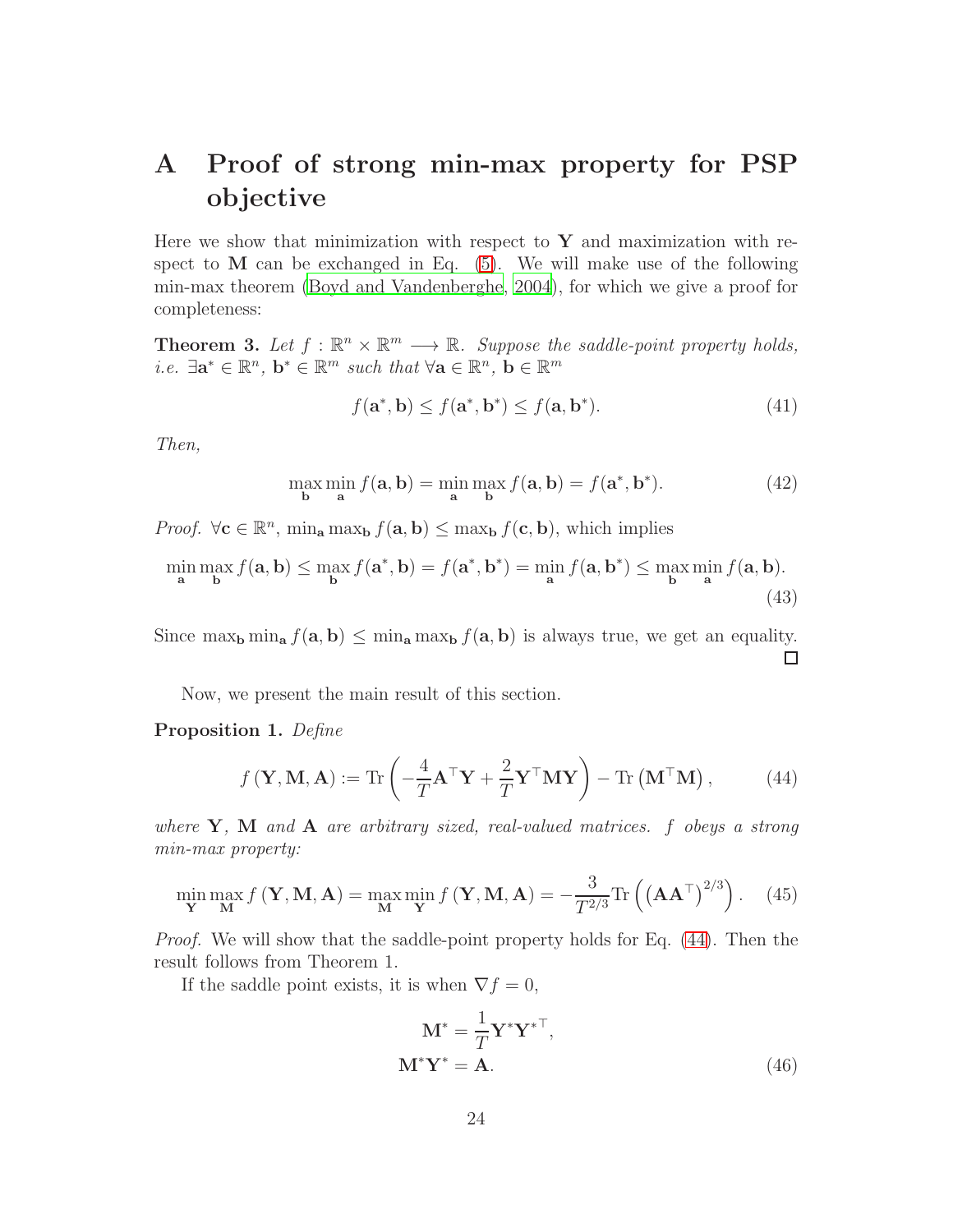Note that M<sup>\*</sup> is symmetric and positive semidefinite. Multiplying the first equation by M<sup>∗</sup> on the left and the right, and using the the second equation, we arrive at

<span id="page-24-0"></span>
$$
\mathbf{M}^{*3} = \frac{1}{T} \mathbf{A} \mathbf{A}^{\top}.
$$
 (47)

Solutions to Eq.  $(46)$  are not unique, because  $M^*$  may not be invertible depending on  $A$ . However, all solutions give the same value of  $f$ :

$$
f(\mathbf{Y}^*, \mathbf{M}^*, \mathbf{A}) = \text{Tr}\left(-\frac{4}{T}\mathbf{A}^\top \mathbf{Y}^* + \frac{2}{T}\mathbf{Y}^{*\top} \mathbf{M}^* \mathbf{Y}^*\right) - \text{Tr}\left(\mathbf{M}^{*2}\right)
$$

$$
= \text{Tr}\left(-\frac{4}{T}\mathbf{Y}^{*\top} \mathbf{M}^* \mathbf{Y}^* + \frac{2}{T}\mathbf{Y}^{*\top} \mathbf{M}^* \mathbf{Y}^*\right) - \text{Tr}\left(\mathbf{M}^{*2}\right)
$$

$$
= -3\text{Tr}\left(\mathbf{M}^{*2}\right) = -\frac{3}{T^{2/3}} \text{Tr}\left(\left(\mathbf{A}\mathbf{A}^\top\right)^{2/3}\right). \tag{48}
$$

Now, we check if the saddle-point property, Eq. [\(41\)](#page-23-4), holds. The first inequality is satisfied:

$$
f(\mathbf{Y}^*, \mathbf{M}^*, \mathbf{A}) - f(\mathbf{Y}^*, \mathbf{M}, \mathbf{A}) = \text{Tr}\left(\frac{2}{T}\mathbf{Y}^{*\top}(\mathbf{M}^* - \mathbf{M})\mathbf{Y}^*\right) - \text{Tr}(\mathbf{M}^{*2}) + \text{Tr}(\mathbf{M}^{\top}\mathbf{M})
$$
  
= -2 \text{Tr}(\mathbf{M}^\*\mathbf{M}) + \text{Tr}(\mathbf{M}^{\*2}) + \text{Tr}(\mathbf{M}^{\top}\mathbf{M})  
= ||\mathbf{M}^\* - \mathbf{M}||\_F^2 \ge 0. (49)

The second inequality is also satisfied:

$$
f(\mathbf{Y}, \mathbf{M}^*, \mathbf{A}) - f(\mathbf{Y}^*, \mathbf{M}^*, \mathbf{A}) = \text{Tr}\left(-\frac{4}{T}\mathbf{A}^\top(\mathbf{Y} - \mathbf{Y}^*) + \frac{2}{T}\mathbf{Y}^\top \mathbf{M}^* \mathbf{Y} - \frac{2}{T}\mathbf{Y}^{*\top} \mathbf{M}^* \mathbf{Y}^*\right)
$$
  
\n
$$
= \text{Tr}\left(-\frac{4}{T}\mathbf{Y}^{*\top}\mathbf{M}^* \mathbf{Y} + \frac{2}{T}\mathbf{Y}^\top \mathbf{M}^* \mathbf{Y} + \frac{2}{T}\mathbf{Y}^{*\top} \mathbf{M}^* \mathbf{Y}^*\right)
$$
  
\n
$$
= \frac{2}{T}\text{Tr}\left((\mathbf{Y} - \mathbf{Y}^*)^\top \mathbf{M}^*(\mathbf{Y} - \mathbf{Y}^*)\right) \ge 0, \qquad (50)
$$

<span id="page-24-1"></span>where the last line follows form M<sup>∗</sup> being positive semidefinite.

Eq.s  $(49)$  and  $(50)$  show that the saddle-point property  $(41)$  holds, and therefore max and min can be exchanged and the value of  $f$  at the saddle-point is  $f\left(\mathbf{Y}^*,\mathbf{M}^*,\mathbf{A}\right)=-\frac{3}{T^{2/3}}\text{Tr}\left(\left(\mathbf{A}\mathbf{A}^\top\right)^{2/3}\right).$  $\Box$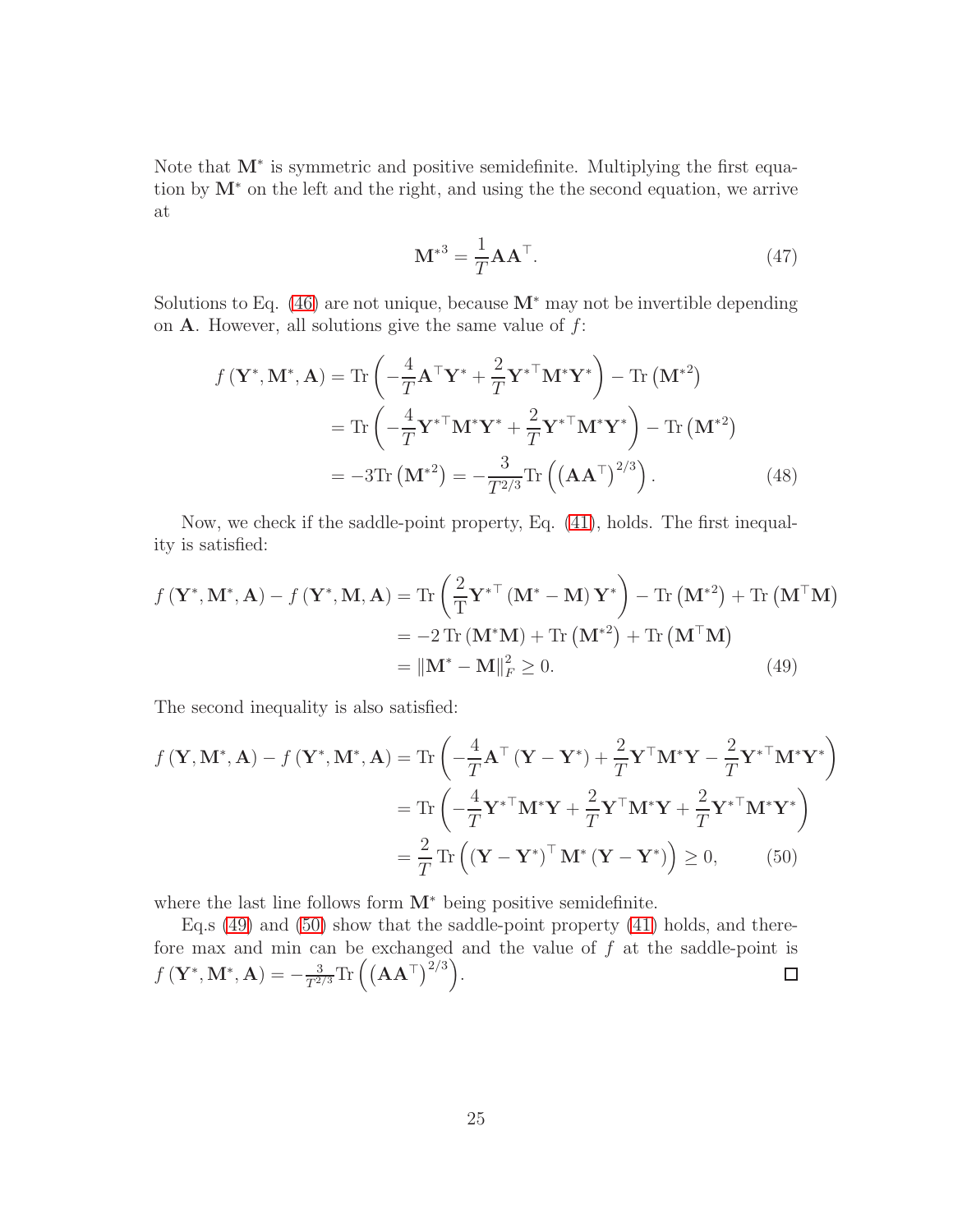## <span id="page-25-1"></span>B Taking a derivative using a chain rule

<span id="page-25-0"></span>**Proposition 2.** Suppose a differentiable, scalar function  $H(\mathbf{a}_1, \ldots, \mathbf{a}_m)$ , where  $\mathbf{a}_i \in \mathbb{R}^{d_i}$  with arbitrary  $d_i$ . Assume a finite minimum with respect to  $\mathbf{a}_m$  exists for a given set of  $\{a_1, \ldots, a_{m-1}\}$ :

$$
h(\mathbf{a}_1,\ldots,\mathbf{a}_{m-1})=\min_{\mathbf{a}_m}H(\mathbf{a}_1,\ldots,\mathbf{a}_m),
$$
\n(51)

and the optimal  $\mathbf{a}_m^* = \arg \min_{\mathbf{a}_m} H(\mathbf{a}_1, \dots, \mathbf{a}_m)$  is a stationary point

$$
\left. \frac{\partial H}{\partial \mathbf{a}_m} \right|_{\{\mathbf{a}_1, \dots, \mathbf{a}_{m-1}, \mathbf{a}_m^*\}} = 0. \tag{52}
$$

Then, for  $i = 1, \ldots, m - 1$ 

$$
\left. \frac{\partial h}{\partial \mathbf{a}_i} \right|_{\{\mathbf{a}_1, \dots, \mathbf{a}_{m-1}\}} = \left. \frac{\partial H}{\partial \mathbf{a}_i} \right|_{\{\mathbf{a}_1, \dots, \mathbf{a}_{m-1}, \mathbf{a}_m^*\}} \tag{53}
$$

Proof. The result follows from application of the chain rule and the stationarity of the minimum:

$$
\frac{\partial h}{\partial \mathbf{a}_i}\Big|_{\{\mathbf{a}_1,\dots,\mathbf{a}_{m-1}\}} = \frac{\partial H}{\partial \mathbf{a}_i}\Big|_{\{\mathbf{a}_1,\dots,\mathbf{a}_{m-1},\mathbf{a}_m^*\}} + \left(\frac{\partial H}{\partial \mathbf{a}_m}\Big|_{\{\mathbf{a}_1,\dots,\mathbf{a}_{m-1},\mathbf{a}_m^*\}}\right)^\top \frac{\partial \mathbf{a}_m}{\partial \mathbf{a}_i}\Big|_{\{\mathbf{a}_1,\dots,\mathbf{a}_{m-1}\}}\tag{54}
$$

where the second term is zero due to Eq. [\(52\)](#page-25-2).

<span id="page-25-2"></span> $\Box$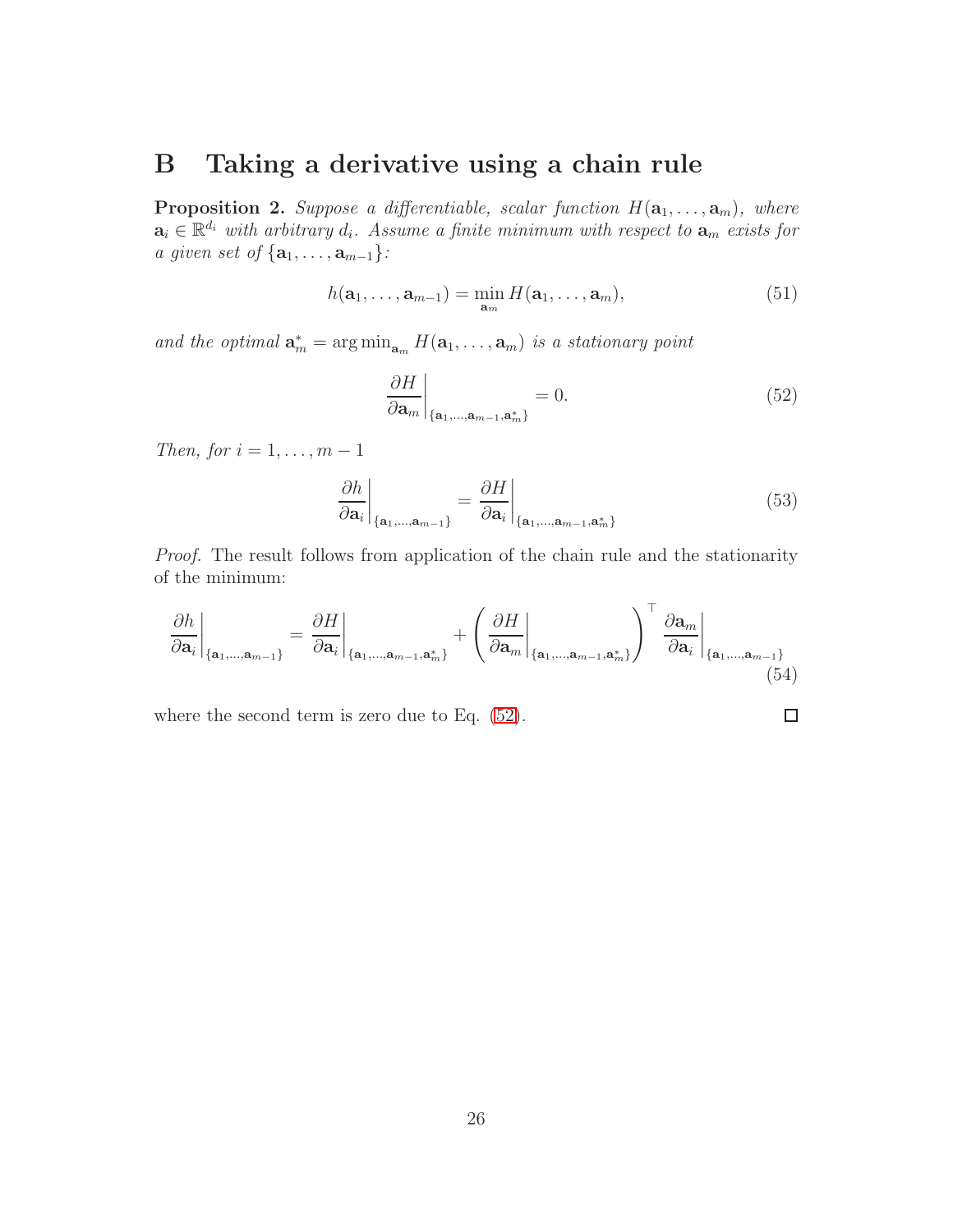## <span id="page-26-0"></span>C Proof of Theorem [1](#page-6-0)

Here we prove Theorem [1](#page-6-0) using methodology from [\(Pehlevan et al., 2015](#page-45-2)).

The fixed points of Eq.  $(11)$  are (using for fixed point):

$$
\bar{\mathbf{W}} = \bar{\mathbf{F}} \mathbf{C}, \qquad \qquad \bar{\mathbf{M}} = \bar{\mathbf{F}} \mathbf{C} \bar{\mathbf{F}}^{\top}, \tag{55}
$$

where  $C$  is the input covariance matrix defined as in Eq.  $(1)$ .

### C.1 Proof of item 1

The result follows from Eq.s [\(12\)](#page-5-3) and [\(55\)](#page-26-1):

$$
\mathbf{I} = \bar{\mathbf{M}}^{-1}\bar{\mathbf{M}} = \bar{\mathbf{M}}^{-1}\bar{\mathbf{F}}\mathbf{C}\bar{\mathbf{F}}^{\top} = \bar{\mathbf{M}}^{-1}\bar{\mathbf{W}}\bar{\mathbf{F}}^{\top} = \bar{\mathbf{F}}\bar{\mathbf{F}}^{\top}
$$
(56)

### <span id="page-26-4"></span>C.2 Proof of item 2

First note that at fixed points,  $\bar{\mathbf{F}}^{\top} \bar{\mathbf{F}}$  and **C** commute:

$$
\bar{\mathbf{F}}^{\top}\bar{\mathbf{F}}\mathbf{C} = \mathbf{C}\bar{\mathbf{F}}^{\top}\bar{\mathbf{F}}.\tag{57}
$$

*Proof.* The result follows from Eq.s [\(12\)](#page-5-3) and [\(55\)](#page-26-1):

$$
\bar{\mathbf{F}}^{\top}\bar{\mathbf{F}}\mathbf{C} = \bar{\mathbf{F}}^{\top}\bar{\mathbf{W}} = \bar{\mathbf{F}}^{\top}\bar{\mathbf{M}}\bar{\mathbf{F}} = \bar{\mathbf{W}}^{\top}\bar{\mathbf{F}} = \mathbf{C}\bar{\mathbf{F}}^{\top}\bar{\mathbf{F}}.
$$
 (58)

<span id="page-26-2"></span><span id="page-26-1"></span>

 $\bar{\mathbf{F}}^{\top} \bar{\mathbf{F}}$  and C share the same eigenvectors, because they commute. Orthonor-mality of neural filters, Eq. [\(56\)](#page-26-2), implies that the k rows of  $\overline{F}$  are degenerate eigenvectors of  $\bar{\mathbf{F}}^{\top}\bar{\mathbf{F}}$  with unit eigenvalue. To see this:  $(\bar{\mathbf{F}}^{\top}\bar{\mathbf{F}}) \bar{\mathbf{F}}^{\top} = \bar{\mathbf{F}}^{\top}$ . Because the filters are degenerate, the corresponding  $k$  shared eigenvectors of  $C$  may not be the filters themselves but linear combinations of them. Nevertheless, the shared eigenvectors composed of filters span the same space as the filters.

Since we are interested in PSP, it is desirable that it is the top  $k$  eigenvectors of C that spans the filter space. A linear stability analysis around the fixed point reveals that any other combination is unstable, and that the PS is stable if  $\tau$  is chosen appropriately.

### <span id="page-26-3"></span>C.3 Proof of item 3

#### Preliminaries

In order to perform a linear stability analysis, we linearize the system of equations [\(11\)](#page-5-2) around the fixed point. Even though Eq. [\(11\)](#page-5-2) depends on  $W$  and  $M$ , we will find it convenient to change variables and work with **F** and **M** instead.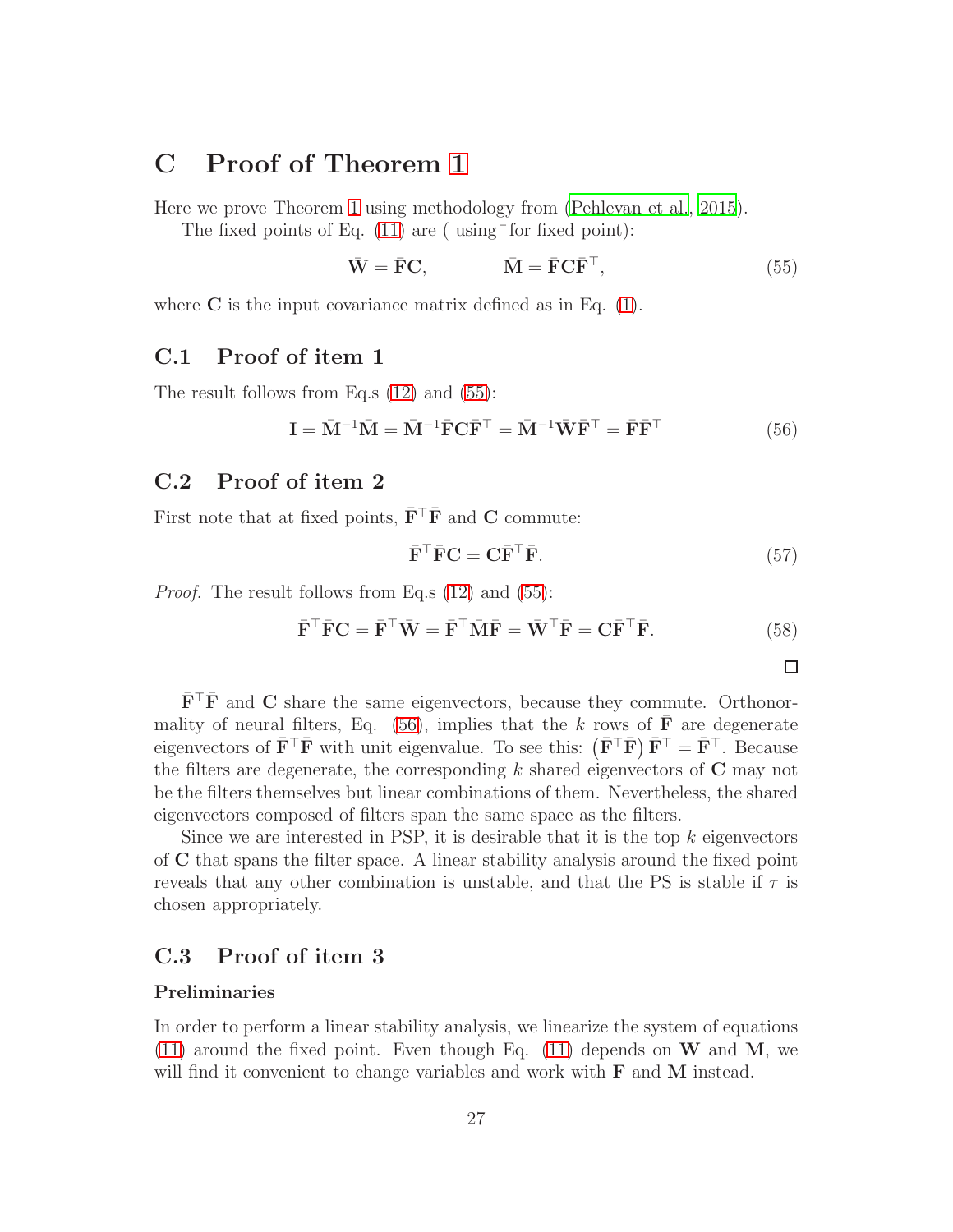Using the relation  $\mathbf{F} = \mathbf{M}^{-1}\mathbf{W}$ , one can express linear perturbations of F around its fixed point,  $\delta \mathbf{F}$ , in terms of perturbations of W and M:

$$
\delta \mathbf{F} = \delta \left( \mathbf{M}^{-1} \right) \bar{\mathbf{W}} + \bar{\mathbf{M}}^{-1} \delta \mathbf{W} = -\bar{\mathbf{M}}^{-1} \delta \mathbf{M} \bar{\mathbf{F}} + \bar{\mathbf{M}}^{-1} \delta \mathbf{W}
$$
(59)

Linearization of Eq. [\(11\)](#page-5-2) gives:

<span id="page-27-0"></span>
$$
\frac{d\delta \mathbf{W}}{dt} = 2\delta \mathbf{FC} - 2\delta \mathbf{W},\qquad(60)
$$

and

$$
\tau \frac{d\delta \mathbf{M}}{dt} = \delta \mathbf{F} \mathbf{C} \bar{\mathbf{F}}^{\top} + \bar{\mathbf{F}} \mathbf{C} \delta \bar{\mathbf{F}}^{\top} - \delta \mathbf{M}.
$$
 (61)

Using these, we arrive at:

$$
\frac{d\delta \mathbf{F}}{dt} = -\frac{1}{\tau} \bar{\mathbf{M}}^{-1} \left( \delta \mathbf{F} \mathbf{C} \bar{\mathbf{F}}^{\top} + \bar{\mathbf{F}} \mathbf{C} \delta \bar{\mathbf{F}}^{\top} + (2\tau - 1)\delta \mathbf{M} \right) \bar{\mathbf{F}} + 2\bar{\mathbf{M}}^{-1} \delta \mathbf{F} \mathbf{C} - 2\delta \mathbf{F}. \tag{62}
$$

Eq.s [\(61\)](#page-27-0) and [\(62\)](#page-27-1) define a closed system of equations.

It will be useful to decompose  $\delta \mathbf{F}$  into components<sup>[3](#page-27-2)</sup>:

<span id="page-27-1"></span>
$$
\delta \mathbf{F} = \delta \mathbf{A} \bar{\mathbf{F}} + \delta \mathbf{S} \bar{\mathbf{F}} + \delta \mathbf{B} \bar{\mathbf{G}} \tag{63}
$$

where  $\delta A$  is an  $k \times k$  anti-symmetric matrix,  $\delta S$  is an  $k \times k$  symmetric matrix and  $\delta \mathbf{B}$  is an  $k \times (n - k)$  matrix. G is an  $(n - k) \times n$  matrix with orthonormal rows, which are orthogonal to the rows of  $\overline{F}$ .  $\delta A$  and  $\delta S$  are perturbations that keep the neural filters within the filter space. Anti-symmetric  $\delta A$  corresponds to rotations of filters within the filter space, preserving orthonormality. Symmetric  $\delta S$  destroys orthonormality.  $\delta B$  is a perturbation that takes the neural filters outside of the filter space.

Let  $\mathbf{v}_{1,...,n}$  be the eigenvectors **C** and  $\sigma_{1,...,n}$  be the corresponding eigenvalues. We label them such that  $\bar{F}$  spans the same space as the space spanned by the first  $k$  eigenvectors. We choose rows of  $G$  to be the remaining eigenvectors, i.e.  $\bar{\mathbf{G}}^{\top} := [\mathbf{v}_{k+1}, \ldots, \mathbf{v}_n].$  Note that, with this choice,

$$
\sum_{k} C_{ik} \bar{G}_{kj}^{\top} = \sigma_{j+m} \bar{G}_{ij}^{\top}.
$$
\n(64)

<span id="page-27-2"></span><sup>3</sup> see Lemma 3 in [\(Pehlevan et al.](#page-45-2), [2015\)](#page-45-2) for a proof of why such a decomposition always exists.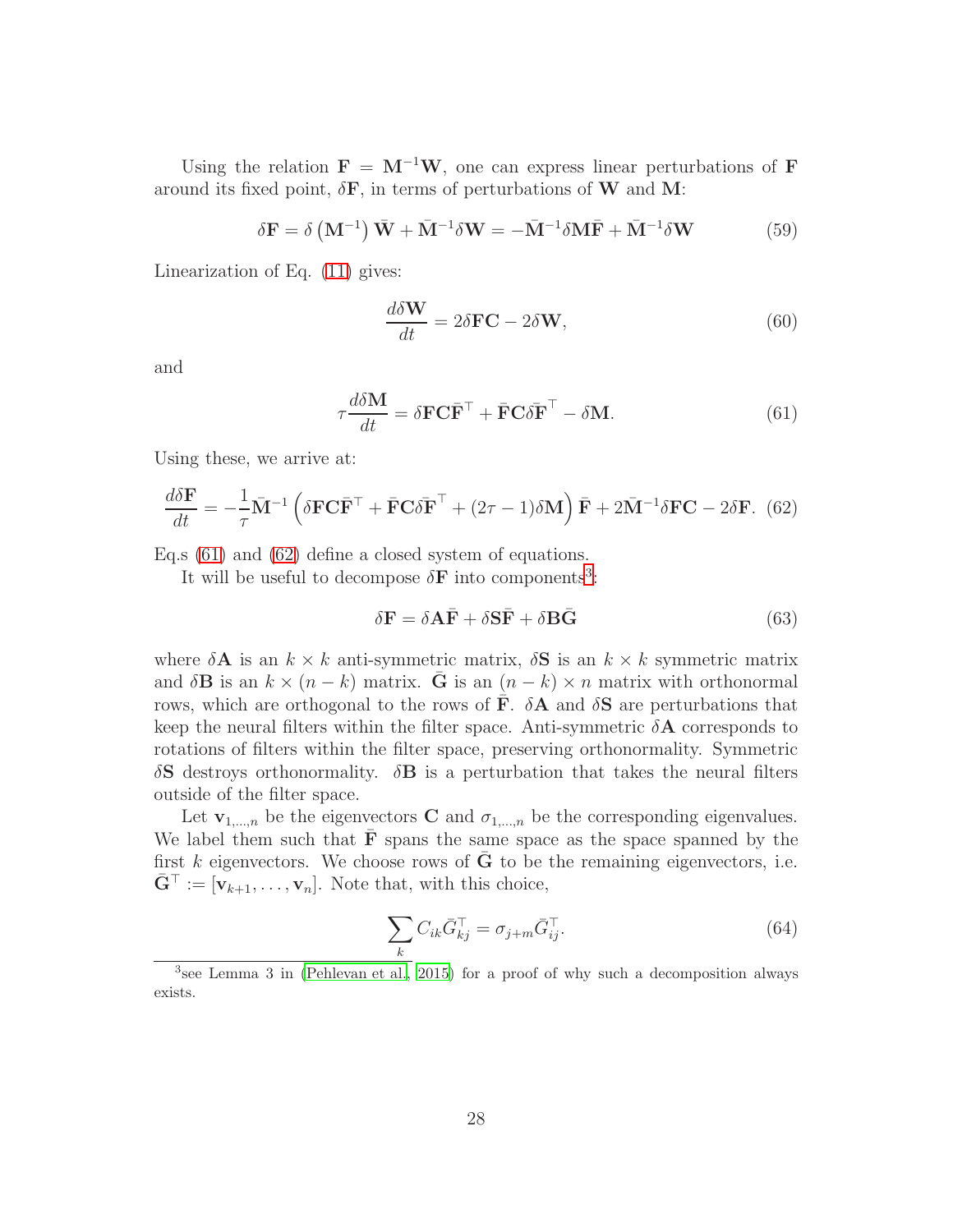#### Proof

The proof of item 3 in Theorem [1](#page-6-0) follows from studying the stability of  $\delta$ **B** component.

Multiplying Eq. [\(62\)](#page-27-1) on the right by  $\bar{G}^{\dagger}$ , one arrives at a decoupled equation for  $\delta \mathbf{B}$ :

$$
\frac{d\delta B_i^j}{dt} = \sum_m P_{im}^j \delta B_m^j, \qquad P_{im}^j := 2\left(\bar{M}_{im}^{-1}\sigma_{j+k} - \delta_{im}\right),\tag{65}
$$

where for convenience we changed our notation to  $\delta B_{kj} = \delta B_k^j$ . For each j, the dynamics is linearly stable if all eigenvalues of all  $P<sup>j</sup>$  are negative. In turn, this implies that for stability, eigenvalues of  $\overline{M}$  should be greater than  $\sigma_{k+1,\dots,n}$ .

Eigenvalues of  $M$  are:

$$
eig(\bar{\mathbf{M}}) = \{\sigma_1, \dots, \sigma_k\}.
$$
\n(66)

Proof. The eigenvalue equation

<span id="page-28-0"></span>
$$
\bar{\mathbf{F}} \mathbf{C} \bar{\mathbf{F}}^{\top} \boldsymbol{\lambda} = \lambda \boldsymbol{\lambda} \tag{67}
$$

implies that

$$
\mathbf{C} \left( \bar{\mathbf{F}}^{\top} \boldsymbol{\lambda} \right) = \lambda \left( \bar{\mathbf{F}}^{\top} \boldsymbol{\lambda} \right), \tag{68}
$$

which can be seen by multiplying Eq. [\(67\)](#page-28-0) on the left by  $\bar{F}^{\top}$ , using the commutation of  $\bar{\mathbf{F}}^{\top}\bar{\mathbf{F}}$  and  $\mathbf{C}$ , and the orthonormality of neural filters. Further, orthonormality of neural filters implies:

$$
\bar{\mathbf{F}}^{\top}\bar{\mathbf{F}}\left(\bar{\mathbf{F}}^{\top}\boldsymbol{\lambda}\right) = \left(\bar{\mathbf{F}}^{\top}\boldsymbol{\lambda}\right). \tag{69}
$$

Then,  $(\bar{F}^{\top}\lambda)$  is a shared eigenvector<sup>[4](#page-28-1)</sup> between **C** and  $\bar{F}^{\top}\bar{F}$ . Shared eigenvectors of C with unit eigenvalue in  $\bar{F}^\top \bar{F}$  are  $v_1, \ldots, v_k$ . Since the eigenvalue of  $(\bar{F}^\top \lambda)$ with respect to  $\mathbf{F}^{\top} \mathbf{F}$  is 1,  $\mathbf{F}^{\top} \boldsymbol{\lambda}$  must be one of  $\mathbf{v}_1, \ldots, \mathbf{v}_k$ . Then Eq. [\(68\)](#page-28-2) implies that  $\lambda = {\sigma_1, \ldots, \sigma_k}$  and

$$
eig(\bar{\mathbf{M}}) = \{\sigma_1, \dots, \sigma_k\}.
$$
 (70)

<span id="page-28-2"></span> $\Box$ 

Then, it follows that linear stability requires

$$
\{\sigma_1,\ldots,\sigma_k\} > \{\sigma_{k+1},\ldots,\sigma_n\}.
$$
 (71)

This proves our claim that if at the fixed point, the neural filters span a subspace other than the principal subspace, the fixed point is linearly unstable.

<span id="page-28-1"></span><sup>&</sup>lt;sup>4</sup>One might worry that  $(\bar{F}^T \lambda) = 0$ , but this would require  $\bar{F}(\bar{F}^T \lambda) = \lambda = 0$ , which is a contradiction.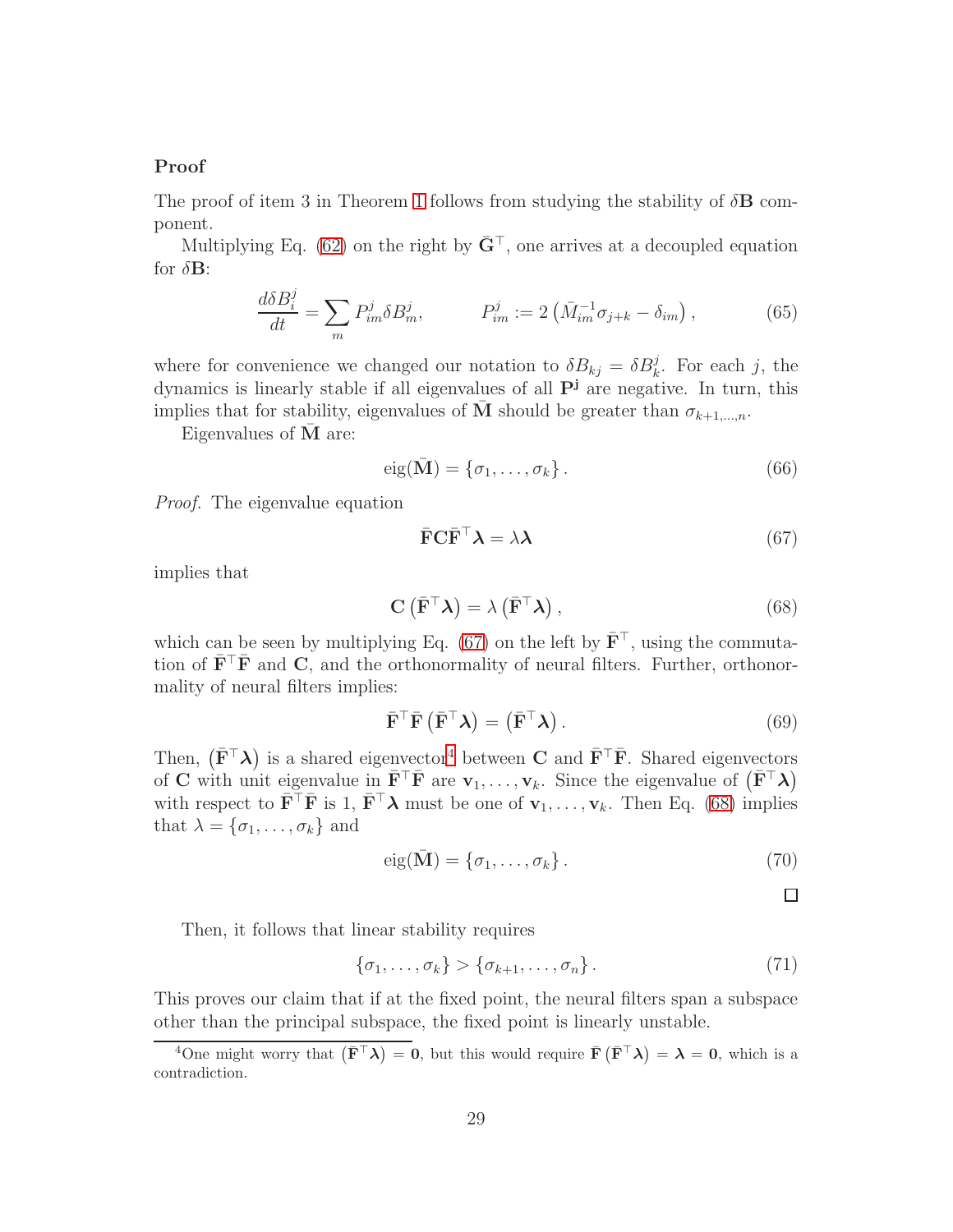### C.4 Proof of item 4

We now assume that the fixed point is the principal subspace. From item 3, we know that the  $\delta$ **B** perturbations are stable. The proof of item 4 in Theorem [1,](#page-6-0) follows from the linear stabilities of  $\delta A$  and  $\delta S$ .

Multiplying Eq. [\(62\)](#page-27-1) on the right by  $\mathbf{F}^{\top}$ ,

$$
\frac{d\delta \mathbf{A}}{dt} + \frac{d\delta \mathbf{S}}{dt} = \left(2 - \frac{1}{\tau}\right) \left(\bar{\mathbf{M}}^{-1} \left(\delta \mathbf{A} + \delta \mathbf{S}\right) \bar{\mathbf{M}} - \bar{\mathbf{M}}^{-1} \delta \mathbf{M} - \delta \mathbf{A}\right) - \left(2 + \frac{1}{\tau}\right) \delta \mathbf{S}.
$$
\n(72)

Unlike the case of  $\delta \mathbf{B}$ , this equation is coupled to  $\delta \mathbf{M}$ , whose dynamics, Eq. [\(61\)](#page-27-0), reduces to:

<span id="page-29-1"></span><span id="page-29-0"></span>
$$
\tau \frac{d\delta \mathbf{M}}{dt} = (\delta \mathbf{A} + \delta \mathbf{S}) \bar{\mathbf{M}} + \bar{\mathbf{M}} \left( -\delta \mathbf{A} + \delta \mathbf{S} \right) - \delta \mathbf{M}.
$$
 (73)

We will only consider symmetric  $\delta M$  perturbations, although if antisymmetric perturbations were allowed, they would stably decay to zero, because the only antisymmetric term on the RHS of [\(73\)](#page-29-0) would come from  $\delta M$ .

From Eq.s [\(72\)](#page-29-1) and [\(73\)](#page-29-0), it follows that

<span id="page-29-3"></span><span id="page-29-2"></span>
$$
\frac{d}{dt} \left( \delta \mathbf{A} + \delta \mathbf{S} - (2\tau - 1) \bar{\mathbf{M}}^{-1} \delta \mathbf{M} \right) = -4\delta \mathbf{S}.
$$
 (74)

The RHS is symmetric. Therefore, the antisymmetric part of the LHS must equal zero. This gives us an integral of the dynamics

$$
\Omega := \delta \mathbf{A}(t) - \left(\tau - \frac{1}{2}\right) \left(\bar{\mathbf{M}}^{-1} \delta \mathbf{M}(t) - \delta \mathbf{M}(t) \bar{\mathbf{M}}^{-1}\right),\tag{75}
$$

where  $\Omega$  is a constant, skew symmetric matrix. This reveals an interesting point, after the perturbation  $\delta A$  and  $\delta M$  will not decay to 0, even if the fixed point is stable. In hindsight, this is expected because due to the symmetry of the problem: there is a manifold of stable fixed points (bases in principal subspace), and perturbations within this manifold should not decay. A similar situation was observed in [\(Pehlevan et al., 2015\)](#page-45-2).

The symmetric part of Eq. [\(74\)](#page-29-2) gives,

$$
\frac{d}{dt}\left(\delta \mathbf{S} - \left(\tau - \frac{1}{2}\right)\left(\bar{\mathbf{M}}^{-1}\delta \mathbf{M} + \delta \mathbf{M}\bar{\mathbf{M}}^{-1}\right)\right) = -4\delta \mathbf{S},\tag{76}
$$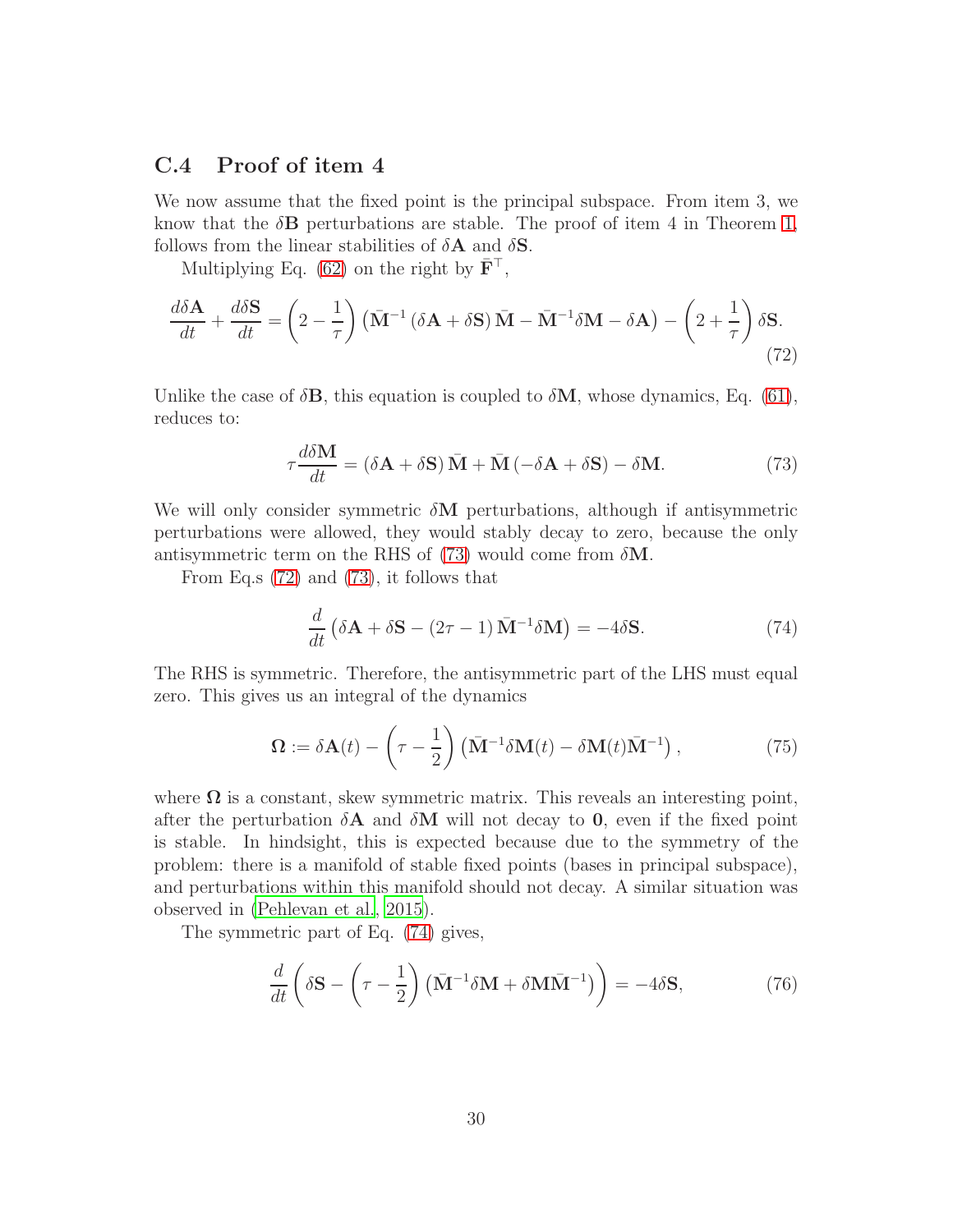which, using [\(73\)](#page-29-0), implies

$$
\frac{d\delta \mathbf{S}}{dt} = \left(1 - \frac{1}{2\tau}\right) \left[\bar{\mathbf{M}}^{-1} \delta \mathbf{A} \bar{\mathbf{M}} - \bar{\mathbf{M}} \delta \mathbf{A} \bar{\mathbf{M}}^{-1}\right] \n+ \left(1 - \frac{1}{2\tau}\right) \left[\bar{\mathbf{M}}^{-1} \delta \mathbf{S} \bar{\mathbf{M}} + \bar{\mathbf{M}} \delta \mathbf{S} \bar{\mathbf{M}}^{-1} + 2\delta \mathbf{S}\right] - 4\delta \mathbf{S} \n- \left(1 - \frac{1}{2\tau}\right) \left(\bar{\mathbf{M}}^{-1} \delta \mathbf{M} + \delta \mathbf{M} \bar{\mathbf{M}}^{-1}\right).
$$
\n(77)

To summarize, we analyze the linear stability of the system of equations, defined by Eq.s [\(73\)](#page-29-0), [\(75\)](#page-29-3), [\(77\)](#page-30-0).

Next, we change to a basis where  $\overline{M}$  is diagonal.  $\overline{M}$  is symmetric, its eigenvalues are the principal eigenvectors  $\{\sigma_1, \ldots, \sigma_k\}$  as shown in Appendix [C.3](#page-26-3) and it has an orthonormal set of eigenvectors. Let U be the matrix that contains the eigenvectors of  $\overline{M}$  in its columns. Define

<span id="page-30-1"></span><span id="page-30-0"></span>
$$
\delta \mathbf{A}^{U} := \mathbf{U}^{\top} \delta \mathbf{A} \mathbf{U}, \n\delta \mathbf{S}^{U} := \mathbf{U}^{\top} \delta \mathbf{S} \mathbf{U}, \n\delta \mathbf{M}^{U} := \mathbf{U}^{\top} \delta \mathbf{M} \mathbf{U}, \n\mathbf{\Omega}^{U} := \mathbf{U}^{\top} \mathbf{\Omega} \mathbf{U}
$$
\n(78)

Expressing Eq.s [\(73\)](#page-29-0), [\(75\)](#page-29-3), [\(77\)](#page-30-0) in this new basis, in component form, and eliminating  $\delta A_{ij}^U$ :

$$
\frac{d}{dt} \begin{bmatrix} \delta M_{ij}^U \\ \delta S_{ij}^U \end{bmatrix} = \mathbf{H}^{ij} \begin{bmatrix} \delta M_{ij}^U \\ \delta S_{ij}^U \end{bmatrix} + \begin{bmatrix} \frac{1}{\tau} (\sigma_j - \sigma_i) \\ (1 - \frac{1}{2\tau}) \left( \frac{\sigma_j}{\sigma_i} - \frac{\sigma_i}{\sigma_j} \right) \end{bmatrix} \Omega_{ij}^U
$$
(79)

where

$$
\mathbf{H}^{ij} := \left[ \begin{array}{cc} \left(1 - \frac{1}{2\tau}\right) \left(\sigma_j - \sigma_i\right) \left(\frac{1}{\sigma_i} - \frac{1}{\sigma_j}\right) - \frac{1}{\tau} & \frac{1}{\tau} \left(\sigma_j + \sigma_i\right) \\ \left(1 - \frac{1}{2\tau}\right) \left[\left(\frac{\sigma_j}{\sigma_i} - \frac{\sigma_i}{\sigma_j}\right) \left(\tau - \frac{1}{2}\right) \left(\frac{1}{\sigma_i} - \frac{1}{\sigma_j}\right) - \left(\frac{1}{\sigma_i} + \frac{1}{\sigma_j}\right)\right] & \left(1 - \frac{1}{2\tau}\right) \left(\frac{\sigma_j}{\sigma_i} + \frac{\sigma_i}{\sigma_j} + 2\right) - 4 \end{array} \right] \tag{80}
$$

This is a closed system of equations for each  $(i, j)$  pair! The fixed point of this system of equations is at

$$
\delta S_{ij}^U = 0,
$$
  
\n
$$
\delta M_{ij}^U = \frac{\Omega_{ij}^U}{\frac{1}{\sigma_j - \sigma_i} - (\tau - \frac{1}{2}) \left(\frac{1}{\sigma_i} - \frac{1}{\sigma_j}\right)}.
$$
\n(81)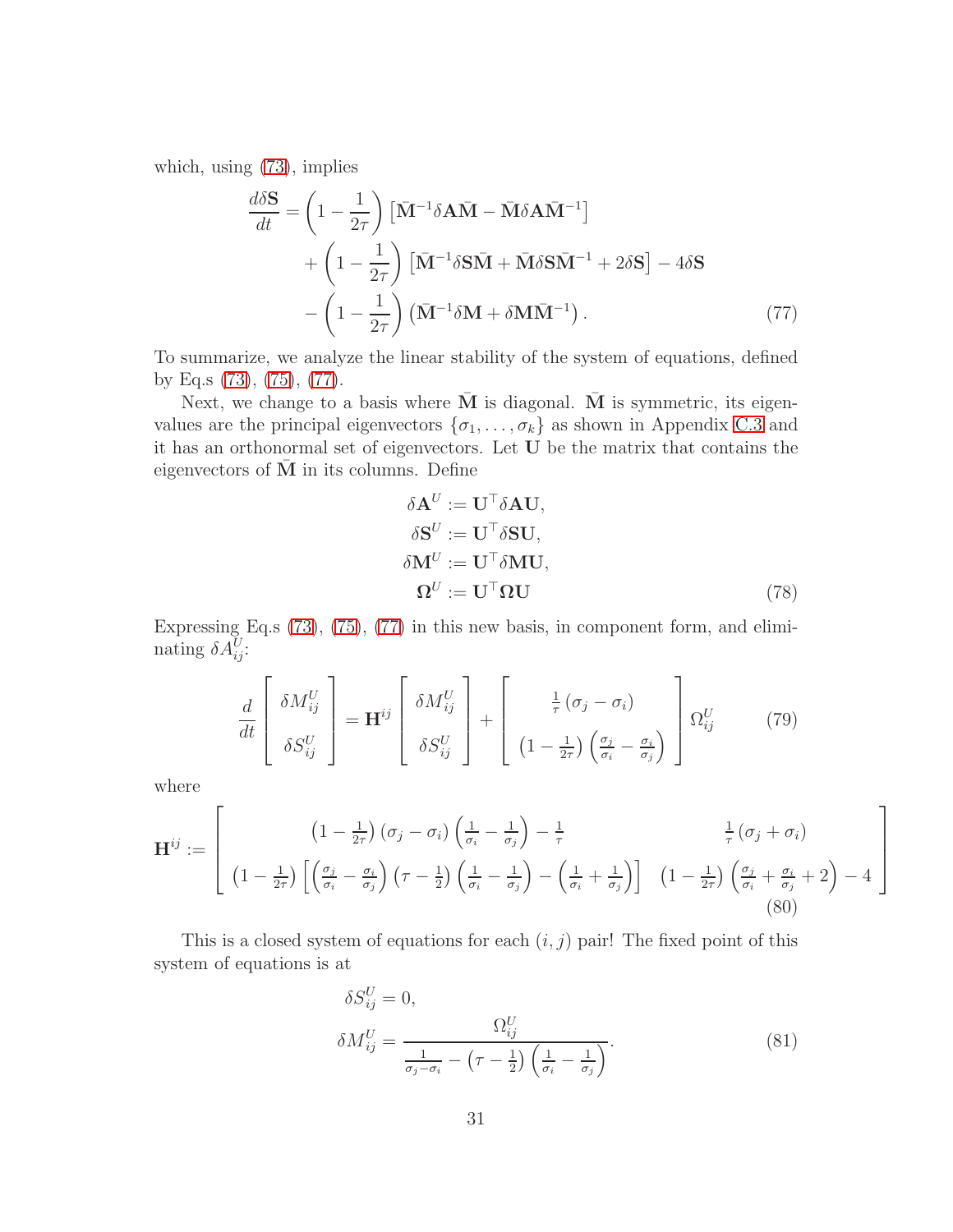Hence, if the linear perturbations are stable, the perturbations that destroy the orthonormality of neural filters will decay to zero, and orthonormality will be restored.

The stability of the fixed point is governed by the trace and the determinant of the matrix  $\mathbf{H}^{ij}$ . The trace is

$$
\text{Tr}(\mathbf{H}^{ij}) = -4 + \left(2 - \frac{1}{\tau}\right) \left(\frac{\sigma_i}{\sigma_j} + \frac{\sigma_j}{\sigma_i}\right) - \frac{1}{\tau}
$$
 (82)

and the determinant is

$$
\det(\mathbf{H}^{ij}) = 8 + \left(\frac{2}{\tau} - 4\right) \left(\frac{\sigma_i}{\sigma_j} + \frac{\sigma_j}{\sigma_i}\right). \tag{83}
$$

The system [\(79\)](#page-30-1) is linearly stable if both the trace is negative and the determinant is positive.

Defining the following function of covariance eigenvalues:

$$
\gamma_{ij} := \left(\frac{\sigma_i}{\sigma_j} + \frac{\sigma_j}{\sigma_i}\right) = 2 + \frac{(\sigma_i - \sigma_j)^2}{\sigma_i \sigma_j},\tag{84}
$$

the trace is negative if and only if

<span id="page-31-1"></span>
$$
\tau < \frac{1 + 1/\gamma_{ij}}{2 - 4/\gamma_{ij}}\tag{85}
$$

The determinant is positive if and only if

<span id="page-31-0"></span>
$$
\tau < \frac{1}{2 - 4/\gamma_{ij}}\tag{86}
$$

Since  $\gamma_{ij} > 0$ , Eq. [\(86\)](#page-31-0) implies Eq. [\(85\)](#page-31-1). For stability, Eq. (86) has to be satisfied for all  $(i, j)$  pairs. When  $i = j$ ,  $\gamma_{ii} = 2$ , Eq. [\(86\)](#page-31-0) is satisfied because RHS is infinity. When  $i \neq j$ , Eq. [\(86\)](#page-31-0) is nontrivial, and depends on relations between covariance eigenvalues. Since  $\gamma_{ij} \geq 2, \tau \leq 1/2$  is always stable.

Collectively, our results prove item 4 of Theorem [1.](#page-6-0)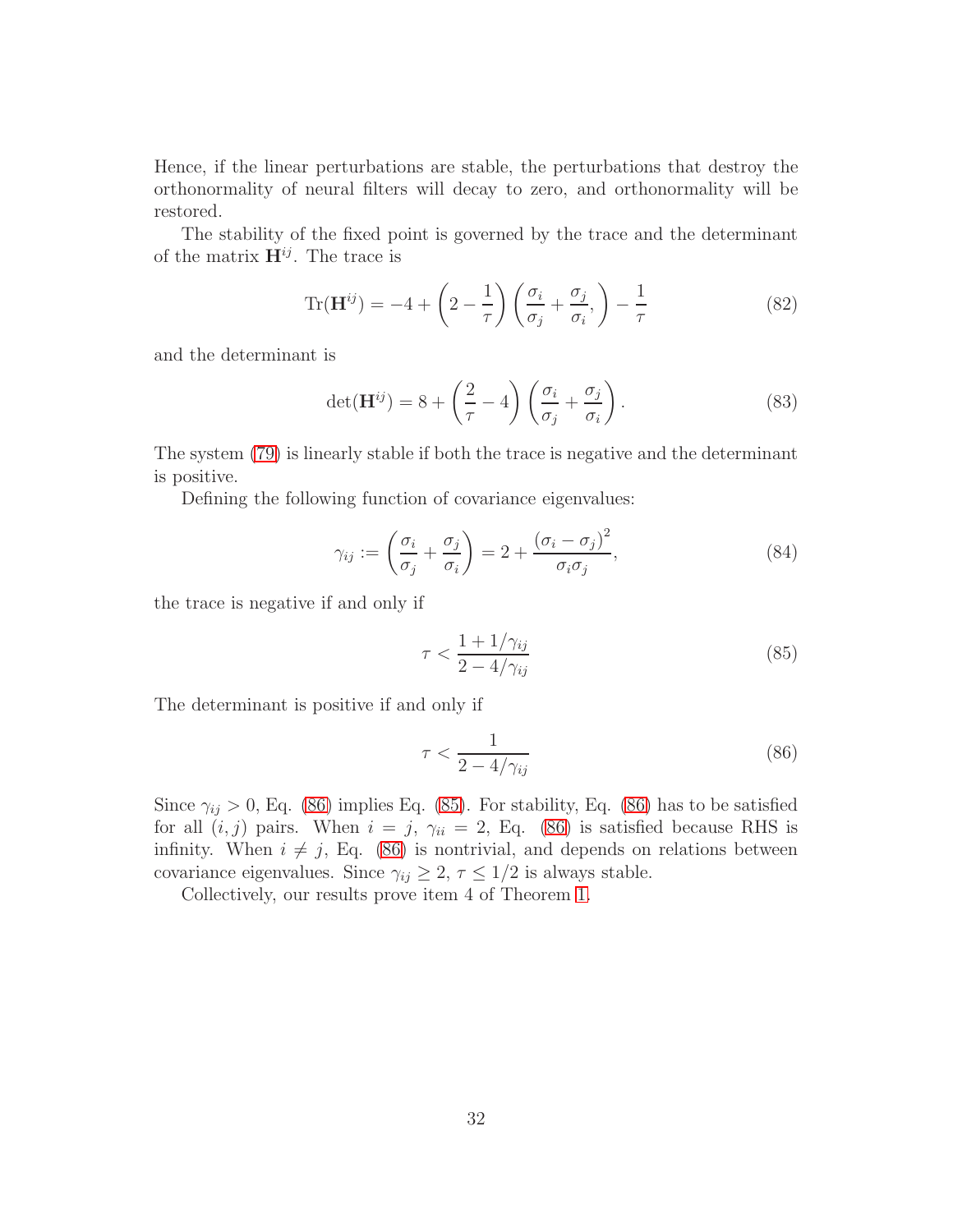# <span id="page-32-0"></span>D Proof of strong min-max property for PSW objective

Here we show that minimization with respect to  $\mathbf Y$  and maximization with respect to M can be exchanged in Eq. [\(26\)](#page-11-0). We do this by explicitly calculating the value of

$$
-\frac{2}{T}\mathrm{Tr}\left(\mathbf{X}^{\top}\mathbf{W}^{\top}\mathbf{Y}\right) + \mathrm{Tr}\left(\mathbf{M}\left(\frac{1}{T}\mathbf{Y}\mathbf{Y}^{\top}-\mathbf{I}\right)\right) \tag{87}
$$

with respect to min-max and max-min optimizations, and showing that the value does not change.

<span id="page-32-3"></span>**Proposition 3.** Let  $A \in \mathbb{R}^{k \times T}$  with  $k \leq T$ . Then

$$
\min_{\mathbf{Y} \in \mathbb{R}^{k \times T} \le \mathbf{M} \in \mathbb{R}^{k \times k}} -\frac{2}{T} \text{Tr} \left( \mathbf{A}^{\top} \mathbf{Y} \right) + \text{Tr} \left( \mathbf{M} \left( \frac{1}{T} \mathbf{Y} \mathbf{Y}^{\top} - \mathbf{I} \right) \right) = -\frac{2}{T^{1/2}} \text{Tr} \left( \left( \mathbf{A} \mathbf{A}^{\top} \right)^{1/2} \right). \tag{88}
$$

Proof. Left side of Eq. [\(88\)](#page-32-1) is a constrained optimization problem:

<span id="page-32-1"></span>
$$
\min_{\mathbf{Y} \in \mathbb{R}^{k \times T}} -\frac{2}{T} \text{Tr} \left( \mathbf{A}^{\top} \mathbf{Y} \right) \qquad \text{s.t.} \quad \frac{1}{T} \mathbf{Y} \mathbf{Y}^{\top} = \mathbf{I}. \tag{89}
$$

Suppose an SVD of  $\mathbf{A} = \sum_{i=1}^{k} \sigma_{A,i} \mathbf{u}_{A,i} \mathbf{v}_{A,i}^{\top}$  and an SVD of  $\mathbf{Y} = \sum_{i=1}^{k} \sigma_{Y,i} \mathbf{u}_{Y,i} \mathbf{v}_{Y,i}^{\top}$ . The constraint sets  $\sigma_{Y,i} = \sqrt{T}$ . Then the optimization problem reduces to:

$$
\min_{\mathbf{u}_{Y,1},\dots,\mathbf{u}_{Y,k},\mathbf{v}_{Y,1},\dots,\mathbf{v}_{Y,k}} -\frac{2}{\sqrt{T}}\sum_{i=1}^{k} \sigma_{A,i} \sum_{j=1}^{k} \mathbf{u}_{A,i}^{\top} \mathbf{u}_{Y,j} \mathbf{v}_{A,i}^{\top} \mathbf{v}_{Y,j}, \quad \text{s.t.} \quad \mathbf{u}_{Y,i}^{\top} \mathbf{u}_{Y,j} = \delta_{ij}, \quad \mathbf{v}_{Y,i}^{\top} \mathbf{v}_{Y,j} = \delta_{ij}.
$$
\n(90)

Note that  $\sum_{j=1}^k \mathbf{u}_{A,i}^\top \mathbf{u}_{Y,j} \mathbf{v}_{A,i}^\top \mathbf{v}_{Y,j} \leq 1^5$  $\sum_{j=1}^k \mathbf{u}_{A,i}^\top \mathbf{u}_{Y,j} \mathbf{v}_{A,i}^\top \mathbf{v}_{Y,j} \leq 1^5$  and therefore the cost is lower bounded by  $\frac{p}{T} \sum_{i=1}^{k} \sigma_{A,i}$ . The lower bound is achieved when  $\mathbf{u}_{A,i} = \mathbf{u}_{Y,i}$  and  $\mathbf{v}_{A,i} = \mathbf{v}_{Y,i}$ ,  $-\frac{2}{\sqrt{2}}$  $\frac{2}{T}\text{Tr}\left(\left(\mathbf{A}\mathbf{A}^{\top}\right)^{1/2}\right).$  $\frac{p}{T}\sum_{i=1}^k \sigma_{A,i} = -\frac{2}{\sqrt{2}}$ with the optimal value of the objective  $-\frac{2}{\sqrt{2}}$  $\Box$ 

<span id="page-32-4"></span>**Proposition 4.** Let  $A \in \mathbb{R}^{k \times T}$  with  $k \leq T$ . Then

$$
\max_{\mathbf{M}\in\mathbb{R}^{k\times k}}\min_{\mathbf{Y}\in\mathbb{R}^{k\times T}} -\frac{2}{T}\mathrm{Tr}\left(\mathbf{A}^{\top}\mathbf{Y}\right)+\mathrm{Tr}\left(\mathbf{M}\left(\frac{1}{T}\mathbf{Y}\mathbf{Y}^{\top}-\mathbf{I}\right)\right)=-\frac{2}{T^{1/2}}\mathrm{Tr}\left(\left(\mathbf{A}\mathbf{A}^{\top}\right)^{1/2}\right).
$$
\n(91)

<span id="page-32-2"></span><sup>&</sup>lt;sup>5</sup>Define  $\alpha_j := \mathbf{u}_{A,i}^\top \mathbf{u}_{Y,j}$  and  $\beta_j := \mathbf{v}_{A,i}^\top \mathbf{v}_{Y,j}$ . Because  $\mathbf{u}_{Y,i}^\top \mathbf{u}_{Y,j} = \mathbf{v}_{Y,i}^\top \mathbf{v}_{Y,j} = \delta_{ij}$ , it follows that  $\sum_{i=1}^{k} \alpha_i^2 = 1$  and  $\sum_{i=1}^{k} \beta_i^2 \leq 1$ . The sum in question is  $\sum_{i=1}^{k} \alpha_i \beta_i$ , which is an inner product of a unit vector and a vector with magnitude less than or equal to 1. Hence, the maximal inner product can be 1.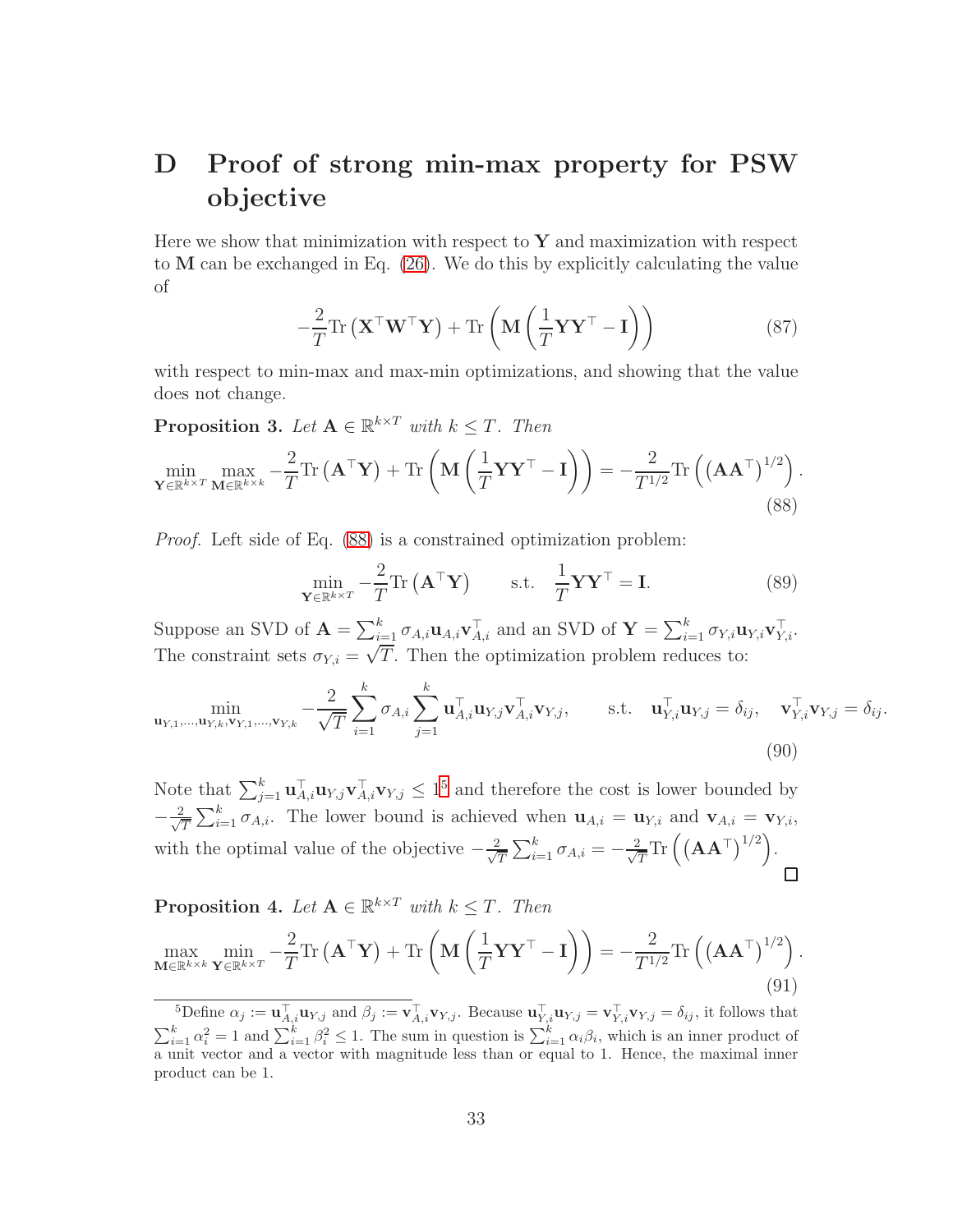*Proof.* Note that we only need to consider the symmetric part of M, because its antisymmetric component does not contribute to the cost. Below, we use M to mean its symmetric part. We will evaluate the value of the objective

<span id="page-33-0"></span>
$$
-\frac{2}{T}\mathrm{Tr}\left(\mathbf{A}^{\top}\mathbf{Y}\right) + \mathrm{Tr}\left(\mathbf{M}\left(\frac{1}{T}\mathbf{Y}\mathbf{Y}^{\top} - \mathbf{I}\right)\right) \tag{92}
$$

considering the following cases:

- 1.  $A = 0$ . In this case the first term in Eq. [\(92\)](#page-33-0) drops. Minimization of the second term with respect to Y gives  $-\infty$  if M has a negative eigenvalue, or a 0 if M is positive semidefinite. Hence, the max-min objective is zero, and the proposition holds.
- 2.  $A \neq 0$  and A is full-rank.
	- (a) M has at least one negative eigenvalue. Then, minimization of Eq. [\(92\)](#page-33-0) with respect to **Y** gives  $-\infty$ .
	- (b) M is positive semidefinite and has at least one zero eigenvalue. Then, minimization of Eq. [\(92\)](#page-33-0) with respect to Y gives  $-\infty$ . To achieve this solution, one chooses all columns of  $Y$  to be one of the zero eigenvectors. The sign of the eigenvector is chosen such that  $\text{Tr}(\mathbf{A}^{\top}\mathbf{Y})$ is positive. Multiplying  $Y$  by a positive scalar, one can reduce the objective indefinitely.
	- (c) M is positive definite. Then,  $Y^* = M^{-1}A$  minimizes Eq. [\(92\)](#page-33-0) with respect to  $\mathbf Y$ . Plugging this back to  $(92)$ , we get the objective

$$
-\frac{1}{T}\mathrm{Tr}\left(\mathbf{A}^{\top}\mathbf{M}^{-1}\mathbf{A}\right) - \mathrm{Tr}\left(\mathbf{M}\right). \tag{93}
$$

The positive definite  $M$  that maximizes Eq. [\(93\)](#page-33-1) can be found by setting its derivative to zero

<span id="page-33-1"></span>
$$
\mathbf{M}^{*2} = \frac{1}{T} \mathbf{A} \mathbf{A}^{\top}.
$$
 (94)

Plugging this back in Eq. [\(93\)](#page-33-1), one gets the objective

$$
-\frac{2}{\sqrt{T}}\text{Tr}\left(\left(\mathbf{A}\mathbf{A}^{\top}\right)^{1/2}\right),\tag{95}
$$

which is maximal with respect to all possible M. Therefore the proposition holds.

3.  $A \neq 0$  and A has rank  $r < k$ .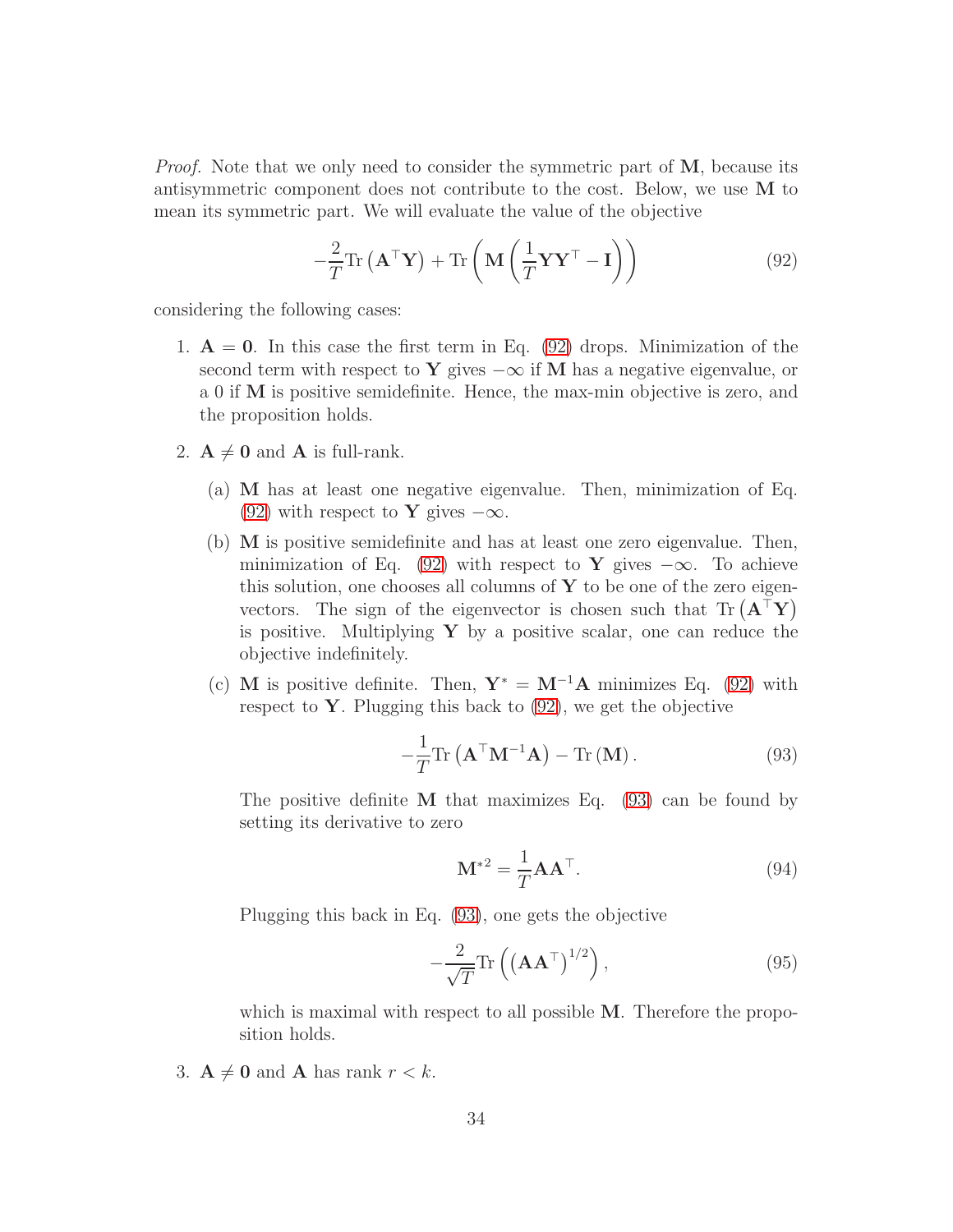- (a) M has at least one negative eigenvalue. Then, minimization of Eq. [\(92\)](#page-33-0) with respect to Y gives  $-\infty$ , as before.
- (b) M is positive semidefinite and has at least one zero eigenvalue.
	- i. If at least one of the zero-eigenvectors of M is not a left zerosingular vector of  $\bf{A}$ , then, minimization of Eq. [\(92\)](#page-33-0) with respect to **Y** gives  $-\infty$ . To achieve this solution, one chooses all columns of **Y** to be the zero-eigenvector of M that is not a left zero-singular vector of **A**. The sign of the eigenvector is chosen such that  $\text{Tr}(\mathbf{A}^T \mathbf{Y})$ is positive. Multiplying  $\bf{Y}$  by a positive scalar, one can reduce the objective indefinitely.
	- ii. If all of the zero-eigenvectors of M are also left zero-singular vectors of A, then Eq. [\(92\)](#page-33-0) can be reformulated in the subspace  $\sum_{i=1}^r \sigma_{A,i} \mathbf{u}_{A,i} \mathbf{v}_{M,i}^{\top}$  with  $\sigma_{A,1} \geq \sigma_{A,2} \geq \ldots \geq \sigma_{A,r}$ . One can decomspanned by top r eigenvectors of M. Suppose a SVD for  $A =$ pose  $\mathbf{Y} = \mathbf{Y}^A + \mathbf{Y}^\perp$ , where columns of  $\mathbf{Y}^\perp$  are perdendicular to the space spanned by  $\{u_{A,1}, \ldots, u_{A,r}\}.$  Then value of the objective Eq. [\(92\)](#page-33-0) only depends on  $\mathbf{Y}^{A}$ . Defining new matrices  $\tilde{\mathbf{A}}_{i,:} = \mathbf{u}_{A,i}^{\top} \mathbf{A},$  $\tilde{\mathbf{Y}}_{i,:} = \mathbf{u}_{A,i}^{\top} \mathbf{Y}^{A}, \ \tilde{\mathbf{M}}_{ij} = \mathbf{u}_{A,i}^{\top} \mathbf{M} \mathbf{u}_{A,j}, \ \text{where} \ i,j = 1,\ldots,r, \text{ we can}$ rewrite Eq. [\(92\)](#page-33-0) as

$$
-\frac{2}{T}\text{Tr}\left(\tilde{\mathbf{A}}^{\top}\tilde{\mathbf{Y}}\right) + \text{Tr}\left(\tilde{\mathbf{M}}\left(\frac{1}{T}\tilde{\mathbf{Y}}\tilde{\mathbf{Y}}^{\top}-\mathbf{I}\right)\right).
$$
 (96)

Now  $\bf{A}$  is full-rank and  $\bf{M}$  is positive definite. As in 2.(c), the objective which is maximal with respect to positive definite  $M$ matrices is

$$
-\frac{2}{\sqrt{T}}\mathrm{Tr}\left(\left(\tilde{\mathbf{A}}\tilde{\mathbf{A}}^{\top}\right)^{1/2}\right) = -\frac{2}{\sqrt{T}}\mathrm{Tr}\left(\left(\mathbf{A}\mathbf{A}^{\top}\right)^{1/2}\right). \tag{97}
$$

(c)  $\mathbf{M}$  is positive definite. As in 2.(c), the objective which is maximal with respect to positive definite M matrices is

$$
-\frac{2}{\sqrt{T}}\text{Tr}\left(\left(\mathbf{A}\mathbf{A}^{\top}\right)^{1/2}\right). \tag{98}
$$

This is also maximal with respect to all possible M. Therefore the proposition holds.

Collectively, these arguments prove Eq. [\(92\)](#page-33-0).  $\Box$ 

Propositions [\(3\)](#page-32-3) and [\(4\)](#page-32-4) imply the strong min-max property for the PSW cost.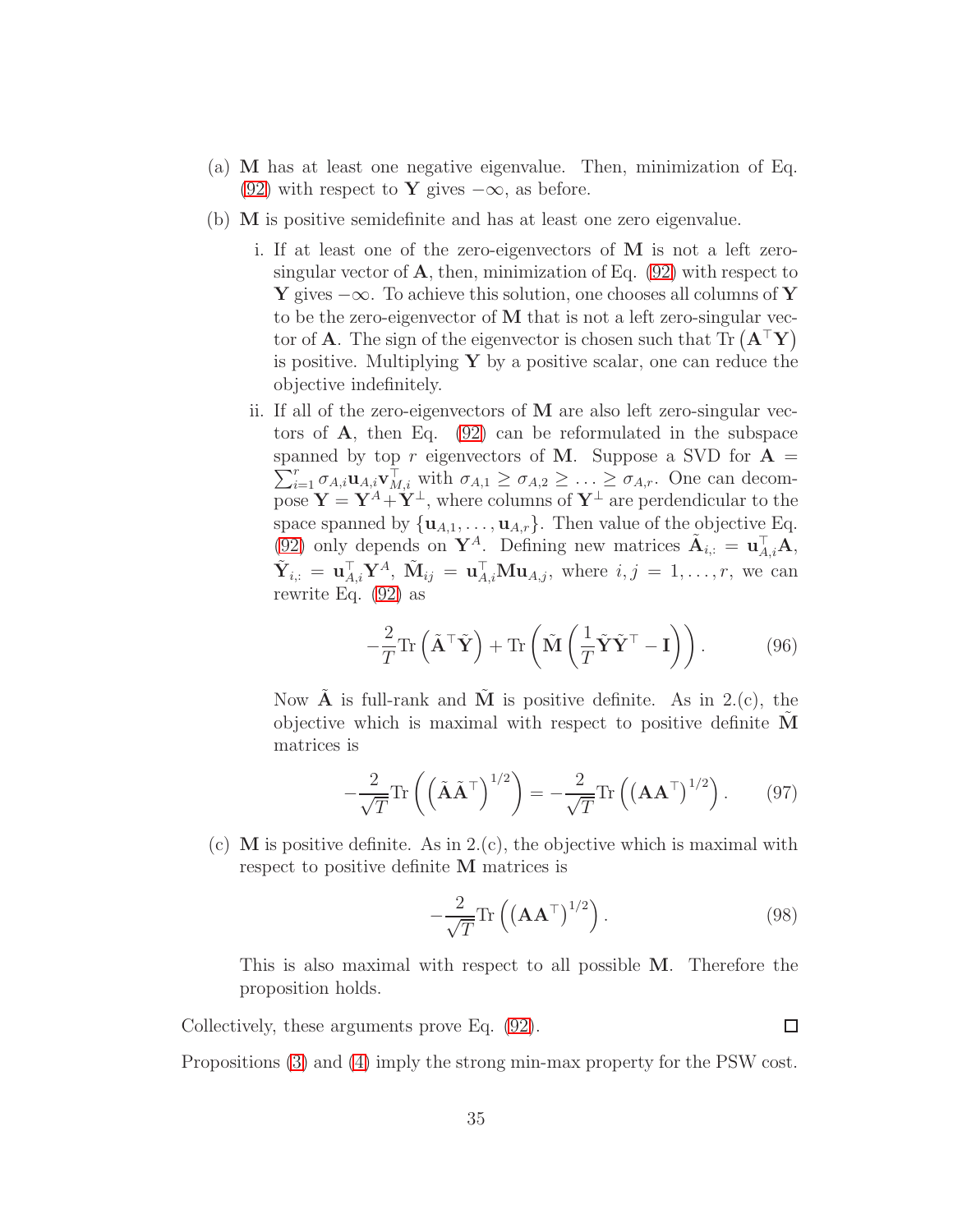<span id="page-35-0"></span>Proposition 5. The strong min-max property for the PSW cost:

$$
\min_{\mathbf{Y} \in \mathbb{R}^{k \times T} \mathbf{M} \in \mathbb{R}^{k \times k}} \max_{\mathbf{M} \in \mathbb{R}^{k \times k}} -\frac{2}{T} \text{Tr} \left( \mathbf{X}^{\top} \mathbf{W}^{\top} \mathbf{Y} \right) + \text{Tr} \left( \mathbf{M} \left( \frac{1}{T} \mathbf{Y} \mathbf{Y}^{\top} - \mathbf{I} \right) \right)
$$
\n
$$
= \max_{\mathbf{M} \in \mathbb{R}^{k \times k}} \min_{\mathbf{Y} \in \mathbb{R}^{k \times T}} -\frac{2}{T} \text{Tr} \left( \mathbf{X}^{\top} \mathbf{W}^{\top} \mathbf{Y} \right) + \text{Tr} \left( \mathbf{M} \left( \frac{1}{T} \mathbf{Y} \mathbf{Y}^{\top} - \mathbf{I} \right) \right)
$$
\n
$$
= -\frac{2}{T^{1/2}} \text{Tr} \left( \left( \mathbf{W} \mathbf{X} \mathbf{X}^{\top} \mathbf{W}^{\top} \right)^{1/2} \right). \tag{99}
$$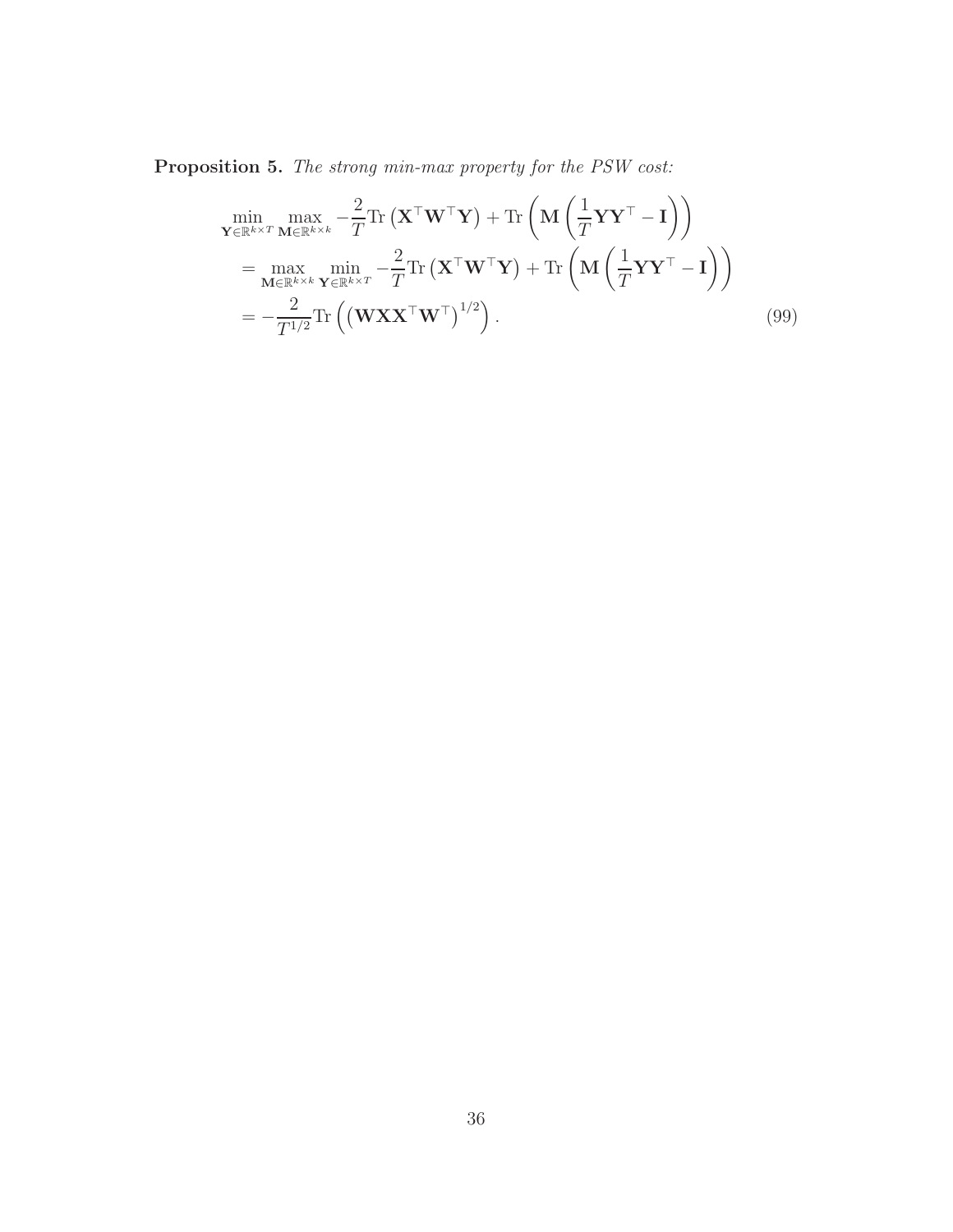## <span id="page-36-0"></span>E Proof of Theorem [2](#page-12-4)

Here we prove Theorem [2.](#page-12-4)

### E.1 Proof of item 1

Item 1 directly follows from the fixed point equations of the dynamical system  $(30)$ ,  $(\text{for fixed point}).$ 

$$
\overline{\mathbf{W}} = \overline{\mathbf{Y}} \mathbf{X}^{\top} = \overline{\mathbf{F}} \mathbf{C}
$$

$$
\mathbf{I} = \overline{\mathbf{Y}} \overline{\mathbf{Y}}^{\top} = \overline{\mathbf{F}} \mathbf{C} \overline{\mathbf{F}}^{\top}.
$$
(100)

## E.2 Proof of item 2

We will prove item 2, making use of the normalized neural filters:

<span id="page-36-2"></span><span id="page-36-1"></span>
$$
\mathbf{R} := \mathbf{F}\mathbf{C}^{1/2},\tag{101}
$$

where the input covariance matrix  $C$  is defined as in Eq. [\(1\)](#page-2-1). At the fixed point, the normalized neural filters are orthonormal:

$$
\bar{\mathbf{R}}\bar{\mathbf{R}}^{\top} = \bar{\mathbf{F}}\mathbf{C}\bar{\mathbf{F}}^{\top} = \bar{\mathbf{Y}}\bar{\mathbf{Y}}^{\top} = \mathbf{I}.
$$
 (102)

Normalized filters commute with the covariance matrix:

$$
\bar{\mathbf{R}}^{\top} \bar{\mathbf{R}} \mathbf{C} = \mathbf{C} \bar{\mathbf{R}}^{\top} \bar{\mathbf{R}}.
$$
 (103)

<span id="page-36-4"></span><span id="page-36-3"></span> $\Box$ 

Proof.

$$
\overline{\mathbf{R}}^{\top} \overline{\mathbf{R}} \mathbf{C} = \mathbf{C}^{1/2} \overline{\mathbf{F}}^{\top} \overline{\mathbf{F}} \mathbf{C}^{3/2} = \mathbf{C}^{1/2} \overline{\mathbf{F}}^{\top} \overline{\mathbf{W}} \mathbf{C}^{1/2} = \mathbf{C}^{1/2} \overline{\mathbf{F}}^{\top} \overline{\mathbf{M}} \overline{\mathbf{F}} \mathbf{C}^{1/2}
$$
\n
$$
= \mathbf{C}^{1/2} \overline{\mathbf{W}}^{\top} \overline{\mathbf{F}} \mathbf{C}^{1/2} = \mathbf{C} \mathbf{C}^{1/2} \overline{\mathbf{F}}^{\top} \overline{\mathbf{F}} \mathbf{C}^{1/2} = \mathbf{C} \overline{\mathbf{R}}^{\top} \overline{\mathbf{R}}.
$$
\n(104)

Therefore, as argued in Appendix [C.2,](#page-26-4) rows of  $\bf{R}$  span a subspace spanned by some k eigenvectors of C. If C is invertible, rowspace of  $\bf{F}$  is the same as  $\bf{R}$ (follows from Eq. [\(101\)](#page-36-1)) and item 2 follows.

## E.3 Proof of item 3

#### Preliminaries

In order to perform a linear stability analysis, we linearize the system of equations [\(30\)](#page-12-3) around the fixed point. The evolution of W and M perturbations follow from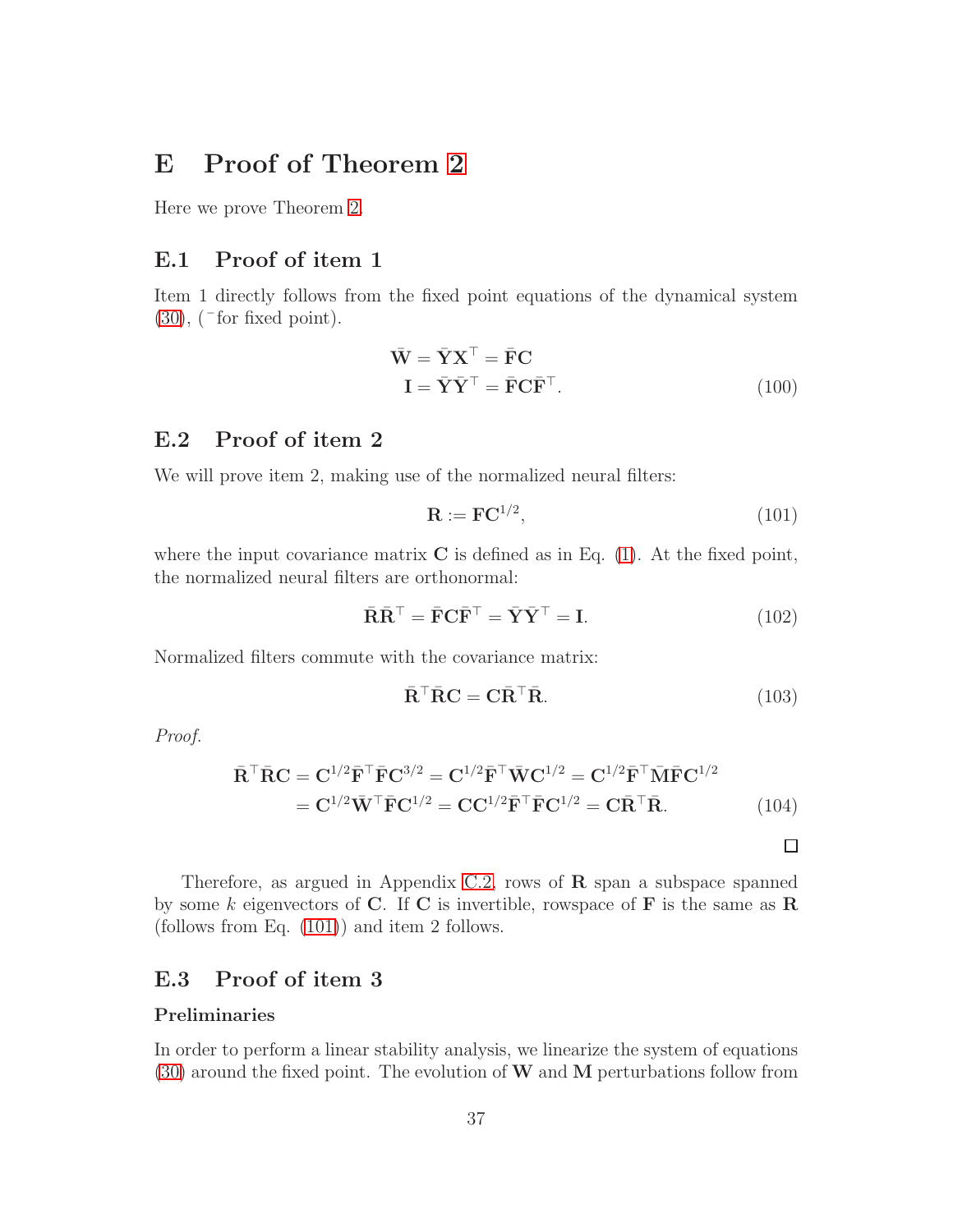linearization of [\(30\)](#page-12-3):

<span id="page-37-2"></span>
$$
\tau \frac{d\delta \mathbf{M}}{dt} = \delta \mathbf{R} \bar{\mathbf{R}}^{\top} + \bar{\mathbf{R}} \delta \mathbf{R}^{\top},
$$
  
\n
$$
\frac{d\delta \mathbf{W}}{dt} = 2\delta \mathbf{R} \mathbf{C}^{1/2} - 2\delta \mathbf{W}.
$$
\n(105)

Even though Eq. [\(30\)](#page-12-3) depends on  $W$  and  $M$ , we will find it convenient to change variables and work with  $\mathbf{R}$ , as defined in Eq. [\(101\)](#page-36-1), and  $\mathbf{M}$  instead. Since R, W and M are interdependent, we express the perturbations of R in terms of W and M perturbations:

$$
\delta \mathbf{R} = \delta \mathbf{M}^{-1} \bar{\mathbf{W}} \mathbf{C}^{1/2} + \bar{\mathbf{M}}^{-1} \delta \mathbf{W} \mathbf{C}^{1/2} = -\bar{\mathbf{M}}^{-1} \delta \mathbf{M} \bar{\mathbf{R}} + \bar{\mathbf{M}}^{-1} \delta \mathbf{W} \mathbf{C}^{1/2}, \qquad (106)
$$

which implies that

$$
\frac{d\delta \mathbf{R}}{dt} = -\bar{\mathbf{M}}^{-1} \frac{d\,\delta \mathbf{M}}{dt} \bar{\mathbf{R}} + \bar{\mathbf{M}}^{-1} \frac{d\,\delta \mathbf{W}}{dt} \mathbf{C}^{1/2}.
$$
\n(107)

Plugging these in and eliminating  $\delta W$ , we arrive at a linearized equation for  $δ$ **R**:

$$
\frac{d\delta \mathbf{R}}{dt} = -\frac{1}{\tau} \bar{\mathbf{M}}^{-1} \left( \delta \mathbf{R} \bar{\mathbf{R}}^{\top} + \bar{\mathbf{R}} \delta \mathbf{R}^{\top} + 2\tau \delta \mathbf{M} \right) \bar{\mathbf{R}} + 2\bar{\mathbf{M}}^{-1} \delta \mathbf{R} \mathbf{C} - 2\delta \mathbf{R}.
$$
 (108)

To asses the stability of  $\delta \mathbf{R}$ , we expand it as in Appendix [C.3:](#page-26-3)

<span id="page-37-1"></span><span id="page-37-0"></span>
$$
\delta \mathbf{R} = \delta \mathbf{A} \bar{\mathbf{R}} + \delta \mathbf{S} \bar{\mathbf{R}} + \delta \mathbf{B} \bar{\mathbf{G}} \tag{109}
$$

where  $\delta {\bf A}$  is an  $k \times k$  skew-symmetric matrix,  $\delta {\bf S}$  is an  $k \times k$  symmetric matrix and  $\delta$ **B** is an  $k \times (n-k)$  matrix. G is an  $(n-k) \times n$  matrix with orthonormal rows. These rows are chosen to be orthogonal to the rows of R. As before, skew-symmetric  $\delta A$ corresponds to rotations of filters within the normalized filter space, symmetric  $\delta S$  keeps the normalized filter space invariant but destroys orthonormality and  $\delta$ **B** is a perturbation that takes the normalized neural filters outside of the filter space.

Let  $\mathbf{v}_{1,...,n}$  be the eigenvectors **C** and  $\sigma_{1,...,n}$  be the corresponding eigenvalues. We label them such that  $\bf{R}$  spans the same space as the space spanned by the first k eigenvectors. We choose rows of  $\bar{G}$  to be the remaining eigenvectors, i.e.  $\bar{\mathbf{G}}^{\top} := [\mathbf{v}_{k+1}, \ldots, \mathbf{v}_n].$ 

#### Proof

Proof of item 3 of Theorem [2](#page-12-4) follows from studying the stability of  $\delta$ **B** component. Multiplying Eq. [\(108\)](#page-37-0) on the right by  $\bar{G}^{\top}$ , we arrive at a decoupled evolution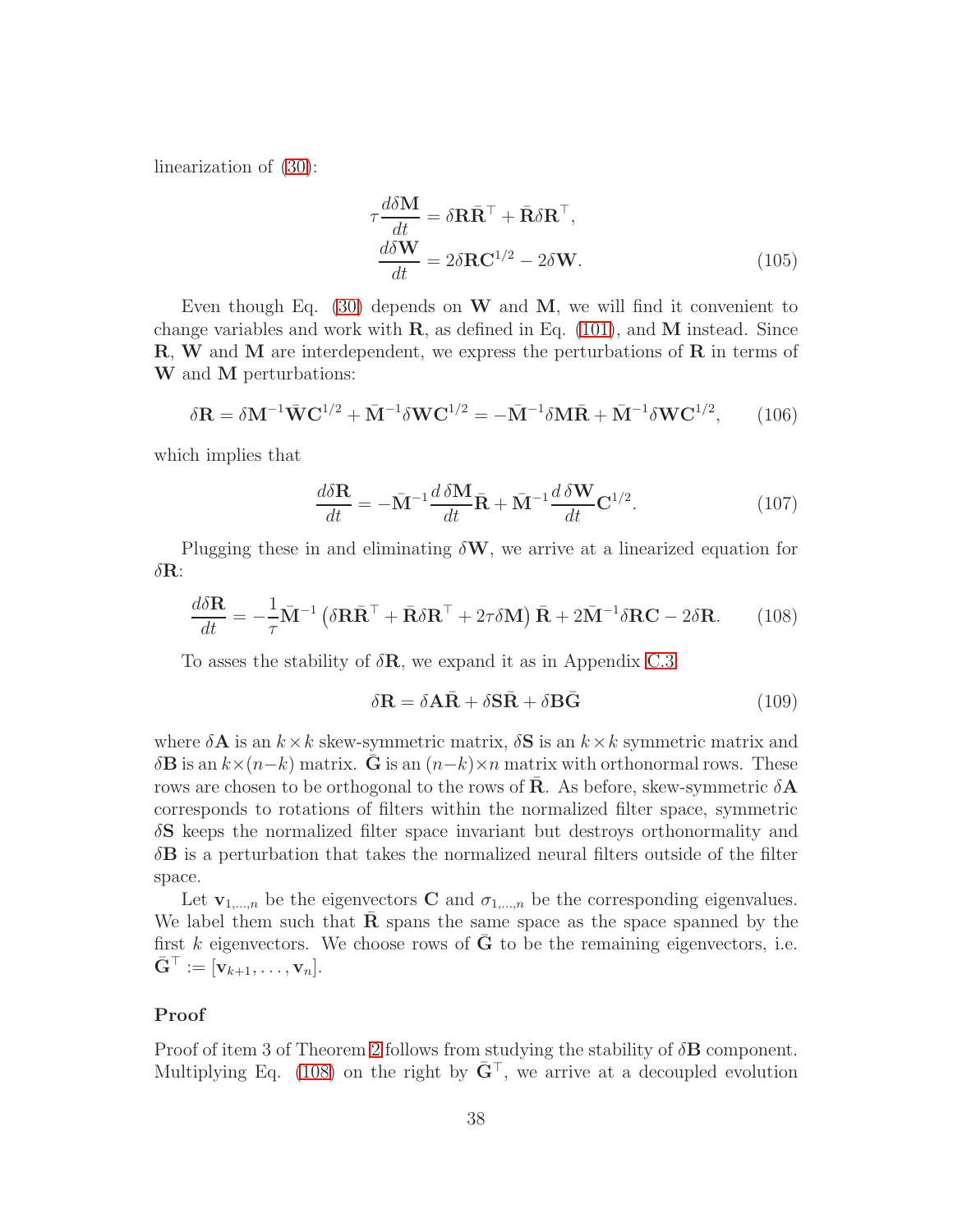equation:

$$
\frac{d\delta B_i^j}{dt} = \sum_m P_{im}^j \delta B_m^j, \qquad P_{im}^j := 2\left(\bar{M}_{im}^{-1}\sigma_{j+k} - \delta_{im}\right),\tag{110}
$$

where for convenience we change our notation to  $\delta B_{kj} = \delta B_k^j$ .

Eq.s [\(100\)](#page-36-2) and [\(102\)](#page-36-3) imply  $\bar{\mathbf{M}}^2 = \bar{\mathbf{W}} \mathbf{C} \bar{\mathbf{W}}^{\top} = \bar{\mathbf{R}} \mathbf{C}^2 \bar{\mathbf{R}}^{\top}$  and hence:

$$
\bar{\mathbf{M}} = \bar{\mathbf{R}} \mathbf{C} \bar{\mathbf{R}}^{\top}.
$$
 (111)

Taking into account Eq.s [\(102\)](#page-36-3) and [\(103\)](#page-36-4), the case at hand reduces to the proof presented in Appendix [C.3:](#page-26-3) stable solutions are those for which

$$
\{\sigma_1, \ldots, \sigma_k\} > \{\sigma_{k+1}, \ldots, \sigma_n\}.
$$
\n(112)

This proves that if at the fixed point, normalized neural filters span a subspace other than the principal subspace, the fixed point is linearly unstable. Since the span of normalized neural filters is that of the neural filters, item 3 follows.

### E.4 Proof of item 4

Proof of item 4 follows from the linear stabilities of  $\delta {\bf A}$  and  $\delta {\bf S}$ . Multiplying Eq. [\(108\)](#page-37-0) on the right by  $\overline{\mathbf{R}}^{\top}$ , and separating the resulting equation in to into its symmetric and anti-symmetric parts, we arrive at:

$$
\frac{d\delta \mathbf{A}}{dt} = -\frac{1}{\tau} \left( \bar{\mathbf{M}}^{-1} \delta \mathbf{S} - \delta \mathbf{S} \bar{\mathbf{M}}^{-1} \right) - \bar{\mathbf{M}}^{-1} \delta \mathbf{M} + \delta \mathbf{M} \bar{\mathbf{M}}^{-1} - 2\delta \mathbf{A} \n+ \bar{\mathbf{M}}^{-1} \delta \mathbf{A} \bar{\mathbf{M}} + \bar{\mathbf{M}} \delta \mathbf{A} \bar{\mathbf{M}}^{-1} + \bar{\mathbf{M}}^{-1} \delta \mathbf{S} \bar{\mathbf{M}} - \bar{\mathbf{M}} \delta \mathbf{S} \bar{\mathbf{M}}^{-1},
$$
\n
$$
\frac{d\delta \mathbf{S}}{dt} = -\frac{1}{\tau} \left( \bar{\mathbf{M}}^{-1} \delta \mathbf{S} + \delta \mathbf{S} \bar{\mathbf{M}}^{-1} \right) - \bar{\mathbf{M}}^{-1} \delta \mathbf{M} - \delta \mathbf{M} \bar{\mathbf{M}}^{-1} - 2\delta \mathbf{S} \n+ \bar{\mathbf{M}}^{-1} \delta \mathbf{A} \bar{\mathbf{M}} - \bar{\mathbf{M}} \delta \mathbf{A} \bar{\mathbf{M}}^{-1} + \bar{\mathbf{M}}^{-1} \delta \mathbf{S} \bar{\mathbf{M}} + \bar{\mathbf{M}} \delta \mathbf{S} \bar{\mathbf{M}}^{-1}
$$
\n(113)

To obtain a closed set of equations, we complement these equations with  $\delta M$ evolution, which we obtain by plugging the expansion [\(109\)](#page-37-1) into Eq. [\(105\)](#page-37-2):

$$
\tau \frac{d\delta \mathbf{M}}{dt} = 2\delta \mathbf{S} \tag{114}
$$

We only consider symmetric  $\delta M$  below, since our algorithm preserves the symmetry of M in runtime.

We now change to a basis where  $M$  is diagonal. M is symmetric and has an orthonormal set of eigenvectors. Its eigenvalues are the principal eigenvalues  $\{\sigma_1, \ldots, \sigma_k\}$  (from Appendix [C.3\)](#page-26-3). Let U be the matrix that contains the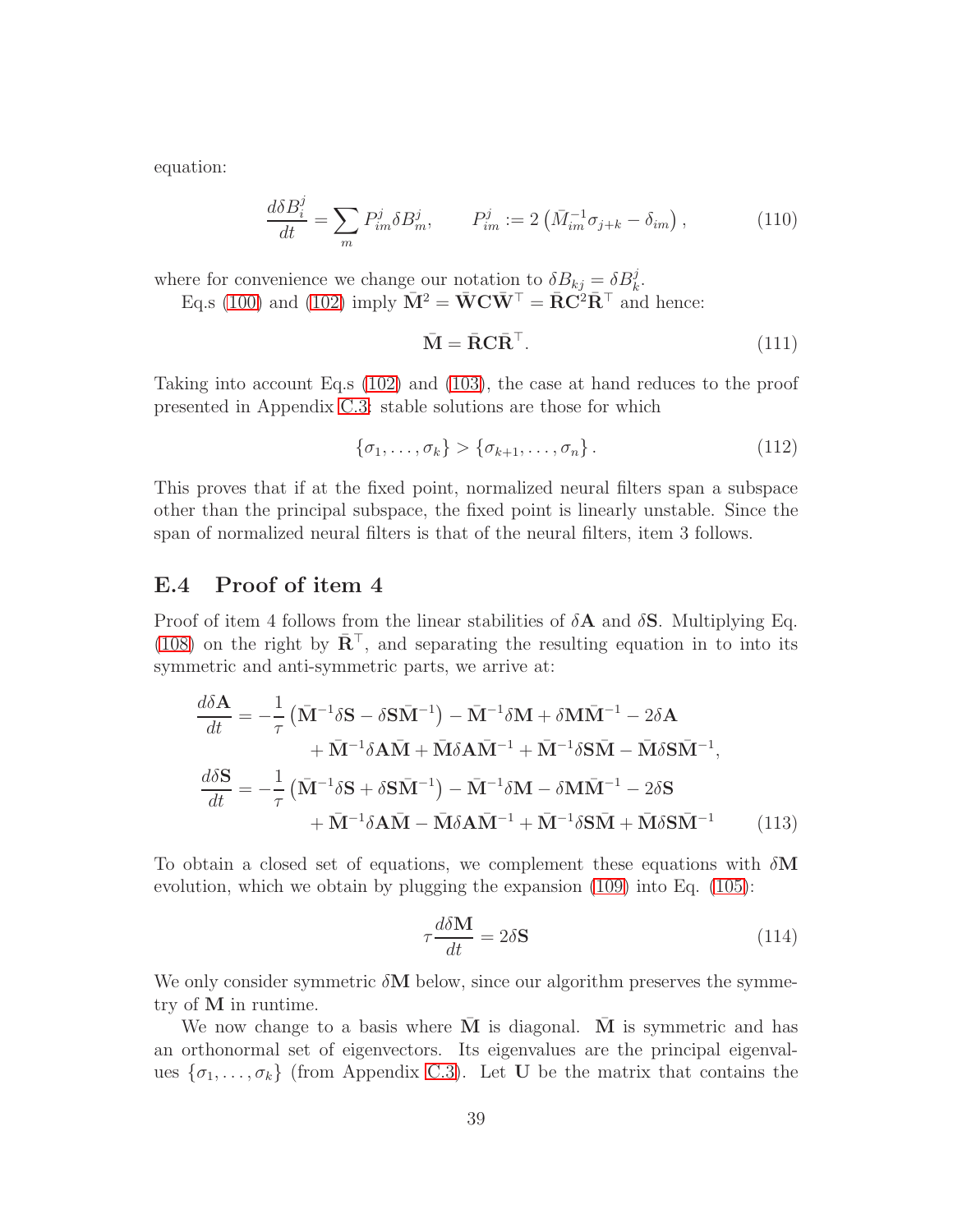eigenvectors of  $\overline{M}$  in its columns. Define

$$
\delta \mathbf{A}^{U} := \mathbf{U}^{\top} \delta \mathbf{A} \mathbf{U}, \n\delta \mathbf{S}^{U} := \mathbf{U}^{\top} \delta \mathbf{S} \mathbf{U}, \n\delta \mathbf{M}^{U} := \mathbf{U}^{\top} \delta \mathbf{M} \mathbf{U}.
$$
\n(115)

In this new basis, the linearized equations, in component form, become:

$$
\frac{d}{dt} \begin{bmatrix} \delta M_{ij}^U \\ \delta A_{ij}^U \\ \delta S_{ij}^U \end{bmatrix} = \mathbf{H}^{ij} \begin{bmatrix} \delta M_{ij}^U \\ \delta A_{ij}^U \\ \delta S_{ij}^U \end{bmatrix},
$$
\n(116)

where

$$
\mathbf{H}^{ij} := \begin{bmatrix} 0 & 0 & \frac{2}{\tau} \\ \frac{1}{\sigma_j} - \frac{1}{\sigma_i} & -2 + \frac{\sigma_j}{\sigma_i} + \frac{\sigma_i}{\sigma_j} & -\frac{1}{\tau} \left( \frac{1}{\sigma_i} - \frac{1}{\sigma_j} \right) + \frac{\sigma_j}{\sigma_i} - \frac{\sigma_i}{\sigma_j} \\ -\frac{1}{\sigma_j} - \frac{1}{\sigma_i} & \frac{\sigma_j}{\sigma_i} - \frac{\sigma_i}{\sigma_j} & -\frac{1}{\tau} \left( \frac{1}{\sigma_i} + \frac{1}{\sigma_j} \right) + \frac{\sigma_j}{\sigma_i} + \frac{\sigma_i}{\sigma_j} - 2 \end{bmatrix}
$$
(117)

Linear stability is governed by the three eigenvalues of  $\mathbf{H}^{ij}$ . One of the eigenvalues is 0, due to the existence of the rotational symmetry in the problem. The corresponding eigenvector is  $[\sigma_j - \sigma_i, 1, 0]$ . Note that the third element of the eigenvector is zero, showing that the orthogonality of the normalized neural filters are not spoiled even in this mode.

For stability of the principal subspace, the other two eigenvalues must be negative, which means their sum should be negative, and their multiplication should be positive. It is easy to show that both the negativity of the summation and the positivity of the multiplication holds if and only if for all  $(i, j)$  pairs with  $i \neq j$ :

$$
\tau < \frac{\sigma_i + \sigma_j}{2\left(\sigma_i - \sigma_j\right)^2}.\tag{118}
$$

Hence we have showed that linear perturbations of fixed point weights decay to a configuration in which normalized neural filters are rotations of the original normalized neural filters within the subspace. It follows from Eq. [\(101\)](#page-36-1), that the same holds for neural filters.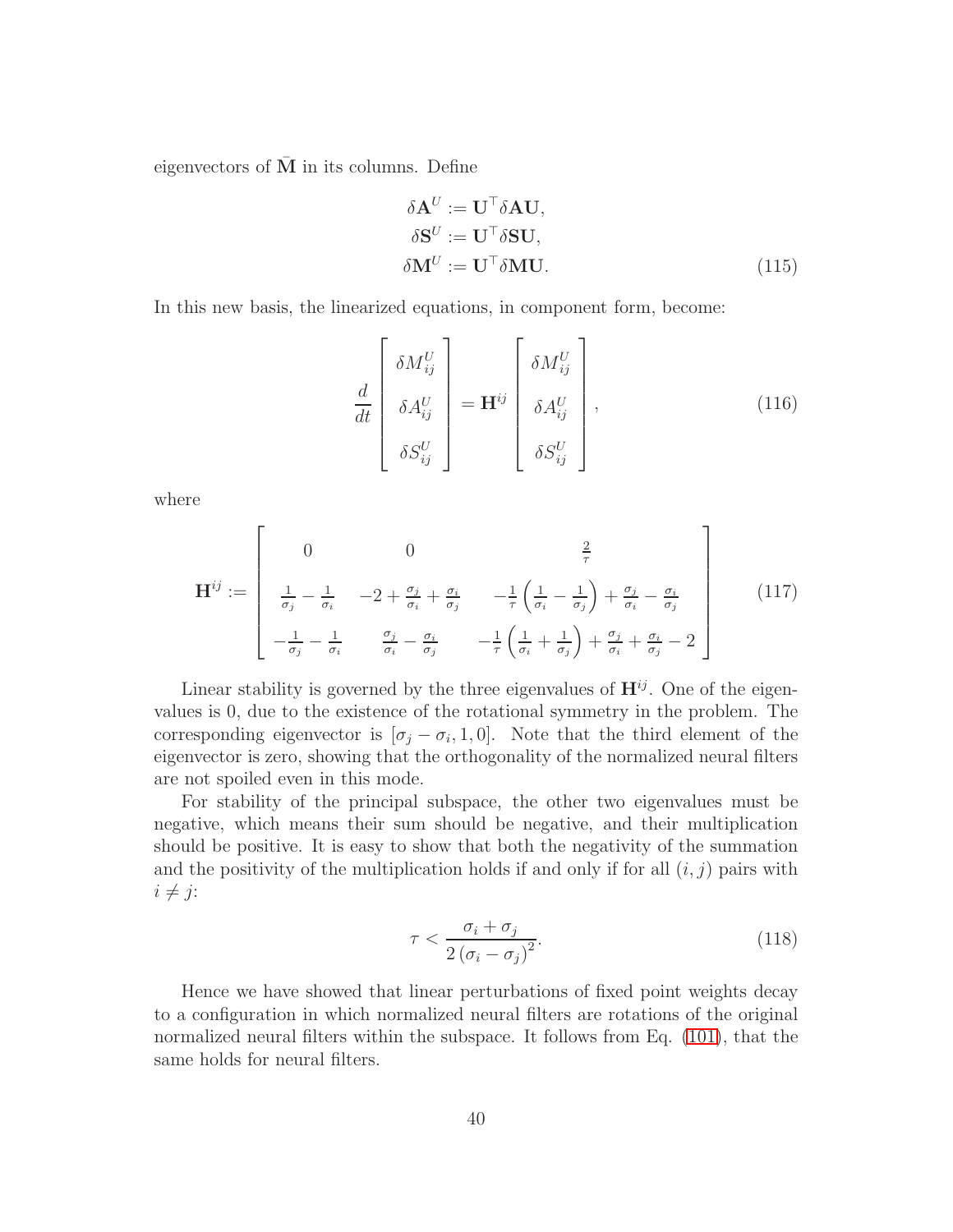# <span id="page-40-0"></span>F Autapse-free similarity matching network with asymmetric lateral connectivity

Here, we derive an alternative neural network algorithm for PSP, which does not feature autaptic connections and has asymmetric lateral connections. To this end, we replace the gradient descent neural dynamics defined by Eq. [\(20\)](#page-8-3) by a coordinate descent dynamics.

In the coordinate descent approach, at every step, one finds the optimal value of one component of  $y_t$ , while keeping the rest fixed. By taking the derivative of the cost  $-4\mathbf{x}_t^{\top} \mathbf{W} \mathbf{y}_t + 2\mathbf{y}_t^{\top} \mathbf{M} \mathbf{y}_t$  with respect to  $y_{t,i}$  and setting it to zero we find:

<span id="page-40-1"></span>
$$
y_{t,i} = \sum_{j=1} \frac{W_{t,ij}}{M_{t,ii}} x_{t,j} - \sum_{j \neq i} \frac{M_{t,ij}}{M_{t,ii}} y_{t,j}.
$$
 (119)

The components can be cycled through in any order until the iteration converges to a fixed point. The iteration is guaranteed to converge under very mild as-sumptions: diagonals of M have to be positive [\(Luo and Tseng, 1991\)](#page-45-11), which is satisfied if  $M$  is initialized that way, see Eq.  $(21)$ . Finally, Eq.  $(119)$  can be interpreted as a Gauss-Seidel iteration and generalizations to other iterative schemes are possible, see [\(Pehlevan et al., 2015\)](#page-45-2).

The coordinate descent iteration, Eq. [\(119\)](#page-40-1), can be interpreted as the dynamics of an asynchronous autapse-free neural network, Fig. [1B](#page-7-1), where synaptic weights are:

<span id="page-40-3"></span>
$$
\tilde{W}_{t,ij} = \frac{W_{t,ij}}{M_{t,ii}}, \qquad \tilde{M}_{t,ij} = \frac{M_{t,j}}{M_{t,ii}}, \qquad \tilde{M}_{t,ii} = 0.
$$
\n(120)

With this definition, the lateral weights are now asymmetric because  $M_{t,ii} \neq M_{t,jj}$ if  $i \neq j$ .

We can derive updates for these synaptic weights from the updates for  $W_t$ and  $M_t$ , Eq. [\(21\)](#page-8-4). By defining another scalar state variable for each *i*th neuron  $\tilde{D}_{t,i} := \tau M_{t,ii}/\eta_{t-1}$ , we arrive at<sup>[6](#page-40-2)</sup>:

<span id="page-40-2"></span> $6$ These update rules can be derived as follows. Start by the definition of the synaptic weights, Eq. [\(120\)](#page-40-3):  $M_{t+1,ii}\tilde{M}_{t+1,ij} = M_{t+1,ij}$ . By the gradient-descent update Eq. [\(21\)](#page-8-4),  $M_{t+1,ij} =$  $\left(1-\frac{\eta_t}{\tau}\right)M_{t,ij}+\frac{\eta_t}{\tau}y_{t,i}y_{t,j}=\left(1-\frac{\eta_t}{\tau}\right)\tilde{M}_{t,ij}M_{t,ii}+\frac{\eta_t}{\tau}y_{t,i}y_{t,j}$ , where in the second equality we again used Eq. [\(120\)](#page-40-3). But note that  $(1 - \frac{\eta_t}{\tau})M_{t,ii} = M_{t+1,ii} - \frac{\eta_t}{\tau}y_{t,i}^2$ , from Eq. [\(21\)](#page-8-4). Combining all of these,  $\tilde{M}_{t+1,ij} = \tilde{M}_{t,ij} + \frac{\eta_t}{\tau M_{t+1,ii}} \left( y_{t,i} x_{t,j} - y_{t,i}^2 \tilde{M}_{t,ij} \right)$ . Similar derivation can be given for feedforward updates.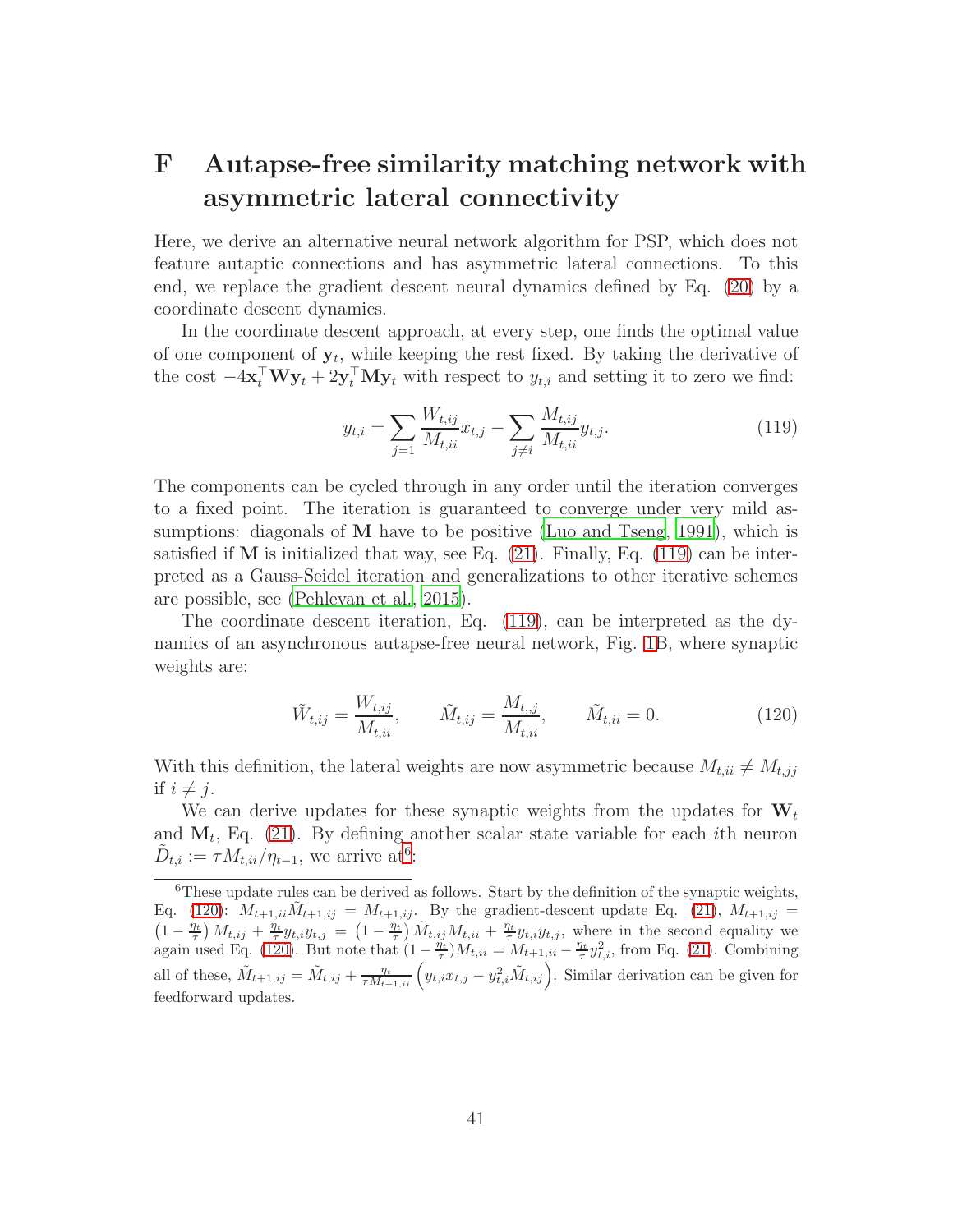$$
\tilde{D}_{t+1,i} = \frac{\eta_{t-1}}{\eta_t} \left( 1 - \frac{\eta_t}{\tau} \right) \tilde{D}_{t,i} + y_{t,i}^2,
$$
\n
$$
\tilde{W}_{t+1,ij} = \left( \frac{1 - 2\eta_t}{1 - \eta_t/\tau} \right) \tilde{W}_{t,ij} + \frac{1}{\tilde{D}_{t+1,i}} \left( 2\tau y_{t,i} x_{t,j} - \left( \frac{1 - 2\eta_t}{1 - \eta_t/\tau} \right) y_{t,i}^2 \tilde{W}_{t,ij} \right),
$$
\n
$$
\tilde{M}_{t+1,i,j \neq i} = \tilde{M}_{t,ij} + \frac{1}{\tilde{D}_{t+1,i}} \left( y_{t,i} y_{t,j} - y_{t,i}^2 \tilde{M}_{t,ij} \right).
$$
\n
$$
\tilde{M}_{t+1,ii} = 0,
$$
\n(121)

Here, in addition to synaptic weights, the neurons need to keep track of a postsynaptic activity depended variable  $\tilde{D}_{t,i}$  and the gradient descent-ascent learning rate parameters  $\eta_t$ ,  $\eta_{t-1}$  and  $\tau$ . The updates are local.

For the special case of  $\tau = 1/2$  and  $\eta_t = \eta/2$ , these plasticity rules simplify to,

$$
\tilde{D}_{t+1,i} = (1 - \eta) \tilde{D}_{t,i} + y_{t,i}^2,
$$
\n
$$
\tilde{W}_{t+1,ij} = \tilde{W}_{t,ij} + \frac{1}{\tilde{D}_{t+1,i}} \left( y_{t,i} x_{t,j} - y_{t,i}^2 \tilde{W}_{t,ij} \right)
$$
\n
$$
\tilde{M}_{t+1,i,j \neq i} = \tilde{M}_{t,ij} + \frac{1}{\tilde{D}_{t+1,i}} \left( y_{t,i} y_{t,j} - y_{t,i}^2 \tilde{M}_{t,ij} \right).
$$
\n
$$
\tilde{M}_{t+1,ii} = 0,
$$
\n(122)

which is precisely the neural online similarity matching algorithm we previously gave in [\(Pehlevan et al.](#page-45-2), [2015\)](#page-45-2). Both feedforward and lateral updates have the same form as a single-neuron Oja's rule [\(Oja, 1982](#page-45-12)).

Note that the algorithm derived above is essentially the same as the one in the main text: given the same initial conditions and the same inputs,  $\mathbf{x}_t$ , they will produce the same outputs,  $y_t$ . The only difference is a rearrangement of synaptic weights in the neural network implementation.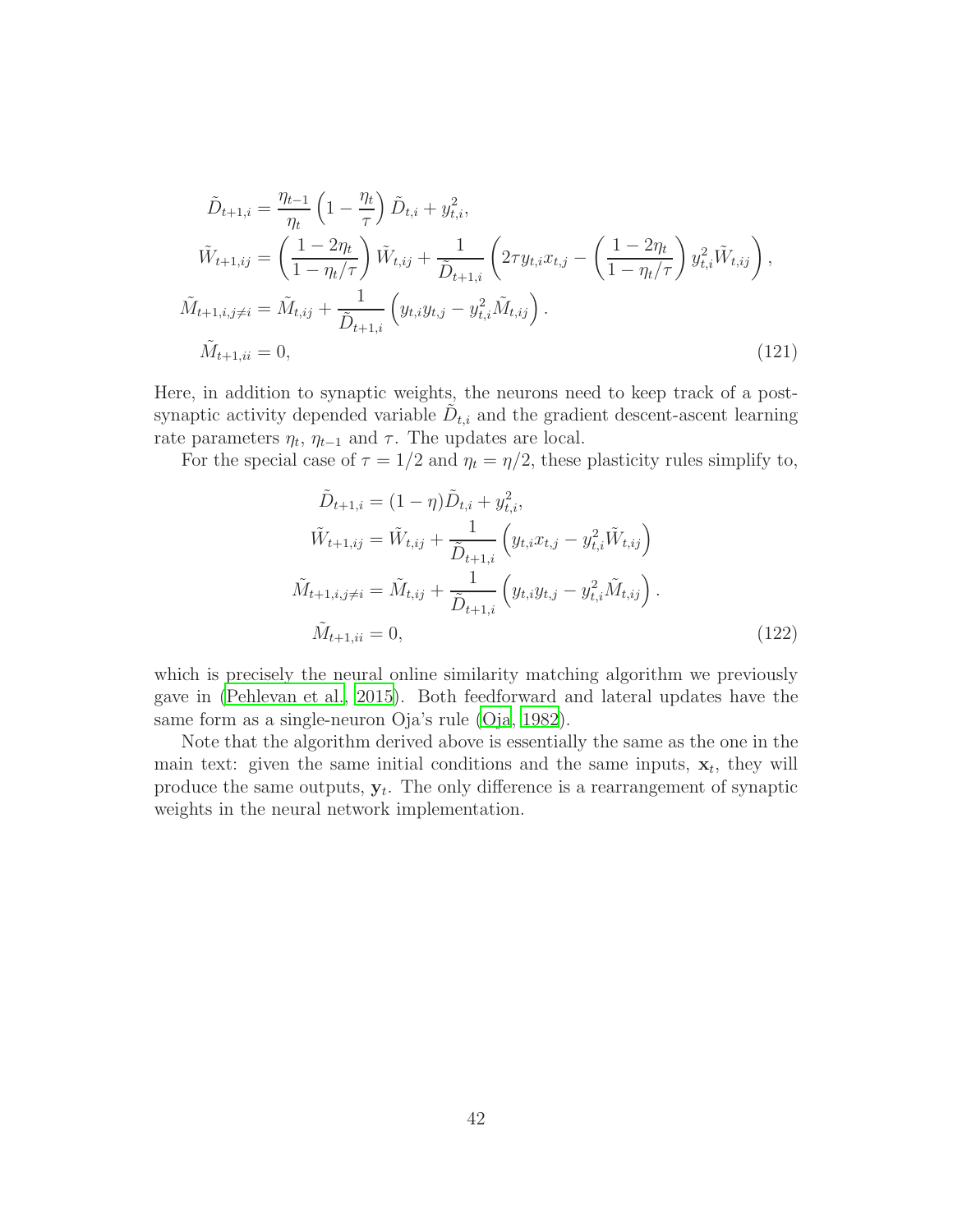# <span id="page-42-0"></span>G Autapse-free constrained similarity matching network with asymmetric lateral connectivity

Following similar steps to Appendix [F,](#page-40-0) we derive an autapse-free PSW neural algorithm with asymmetric lateral connections. We replace the gradient descent neural dynamics defined by Eq. [\(35\)](#page-14-3) by a coordinate descent dynamics, where at every step, one finds the optimal value of one component of  $y_t$ , while keeping the rest fixed:

<span id="page-42-1"></span>
$$
y_{t,i} = \sum_{j=1} \frac{W_{t,ij}}{M_{t,ii}} x_{t,j} - \sum_{j \neq i} \frac{M_{t,ij}}{M_{t,ii}} y_{t,j}.
$$
 (123)

The components can be cycled through in any order until the iteration converges to a fixed point.

The coordinate descent iteration, Eq. [\(123\)](#page-42-1), can be interpreted as the dynamics of an asynchronous autapse-free neural network, Fig. [1B](#page-7-1), with synaptic weights:

$$
\tilde{W}_{t,ij} = \frac{W_{t,ij}}{M_{t,ii}}, \qquad \tilde{M}_{t,ij} = \frac{M_{t,j}}{M_{t,ii}}, \qquad \tilde{M}_{t,ii} = 0.
$$
\n(124)

As in Appendix [F,](#page-40-0) the new lateral weights are asymmetric.

Updates for these synaptic weights can be derived from the updates for  $W_t$ and  $M_t$ , Eq. [\(36\)](#page-14-2). Defining another scalar state variable for each *i*th neuron  $\tilde{D}_{t,i} := \tau M_{t,ii}/\eta_{t-1}$ , we arrive at

$$
\tilde{D}_{t+1,i} = \frac{\eta_{t-1}}{\eta_t} \left( 1 - \frac{\eta_t}{\tau} \right) \tilde{D}_{t,i} + y_{t,i}^2 - 1,
$$
\n
$$
\tilde{W}_{t+1,ij} = (1 - 2\eta_t) \tilde{W}_{t,ij} + \frac{1}{\tilde{D}_{t+1,i}} \left( 2\tau y_{t,i} x_{t,j} - (1 - 2\eta_t) \left( y_{t,i}^2 - 1 \right) \tilde{W}_{t,ij} \right),
$$
\n
$$
\tilde{M}_{t+1,i,j \neq i} = \tilde{M}_{t,ij} + \frac{1}{\tilde{D}_{t+1,i}} \left( y_{t,i} y_{t,j} - \left( y_{t,i}^2 - 1 \right) \tilde{M}_{t,ij} \right),
$$
\n
$$
\tilde{M}_{t+1,ii} = 0.
$$
\n(125)

As in Appendix [F,](#page-40-0) in addition to synaptic weights, the neurons need to keep track of a postsynaptic activity depended variable  $\tilde{D}_{t,i}$  and gradient descent-ascent learning rate parameters  $\eta_{W,t}$ ,  $\eta_{M,t}$  and  $\eta_{M,t-1}$ .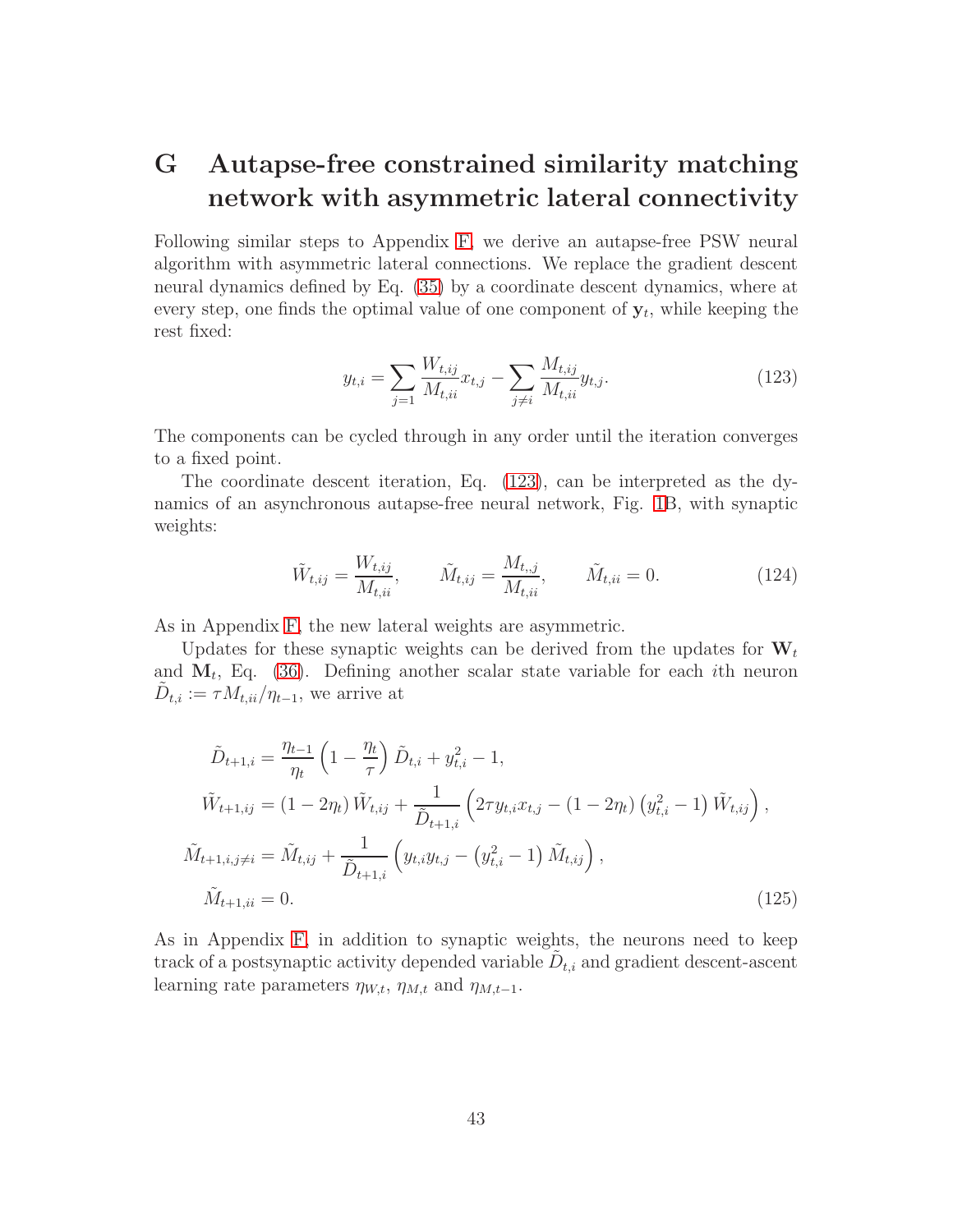For the special case of  $\eta_t = \eta/2$  and  $\tau = 1/2,$  these plasticity rules simplify to,

$$
\tilde{D}_{t+1,i} = (1 - \eta) \tilde{D}_{t,i} + y_{t,i}^2,
$$
\n
$$
\tilde{W}_{t+1,ij} = (1 - \eta) \tilde{W}_{t,ij} + \frac{1}{\tilde{D}_{t+1,i}} \left( y_{t,i} x_{t,j} - (1 - \eta) \left( y_{t,i}^2 - 1 \right) \tilde{W}_{t,ij} \right)
$$
\n
$$
\tilde{M}_{t+1,i,j \neq i} = \tilde{M}_{t,ij} + \frac{1}{\tilde{D}_{t+1,i}} \left( y_{t,i} y_{t,j} - \left( y_{t,i}^2 - 1 \right) \tilde{M}_{t,ij} \right),
$$
\n
$$
\tilde{M}_{t+1,ii} = 0.
$$
\n(126)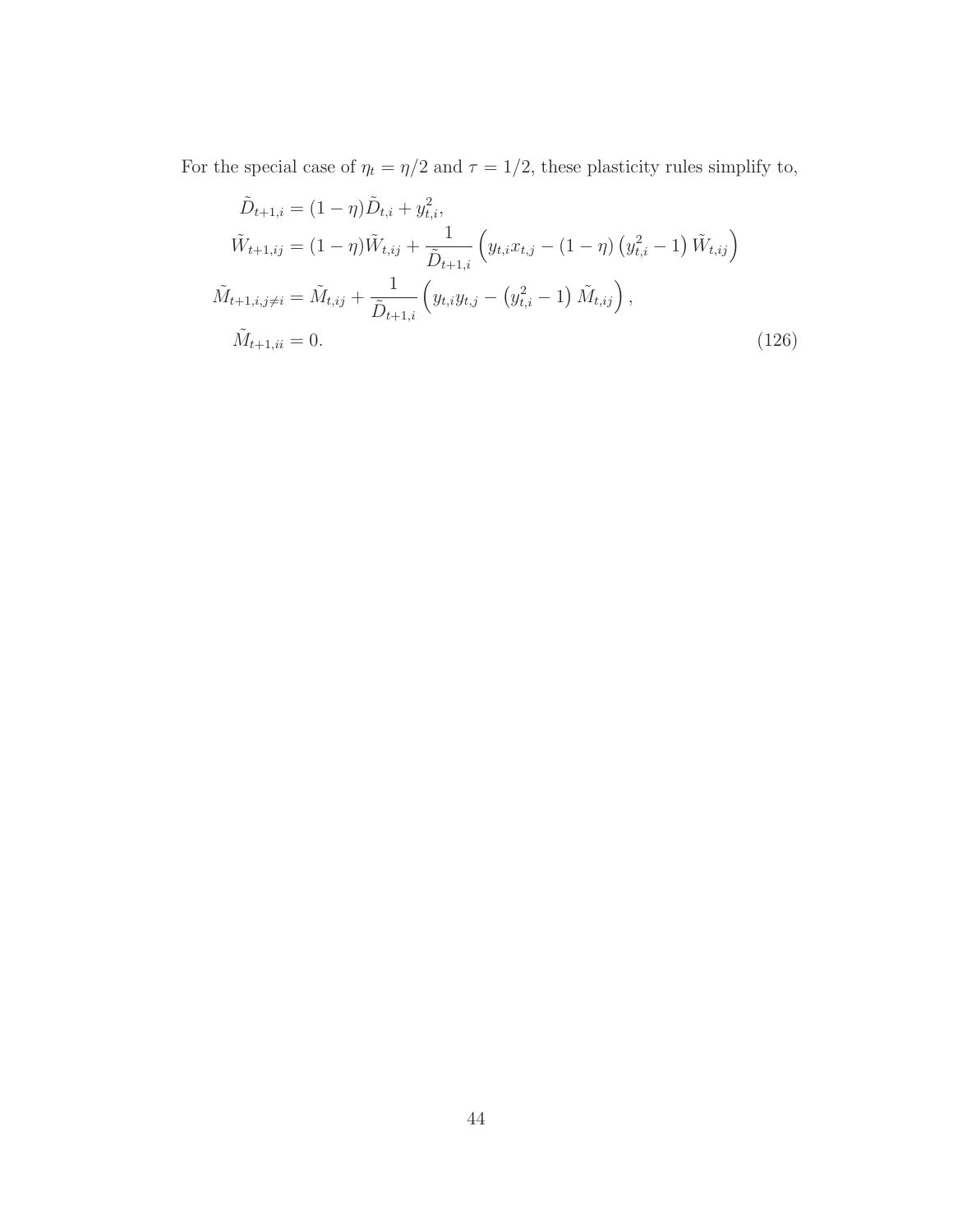## References

- <span id="page-44-6"></span>Arora, S., Ge, R., Ma, T., and Moitra, A. (2015). Simple, efficient, and neural algorithms for sparse coding. arXiv preprint [arXiv:1503.00778](http://arxiv.org/abs/1503.00778).
- <span id="page-44-10"></span>Bliss, T. V. and Gardner-Medwin, A. (1973). Long-lasting potentiation of synaptic transmission in the dentate area of the unanaesthetized rabbit following stimulation of the perforant path. The Journal of physiology, 232(2):357.
- <span id="page-44-9"></span>Bliss, T. V. and Lømo, T. (1973). Long-lasting potentiation of synaptic transmission in the dentate area of the anaesthetized rabbit following stimulation of the perforant path. The Journal of physiology, 232(2):331–356.
- <span id="page-44-13"></span>Boyd, S. and Vandenberghe, L. (2004). Convex optimization. Cambridge university press.
- <span id="page-44-2"></span>Carlson, A. (1990). Anti-hebbian learning in a non-linear neural network. Biological cybernetics,  $64(2):171-176$ .
- <span id="page-44-4"></span>Cox, T. F. and Cox, M. A. (2000). Multidimensional scaling. CRC Press.
- <span id="page-44-5"></span>Diamantaras, K. I. and Kung, S. Y. (1996). Principal component neural networks: theory and applications. John Wiley & Sons, Inc.
- <span id="page-44-1"></span>Földiak, P. (1989). Adaptive network for optimal linear feature extraction. In *Int.* Joint Conf. on Neural Networks, pages 401–405. IEEE.
- <span id="page-44-0"></span>Földiak, P. (1990). Forming sparse representations by local anti-hebbian learning. Biological cybernetics, 64(2):165–170.
- <span id="page-44-3"></span>Hu, T., Pehlevan, C., and Chklovskii, D. B. (2014). A hebbian/anti-hebbian network for online sparse dictionary learning derived from symmetric matrix factorization. In Asilomar Conference on Signals, Systems and Computers, pages 613–619. IEEE.
- <span id="page-44-7"></span>Ikeda, K. and Bekkers, J. M. (2006). Autapses. Current Biology, 16(9):R308.
- <span id="page-44-11"></span>Komatsu, Y. (1994). Age-dependent long-term potentiation of inhibitory synaptic transmission in rat visual cortex. Journal of Neuroscience, 14(11):6488–6499.
- <span id="page-44-12"></span>Kullmann, D. M., Moreau, A. W., Bakiri, Y., and Nicholson, E. (2012). Plasticity of inhibition. Neuron, 75(6):951–962.
- <span id="page-44-8"></span>Kung, S.-Y., Diamantaras, K., and Taur, J.-S. (1994). Adaptive principal component extraction (apex) and applications. IEEE Transactions on Signal Pro $cessing, 42(5):1202-1217.$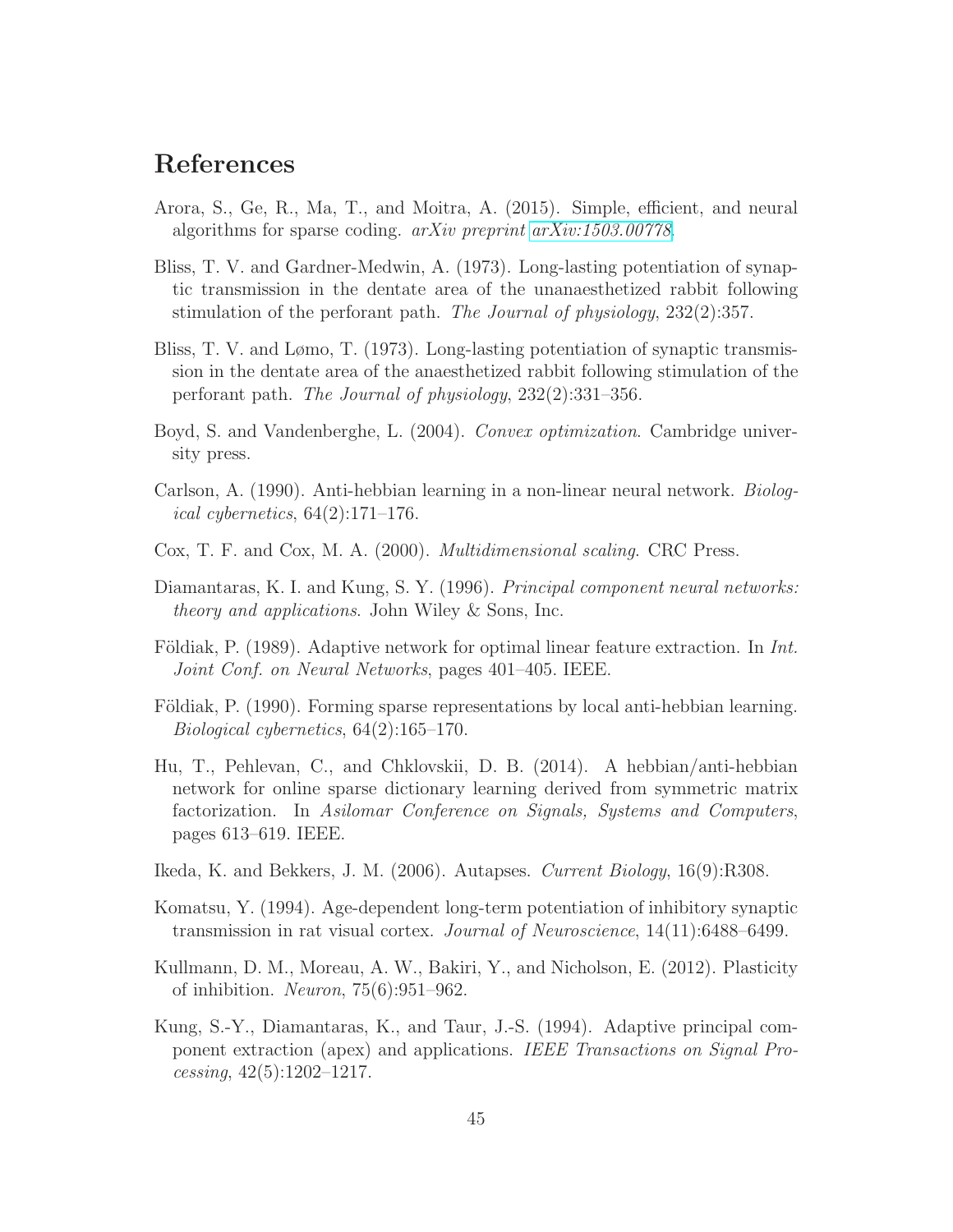- <span id="page-45-0"></span>Leen, T. K. (1991). Dynamics of learning in linear feature-discovery networks. Network, 2(1):85–105.
- <span id="page-45-1"></span>Linsker, R. (1997). A local learning rule that enables information maximization for arbitrary input distributions. Neural Computation, 9(8):1661–1665.
- <span id="page-45-11"></span>Luo, Z.-Q. and Tseng, P. (1991). On the convergence of a matrix splitting algorithm for the symmetric monotone linear complementarity problem. SIAM Journal on Control and Optimization, 29(5):1037–1060.
- <span id="page-45-10"></span>Maffei, A., Nataraj, K., Nelson, S. B., and Turrigiano, G. G. (2006). Potentiation of cortical inhibition by visual deprivation. Nature, 443(7107):81–84.
- <span id="page-45-4"></span>Mardia, K. V., Kent, J. T., and Bibby, J. M. (1980). Multivariate analysis (probability and mathematical statistics).
- <span id="page-45-8"></span>Miao, Y. and Hua, Y. (1998). Fast subspace tracking and neural network learning by a novel information criterion. IEEE Transactions on Signal Processing, 46(7):1967–1979.
- <span id="page-45-12"></span>Oja, E. (1982). Simplified neuron model as a principal component analyzer. Journal of mathematical biology, 15(3):267–273.
- <span id="page-45-9"></span>Oja, E. (1989). Neural networks, principal components, and subspaces. International journal of neural systems, 1(01):61–68.
- <span id="page-45-6"></span>Olshausen, B. A. et al. (1996). Emergence of simple-cell receptive field properties by learning a sparse code for natural images. Nature, 381(6583):607–609.
- <span id="page-45-7"></span>Olshausen, B. A. and Field, D. J. (1997). Sparse coding with an overcomplete basis set: A strategy employed by v1? Vision research, 37(23):3311–3325.
- <span id="page-45-5"></span>Pehlevan, C. and Chklovskii, D. (2015). A normative theory of adaptive dimensionality reduction in neural networks. In Advances in Neural Information Processing Systems, pages 2260–2268.
- <span id="page-45-3"></span>Pehlevan, C. and Chklovskii, D. B. (2014). A hebbian/anti-hebbian network derived from online non-negative matrix factorization can cluster and discover sparse features. In Asilomar Conference on Signals, Systems and Computers, pages 769–775. IEEE.
- <span id="page-45-2"></span>Pehlevan, C., Hu, T., and Chklovskii, D. B. (2015). A hebbian/anti-hebbian neural network for linear subspace learning: A derivation from multidimensional scaling of streaming data. Neural Computation, 27:1461–1495.